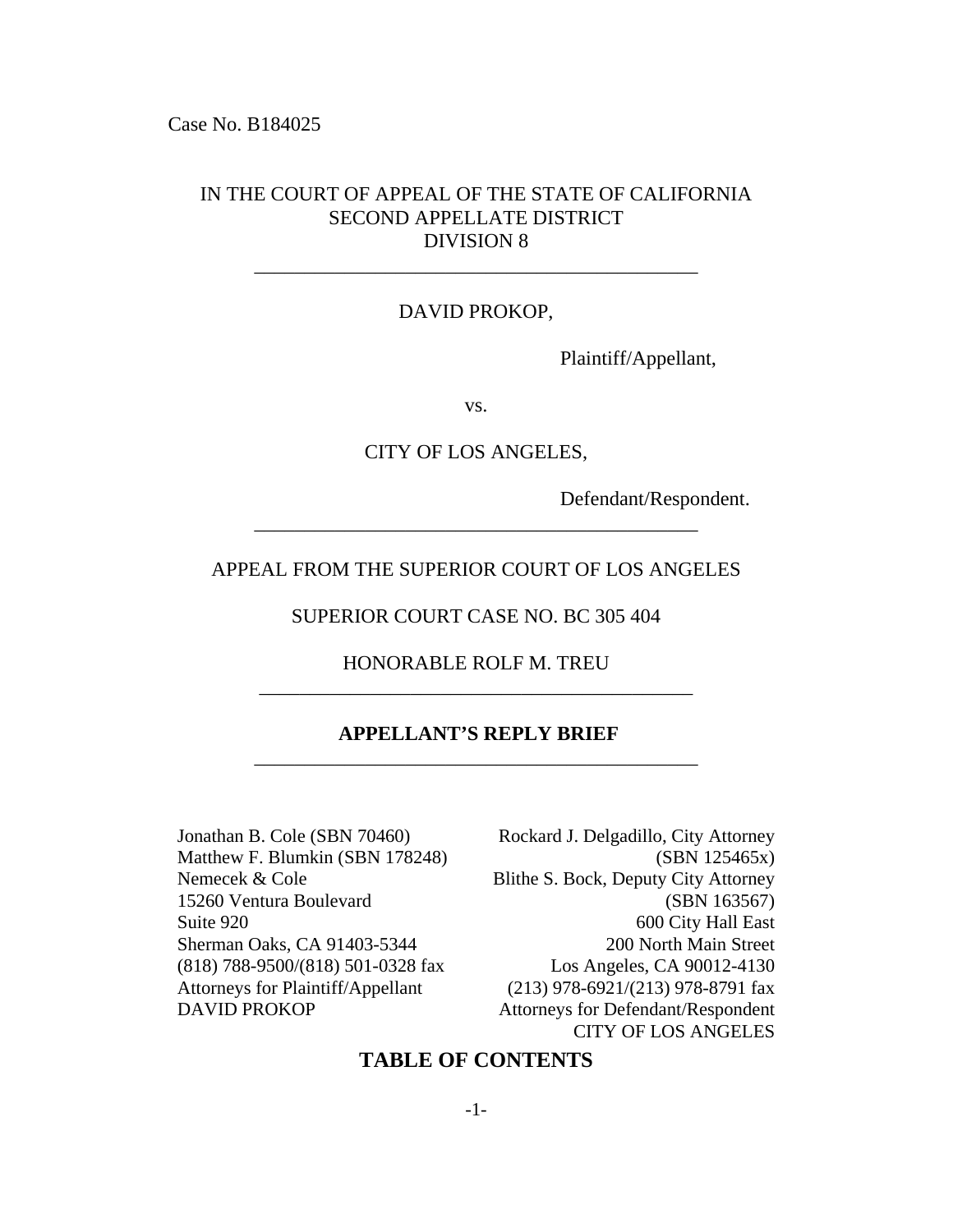| I.  |                 |          |                                                                                                                                                                                                                                                                                                                                                                                                                                                                                                                                                                                                                                                                                                                                                                                                                                                                                                                                                                                                                                                                                                          |
|-----|-----------------|----------|----------------------------------------------------------------------------------------------------------------------------------------------------------------------------------------------------------------------------------------------------------------------------------------------------------------------------------------------------------------------------------------------------------------------------------------------------------------------------------------------------------------------------------------------------------------------------------------------------------------------------------------------------------------------------------------------------------------------------------------------------------------------------------------------------------------------------------------------------------------------------------------------------------------------------------------------------------------------------------------------------------------------------------------------------------------------------------------------------------|
| II. |                 |          | <b>SUMMARY OF PROKOP'S REPLY ARGUMENT -13-</b>                                                                                                                                                                                                                                                                                                                                                                                                                                                                                                                                                                                                                                                                                                                                                                                                                                                                                                                                                                                                                                                           |
| Ш.  | A.<br><b>B.</b> | 1.<br>2. | THE CITY'S INTERPRETATION OF SECTION<br><b>831.4 IS ERRONEOUS AND DOES NOT SUPPORT</b><br>A GRANT OF SUMMARY JUDGMENT TO THE<br>When Proper Statutory Construction Is Utilized,<br>The CITY's Analysis Fails On Multiple Levels -21-<br>The LA River Bikeway Is Not Necessarily A<br>Section 831.4 Trail  -23-<br><b>Definitions Of "Trail" And "Class I</b><br>a.<br>Design And Use Of Trails And Class I<br>$\mathbf{b}$ .<br>Purpose of the Immunity Statute  -28-<br>$c_{\bullet}$<br>Even If The LA River Bikeway Is A<br><b>Section 831.4 Trail, There Is Not</b><br><b>Necessarily Absolute Immunity, As It</b><br><b>Might Well Be A Subsection C Trail</b><br>(Not A Subsection B Trail) $\dots \dots \dots \dots \dots$ -31-<br><b>Section 831.4 Does Not Always</b><br>a.<br><b>Absolutely Immunize The CITY</b><br><b>From Liability For Injuries Caused</b><br>By The Condition Of A Subsection C<br>i.<br>The Plain Language Of Section<br><b>831.4 Reveals The Fallacy Of</b><br>The CITY's Absolute Immunity<br>ii.<br>The Legislative History Of Section<br>831.4 Supports PROKOP  -34- |
|     |                 |          |                                                                                                                                                                                                                                                                                                                                                                                                                                                                                                                                                                                                                                                                                                                                                                                                                                                                                                                                                                                                                                                                                                          |

**b. There Were At Least Questions Of**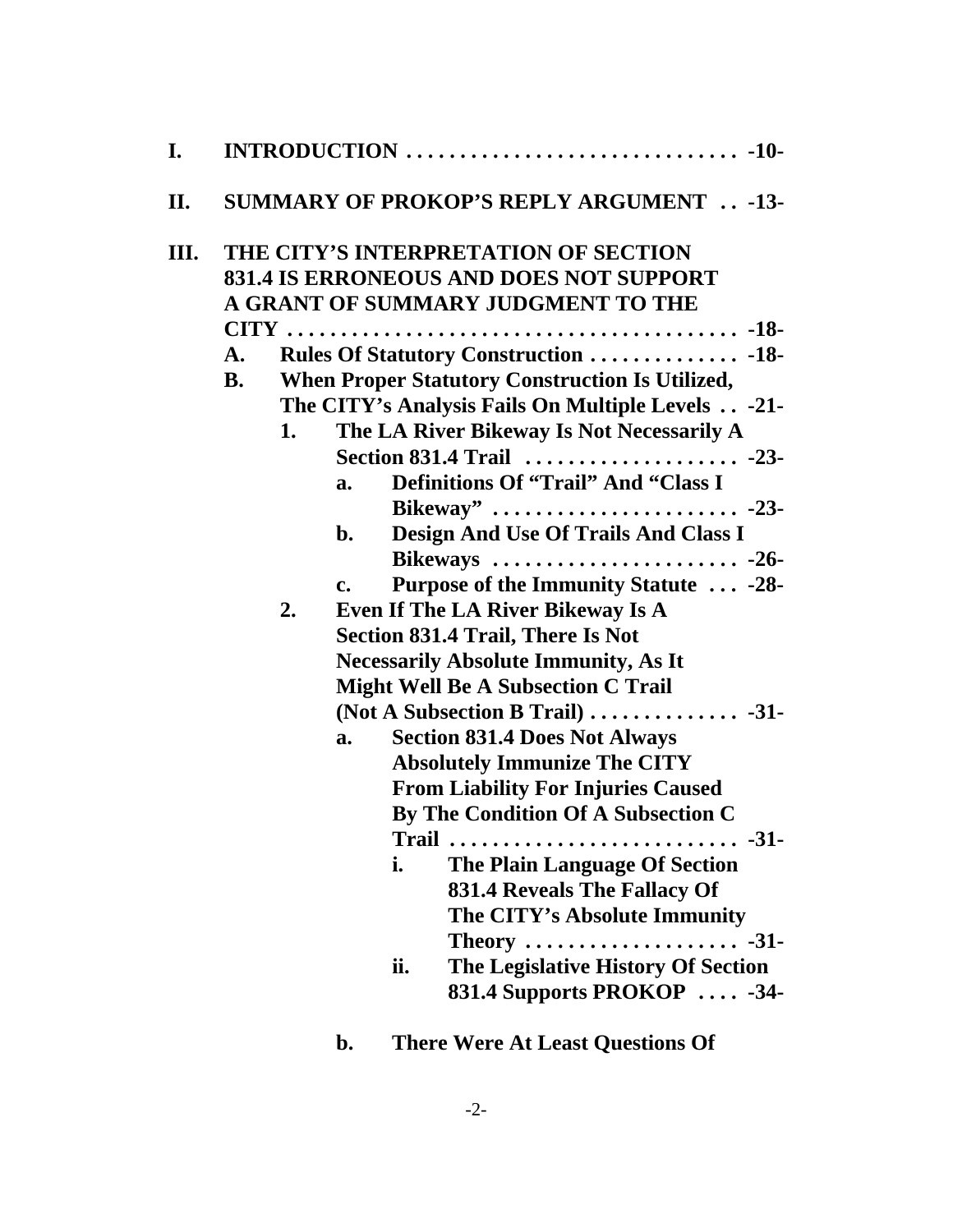|     |                                              | <b>Fact Regarding Whether The LA</b>                                            |                                              |  |  |  |  |  |
|-----|----------------------------------------------|---------------------------------------------------------------------------------|----------------------------------------------|--|--|--|--|--|
|     |                                              | <b>River Bikeway Is A Subsection C</b>                                          |                                              |  |  |  |  |  |
|     | Trail And, If So, Whether The CITY           |                                                                                 |                                              |  |  |  |  |  |
|     |                                              | Complied With Its Duty To Warn -36-<br><b>Even If The LA River Bikeway Is A</b> |                                              |  |  |  |  |  |
|     | 3.                                           |                                                                                 |                                              |  |  |  |  |  |
|     | <b>Subsection B Trail, Absolute Immunity</b> |                                                                                 |                                              |  |  |  |  |  |
|     |                                              |                                                                                 | Does Not Attach As A Matter of Law  -37-     |  |  |  |  |  |
|     |                                              | a.                                                                              | <b>Precedent Does Not Support The</b>        |  |  |  |  |  |
|     |                                              |                                                                                 | <b>CITY's Claim Of Absolute</b>              |  |  |  |  |  |
|     |                                              |                                                                                 |                                              |  |  |  |  |  |
|     |                                              | $\mathbf{b}$ .                                                                  | <b>Proper Interpretation Of The Relevant</b> |  |  |  |  |  |
|     |                                              |                                                                                 | <b>Statutes Contradicts The CITY's</b>       |  |  |  |  |  |
|     |                                              |                                                                                 |                                              |  |  |  |  |  |
|     |                                              | i.<br><b>Non-Compliance With the</b>                                            |                                              |  |  |  |  |  |
|     |                                              |                                                                                 | <b>Safety/Design Standards Strips</b>        |  |  |  |  |  |
|     |                                              |                                                                                 | The CITY Of Immunity To                      |  |  |  |  |  |
|     |                                              |                                                                                 | <b>Which It Otherwise Might Have</b>         |  |  |  |  |  |
|     |                                              |                                                                                 | Been Entitled  -42-                          |  |  |  |  |  |
|     |                                              |                                                                                 | The City Had A Duty To<br>(A)                |  |  |  |  |  |
|     |                                              |                                                                                 | <b>Design And Build The LA</b>               |  |  |  |  |  |
|     |                                              |                                                                                 | <b>River Bikeway Per The</b>                 |  |  |  |  |  |
|     |                                              |                                                                                 | <b>Safety/Design Standards -42-</b>          |  |  |  |  |  |
|     |                                              |                                                                                 | <b>A Public Entity That</b><br><b>(B)</b>    |  |  |  |  |  |
|     |                                              |                                                                                 | <b>Breaches A Mandatory Duty</b>             |  |  |  |  |  |
|     |                                              |                                                                                 | <b>IS Statutorily Liable For An</b>          |  |  |  |  |  |
|     |                                              |                                                                                 | <b>Injury Caused Thereby . -46-</b>          |  |  |  |  |  |
|     |                                              |                                                                                 | <b>Section 815.6 Liability Takes</b><br>(C)  |  |  |  |  |  |
|     |                                              |                                                                                 | <b>Precedence Over Section</b>               |  |  |  |  |  |
|     |                                              |                                                                                 | 831.4 Immunity $\ldots \ldots \ldots -50$    |  |  |  |  |  |
|     |                                              | ii.                                                                             | Here, The "Trap Exception" To                |  |  |  |  |  |
|     |                                              |                                                                                 | <b>Any Immunity Defense Is Also At</b>       |  |  |  |  |  |
|     |                                              |                                                                                 | <b>Least Potentially Implicated . -56-</b>   |  |  |  |  |  |
| IV. |                                              |                                                                                 |                                              |  |  |  |  |  |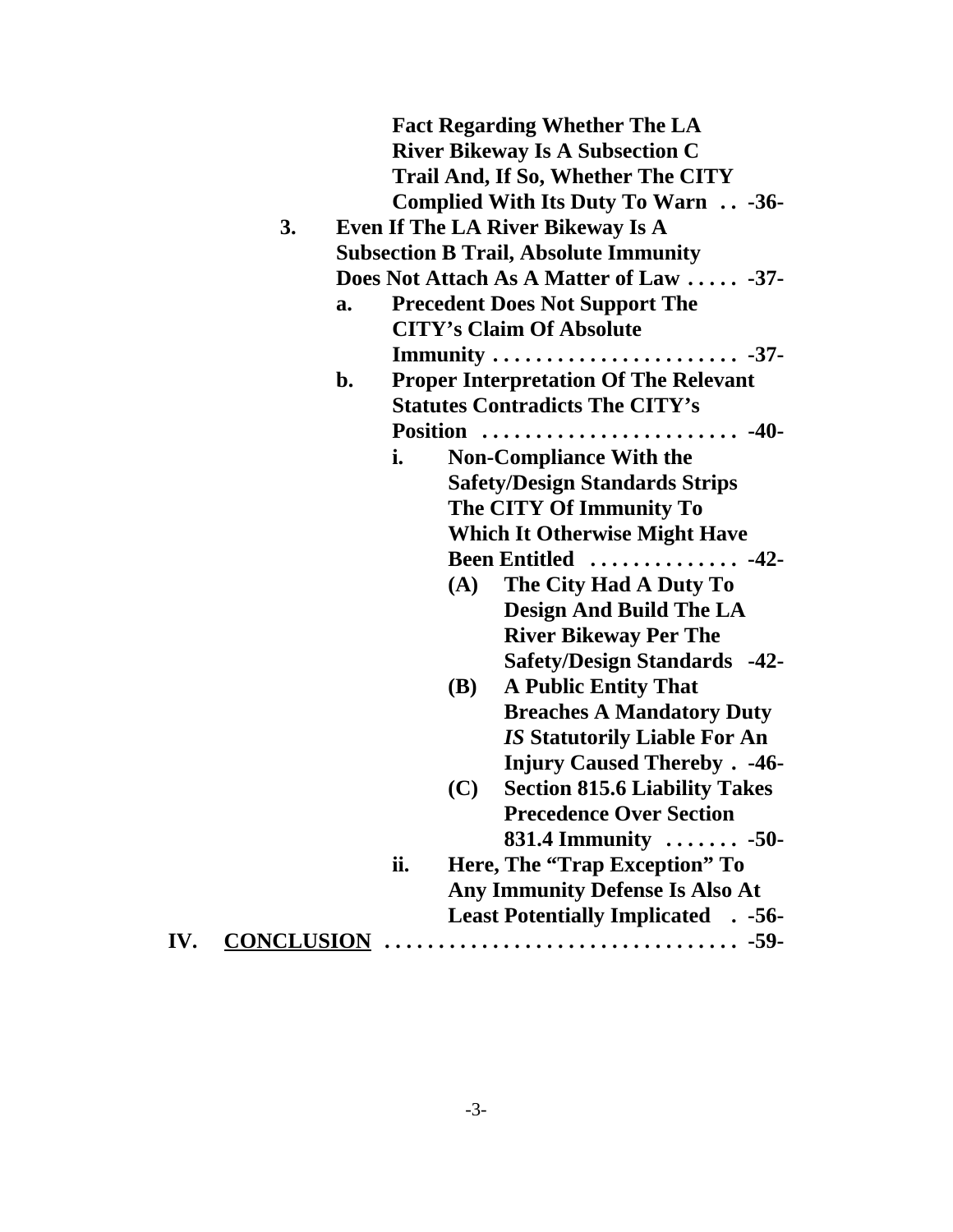# **TABLE OF AUTHORITIES**

## **STATE CASES**

| <b>Alarid v. Vanier</b>                                 |
|---------------------------------------------------------|
|                                                         |
| <b>Alford v. Department of Motor Vehicles</b>           |
|                                                         |
| <b>Amberger-Warren v. City of Piedmont</b>              |
| (2006) 143 Cal.App.4th 1074, 49 Cal.Rptr.3d 631  passim |
| <b>Armenio v. County of San Mateo</b>                   |
|                                                         |
| <b>Astenius v. State of California</b>                  |
|                                                         |
| <b>Baldwin v. State of California</b>                   |
| (1972) 6 Cal.3d 424                                     |
| <b>Becerra v. County of Santa Cruz</b>                  |
|                                                         |
| <b>Braman v. State of California</b>                    |
|                                                         |
| Brenneman v. State of California                        |
|                                                         |
| <b>Brown v. Kelly Broadcasting Co.</b>                  |
|                                                         |
| California Mfrs. Assn v. Public Utilities Com           |
|                                                         |
|                                                         |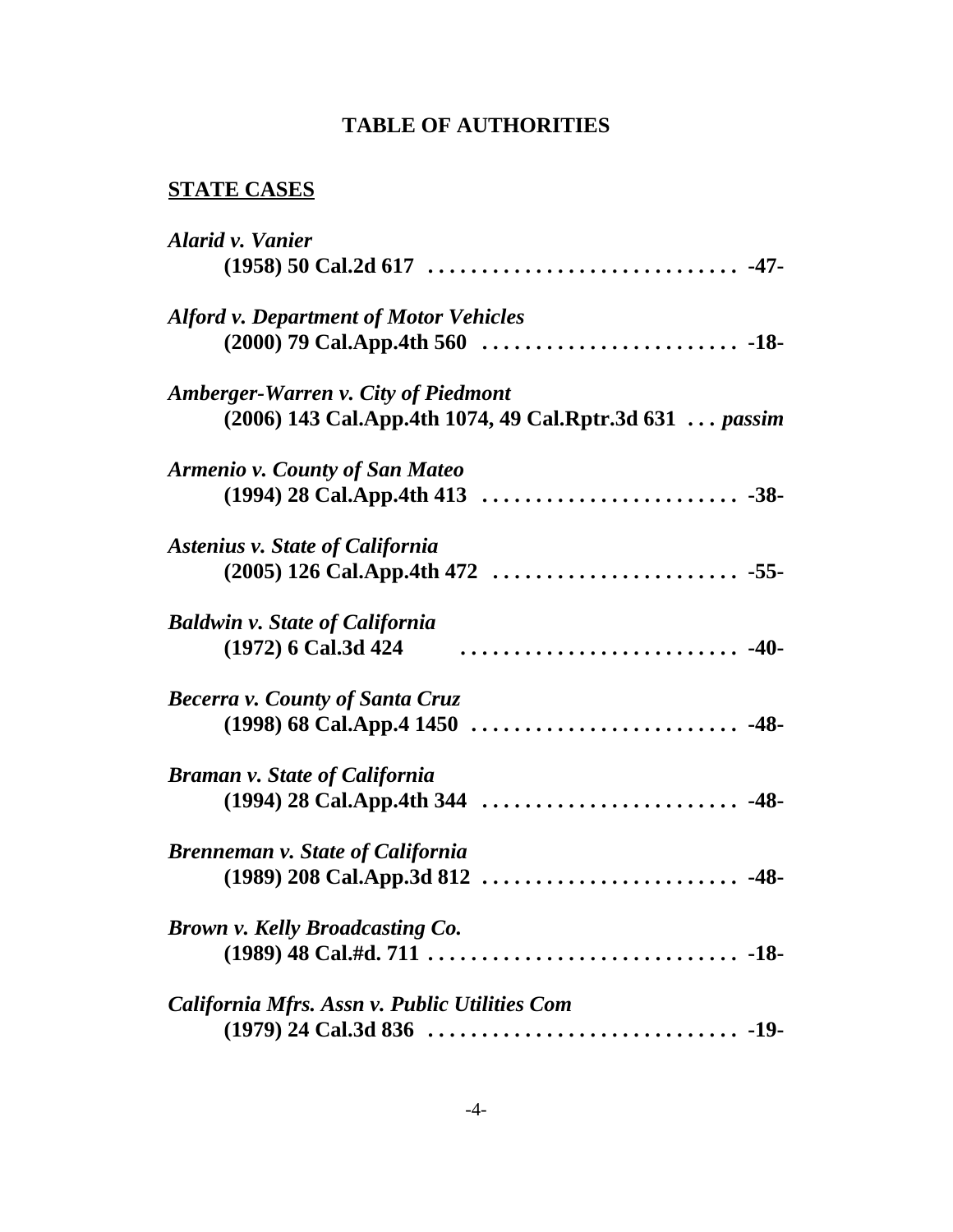| <b>Cameron v. State of California</b>                                  |
|------------------------------------------------------------------------|
|                                                                        |
| <b>Carroll v. County of Los Angeles</b>                                |
|                                                                        |
| Clean Air Constituency v. California State Air Resources Bd.           |
| <b>Coalition of Concerned Communities, Inc. v. City of Los Angeles</b> |
| <b>County of Los Angeles v. Superior Court (Terrell R.)</b>            |
|                                                                        |
| Davidson v. City of Westminster                                        |
|                                                                        |
| Delta Farms Recreational District No. 2028 v. Superior Court           |
|                                                                        |
| <b>Elson v. Public Utilities Commission</b>                            |
|                                                                        |
| <b>Elton v. County of Orange</b>                                       |
|                                                                        |
| <b>Farnham v. City of Los Angeles</b>                                  |
|                                                                        |
| <b>Fredette v. City of Long Beach</b>                                  |
|                                                                        |
| Gianuzzi v. State of California                                        |
|                                                                        |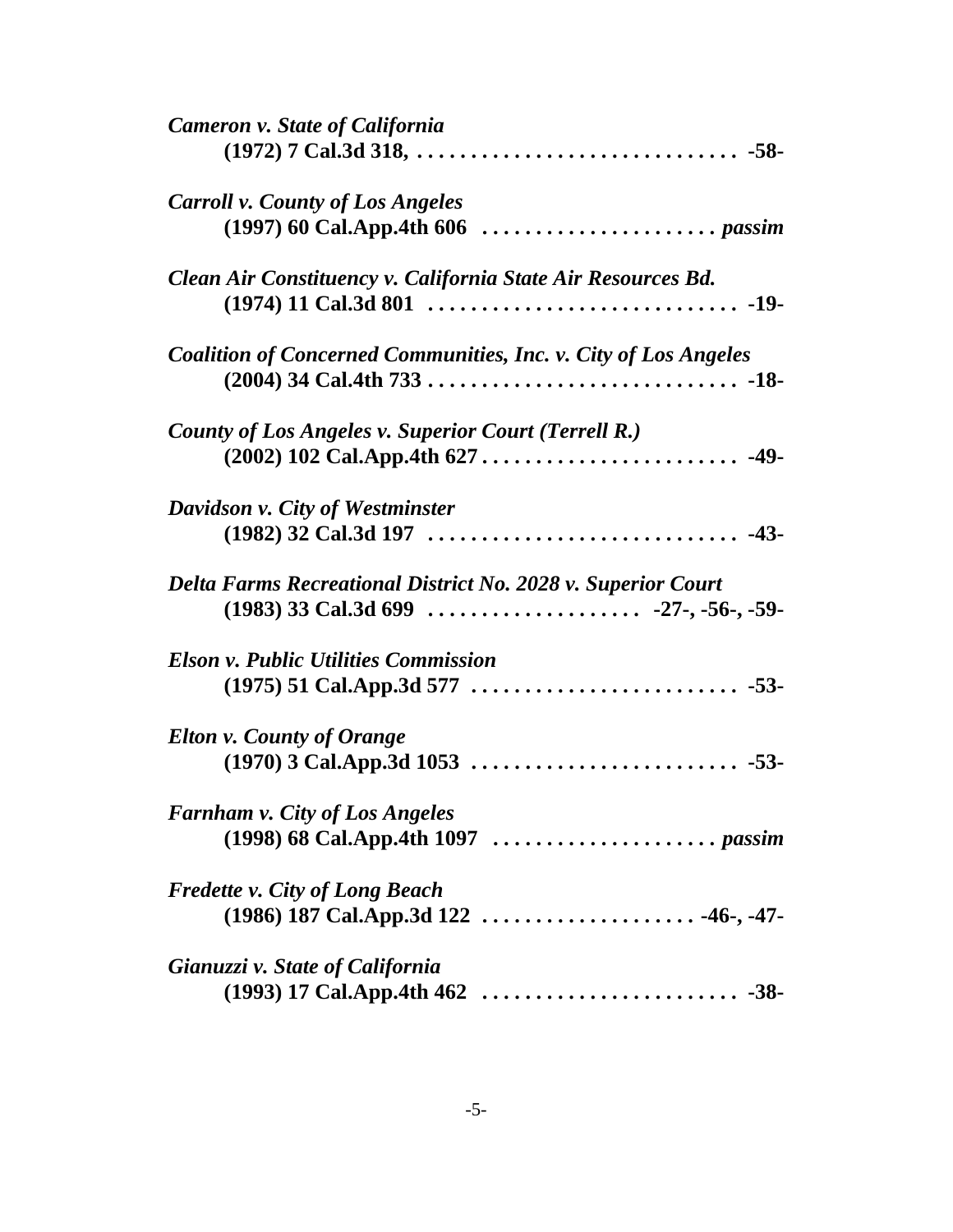| <b>Gonzalez v. County of Tulare</b>        |  |
|--------------------------------------------|--|
|                                            |  |
| Hargrave v. Winquist                       |  |
|                                            |  |
| <b>Hunt v. Superior Court</b>              |  |
|                                            |  |
| In re Young                                |  |
|                                            |  |
| <b>Johnson v. State of California</b>      |  |
|                                            |  |
| Lopez v. Southern Cal. Rapid Transit Dist. |  |
|                                            |  |
| Mautner v. Peralta                         |  |
|                                            |  |
| <b>McCauley v. City of San Diego</b>       |  |
|                                            |  |
| Michael R. v. Jeffrey B.                   |  |
|                                            |  |
| Millibar v. City of Laguna Beach           |  |
|                                            |  |
| <b>Morris v. County of Marin</b>           |  |
|                                            |  |
| Osgood v. County of Shasta                 |  |
|                                            |  |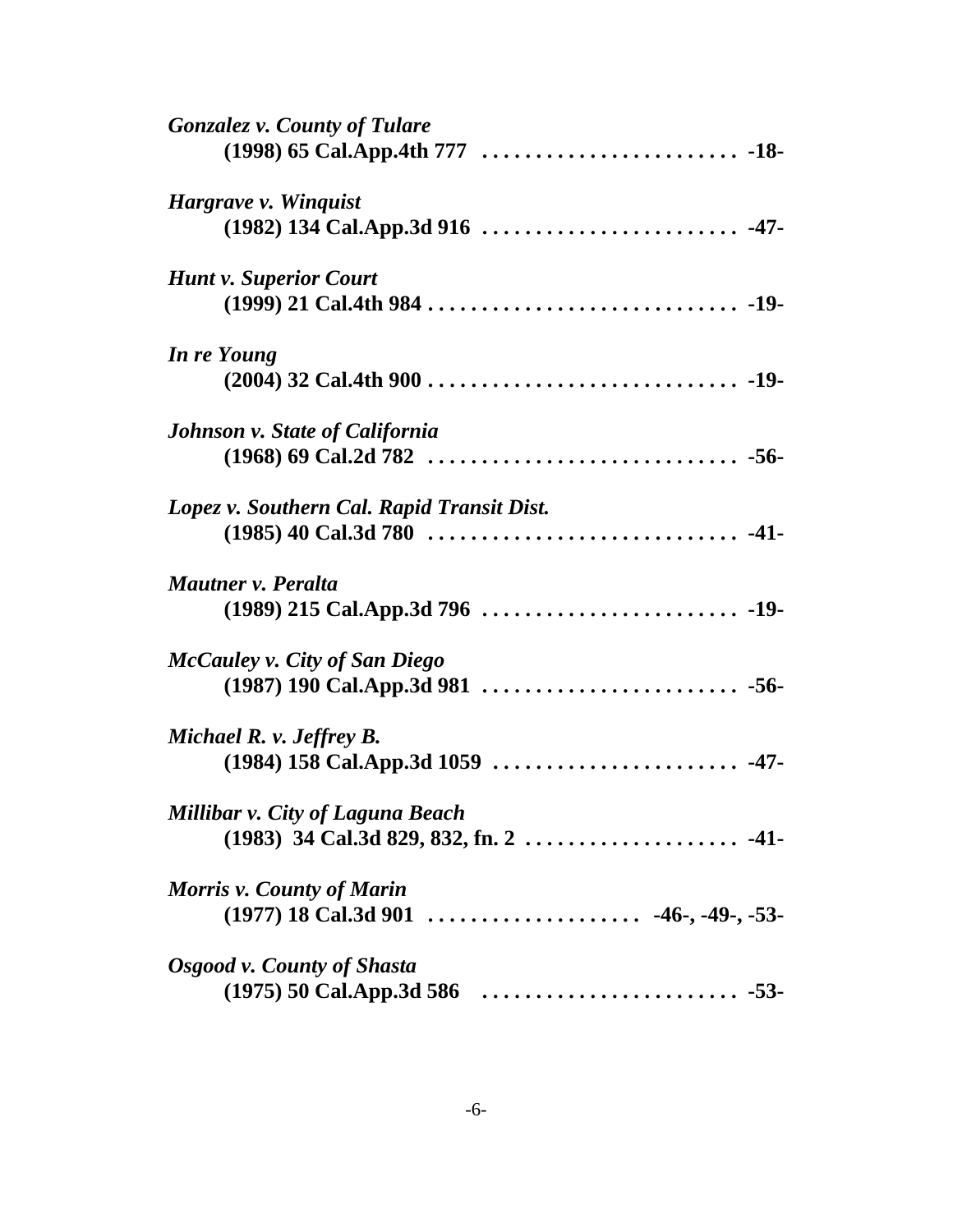| People v. Aguilar                                             |  |
|---------------------------------------------------------------|--|
|                                                               |  |
| <b>Ramos v. County of Madeira</b>                             |  |
|                                                               |  |
| <b>Reason v. Department of Health Services</b>                |  |
|                                                               |  |
| Schmidt v. Southern Cal. Rapid Transit Dist.,                 |  |
|                                                               |  |
| <b>Slagle Constr. Co. v. County of Contra Costa County</b>    |  |
|                                                               |  |
| <b>State of California v. Superior Court of Sonoma County</b> |  |
|                                                               |  |
| <b>Treweek v. City of Napa</b>                                |  |
|                                                               |  |
| Trewin v. State of California                                 |  |
|                                                               |  |
| Walt Rankin & Associates, Inc. v. City of Murietta            |  |
|                                                               |  |
| Williams v. Horvath                                           |  |
|                                                               |  |
| Wood v. County of San Joaquin                                 |  |
|                                                               |  |
| Young v. City of Inglewood                                    |  |
|                                                               |  |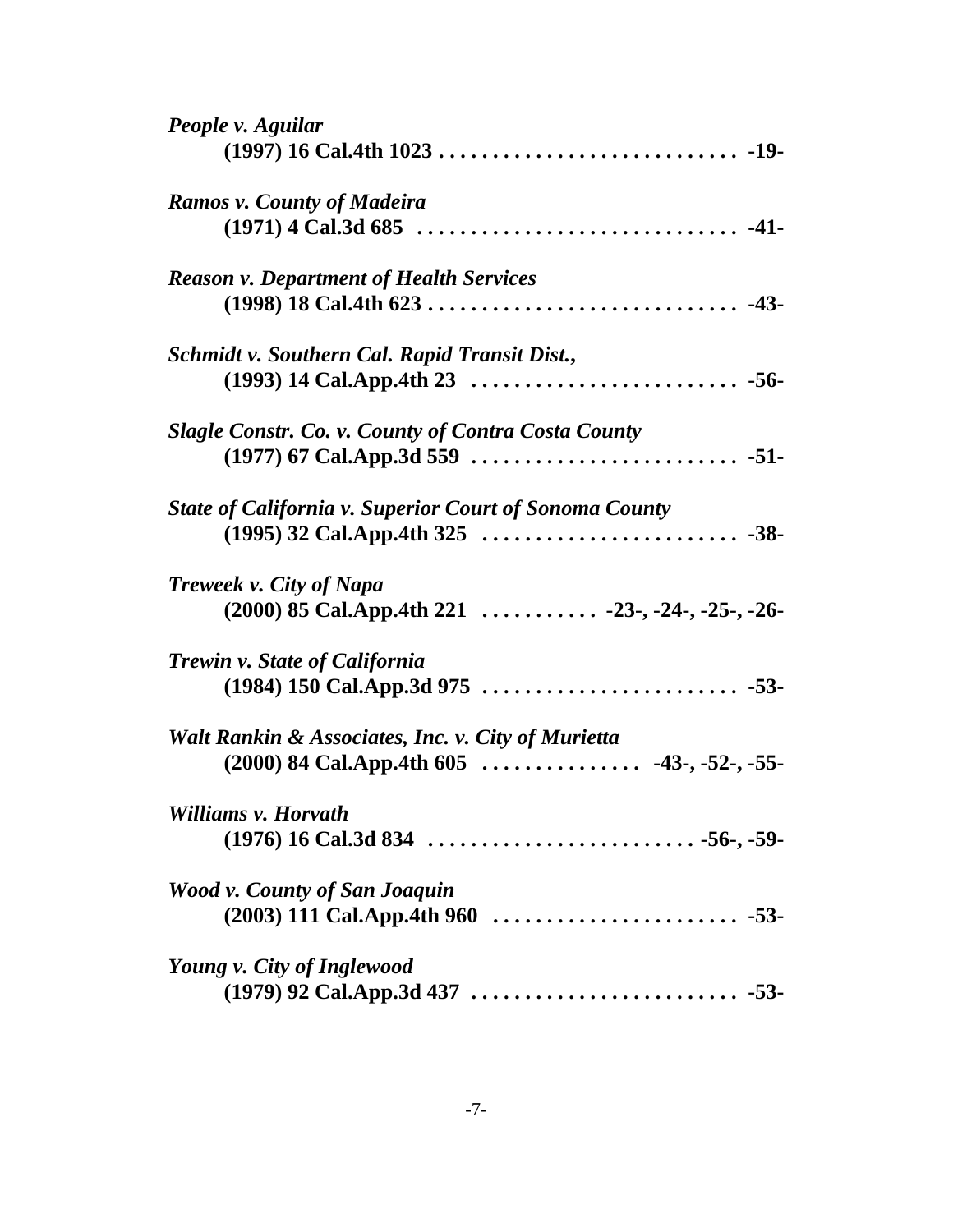# **STATE STATUTES**

| Code of Civil Procedure Section 1021.5  -60-                   |
|----------------------------------------------------------------|
|                                                                |
|                                                                |
|                                                                |
| Government Code Section 815  -49-, -59-                        |
|                                                                |
| Government Code Section 818.2 52-, -53-                        |
| Government Code Section 818.4 52-, -53-                        |
| Government Code Section 830.6 57-, -58-                        |
|                                                                |
|                                                                |
|                                                                |
| Government Code section 831.4(b)  -14-, -15-, -17-, -42-       |
| Government Code Section 835 57-, -58-                          |
|                                                                |
| Streets and Highways Code Sections 890.  -11-, -27-, -44-      |
| Streets and Highway Code Section 890.6  -13-, -44-, -45-, -54- |
| Streets and Highway Code Section 890.8  -54-                   |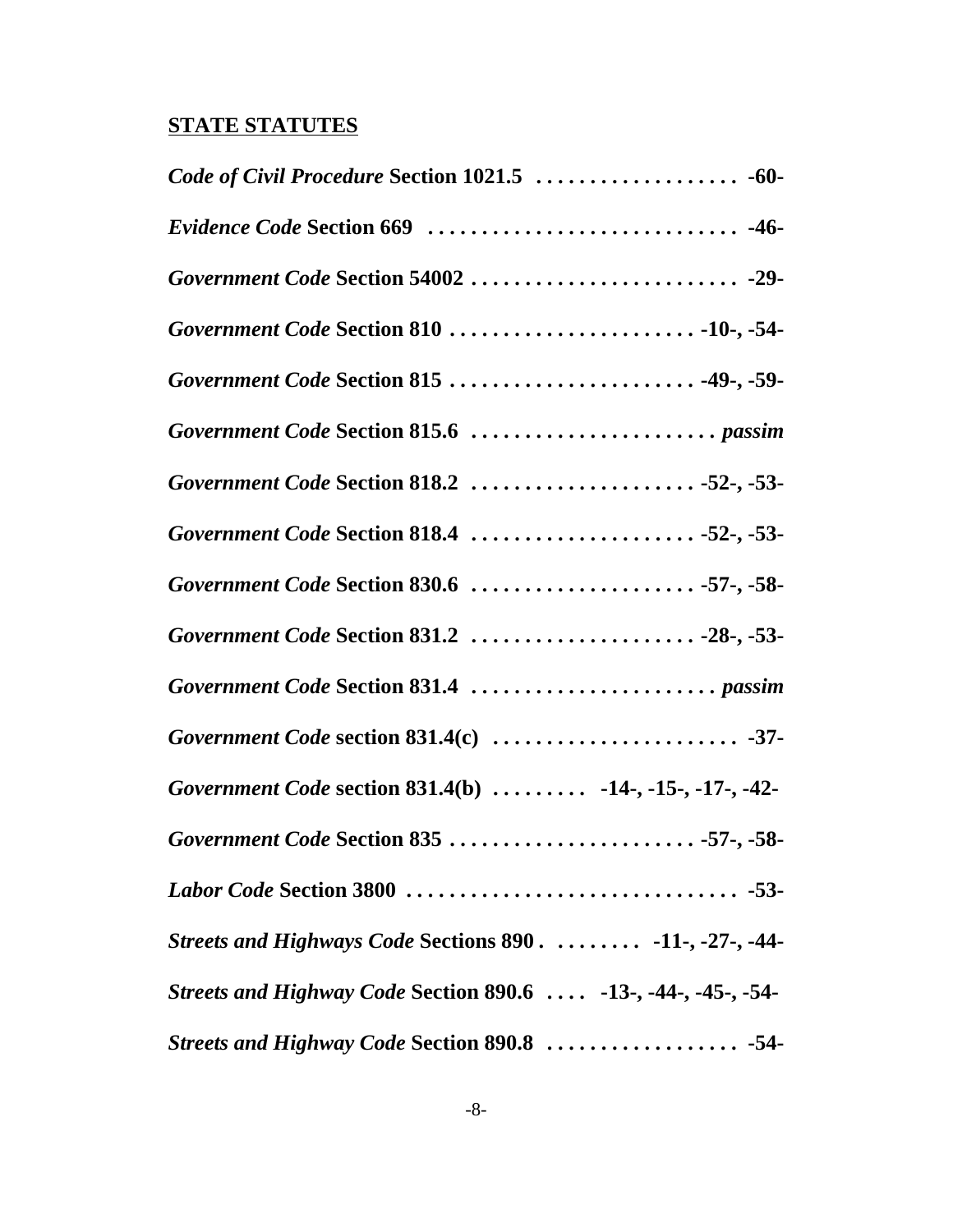*Streets and Highway Code* **Section 891 . . . . . . . -13-, -45-, -48-, -54-** *Streets and Highways Code* **section 890.4 . . . . . . . . . -23-, -24-, -26-**

## **MISCELLANEOUS**

*Nelson* **58 Cal.Jur.3d, Statutes, s 90, p. 444 . . . . . . . . . . . . . . . . -18-**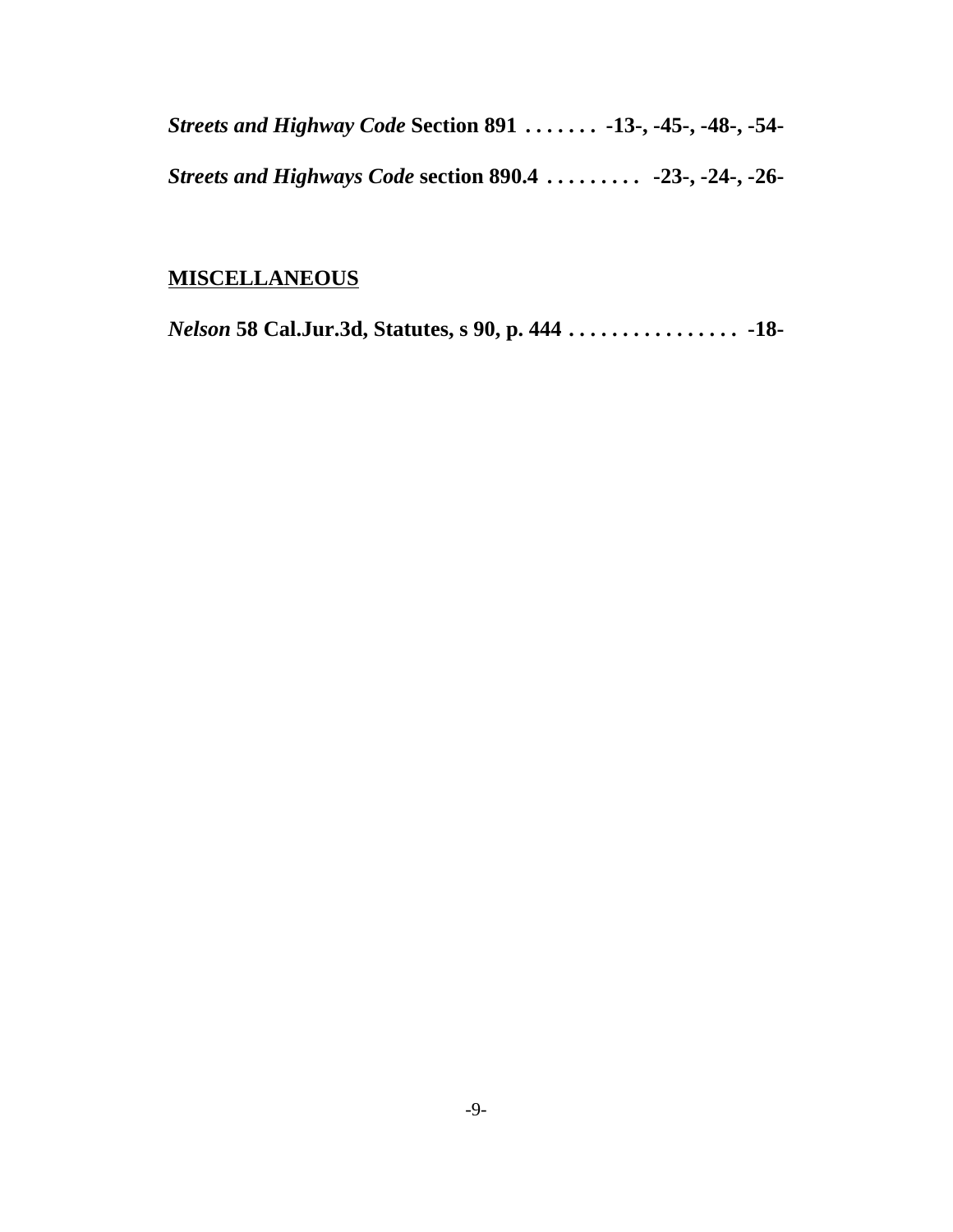### **I. INTRODUCTION**

The "outrage" expressed by Plaintiff/Appellant, DAVID PROKOP ("PROKOP") in his Appellant's Opening Brief ("AOB") is entirely justified. It **is** outrageous for Defendant/Respondent, the CITY OF LOS ANGELES ("CITY") to argue, as it does in its Respondent's Brief ("RB"), that it is privileged to simply "ignore" its mandatory statutory duties and to do so with impunity because "that is just the nature of immunity." [See RB at p. 11.] It is likewise outrageous to suggest that it is in the **public interest** to **excuse compliance** with mandatory safety standards established for bikeways. [See RB at p. 2-3.]

As explained in the AOB, this Court cannot reach the conclusion urged by the CITY unless it improperly disregards: (I) express language contained in *Government Code* Section 831.4 ("Section 831.4"), and particularly in subsection (c) thereof ("Subsection (c)"); (ii) the comprehensive statutory scheme of which Section 831.4 is a part - - *i.e.* the Tort Claims Act (codified in *Government Code* Sections 810 *et seq.*); and, (iii) the Bicycle Transportation Act (codified at *Streets and Highways Code* Sections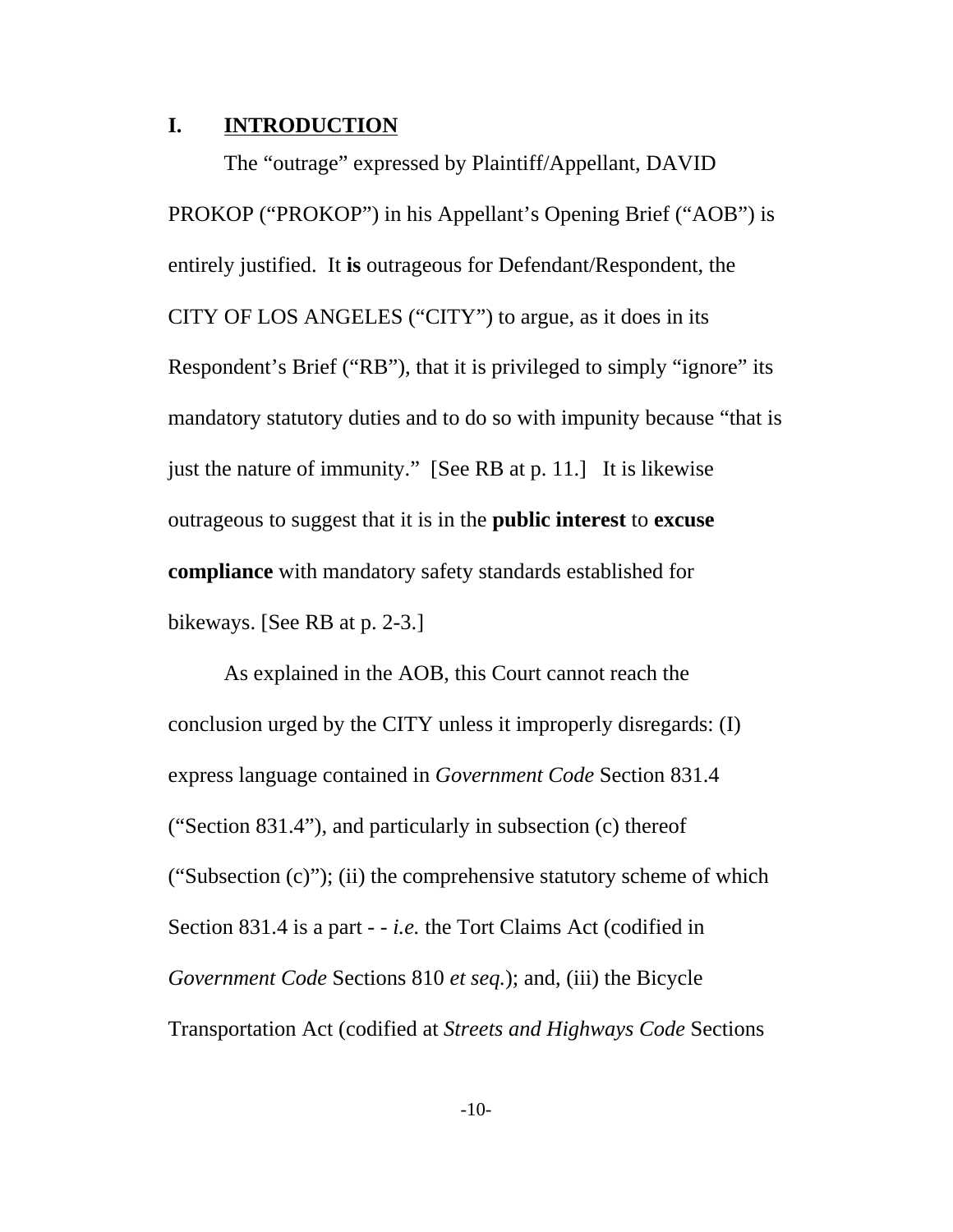890 *et seq.*), which is part of the larger sphere of California Law in which the Tort Claims Act operates. Moreover, further support for PROKOP's position is found in the recent First District Court of Appeal case of *Amberger-Warren v. City of Piedmont* (2006) 143 Cal.App.4th 1074, 49 Cal.Rptr.3d 631.

Shockingly, the CITY does not even acknowledge - - let alone rebut - - most of the arguments made by PROKOP. There is no discussion in the RB, for example, of how the opinion of the court in the case of *Carroll v. County of Los Angeles* (1997) 60 Cal.App.4th 606 that the terms "path" and "trail" are necessarily synonymous, $<sup>1</sup>$ </sup> comports with the language of subsection (c) of Section 831.4, which strongly suggests that the Legislature intended to differentiate between a "path" and a "trail."

The CITY also ignores PROKOP's criticism of the *Farnham* court's conclusion that the CITY may disregard sections of the *Streets and Highways Code* which establish safety standards because, using

*Carroll*'s conclusion in this regard was subsequently adopted without much discussion by the court in *Farnham v. City of Los Angeles* (1998) 68 Cal.App.4th 1097 and, in turn, by the trial court in this matter.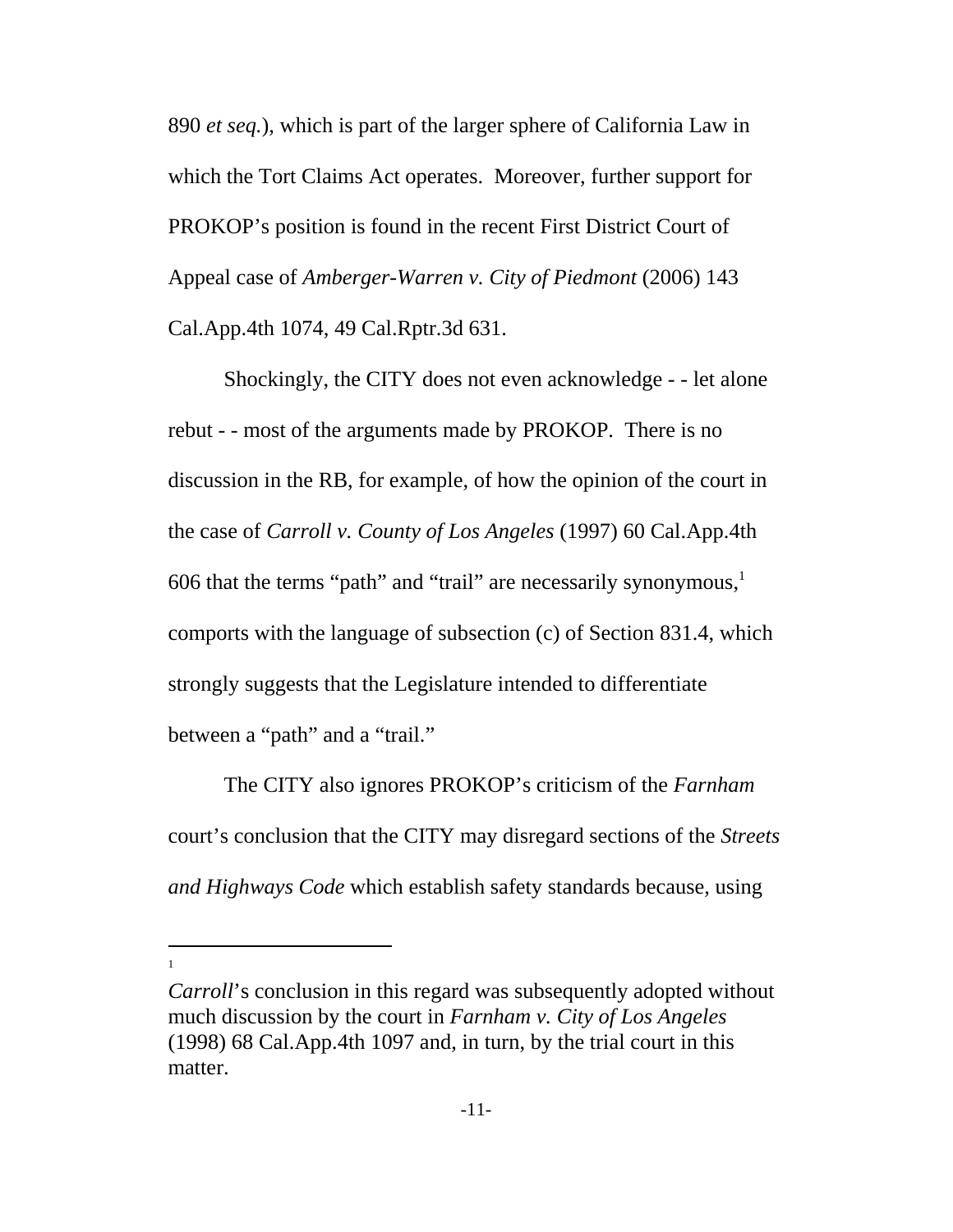definitions from the *Vehicle Code*, a Class I bikeway is not a "street" or a "highway." PROKOP argued, first, that there is no requirement that a bikeway be a "street" or a "highway" for the Bicycle Transportation Act standards to apply thereto; and second, that using definitions in the *Streets and Highways Code* the LA River Bikeway<sup>2</sup> **does** qualify as a "street" and/or "highway" in any event. [See AOB at pp. 46-49.] The CITY never explains why the definitions of "street" or "highway" are relevant and, if they are, why the *Vehicle Code* definitions should be used instead of those in the *Streets and Highways Code*.

Similarly overlooked by the CITY, is PROKOP's contention that, at a minimum, the CITY had (and breached) a duty to warn bicyclists of the dangerous condition on the LA River Bikeway which caused PROKOP's accident ("Accident"), as well as PROKOP's observation that - - at least according to the CITY - - the Accident did not even occur on a Class I bikeway (but, instead, took place just

 $\overline{2}$ 

The bikeway on which PROKOP was riding immediately before his accident is referred to herein as the "LA River Bikeway."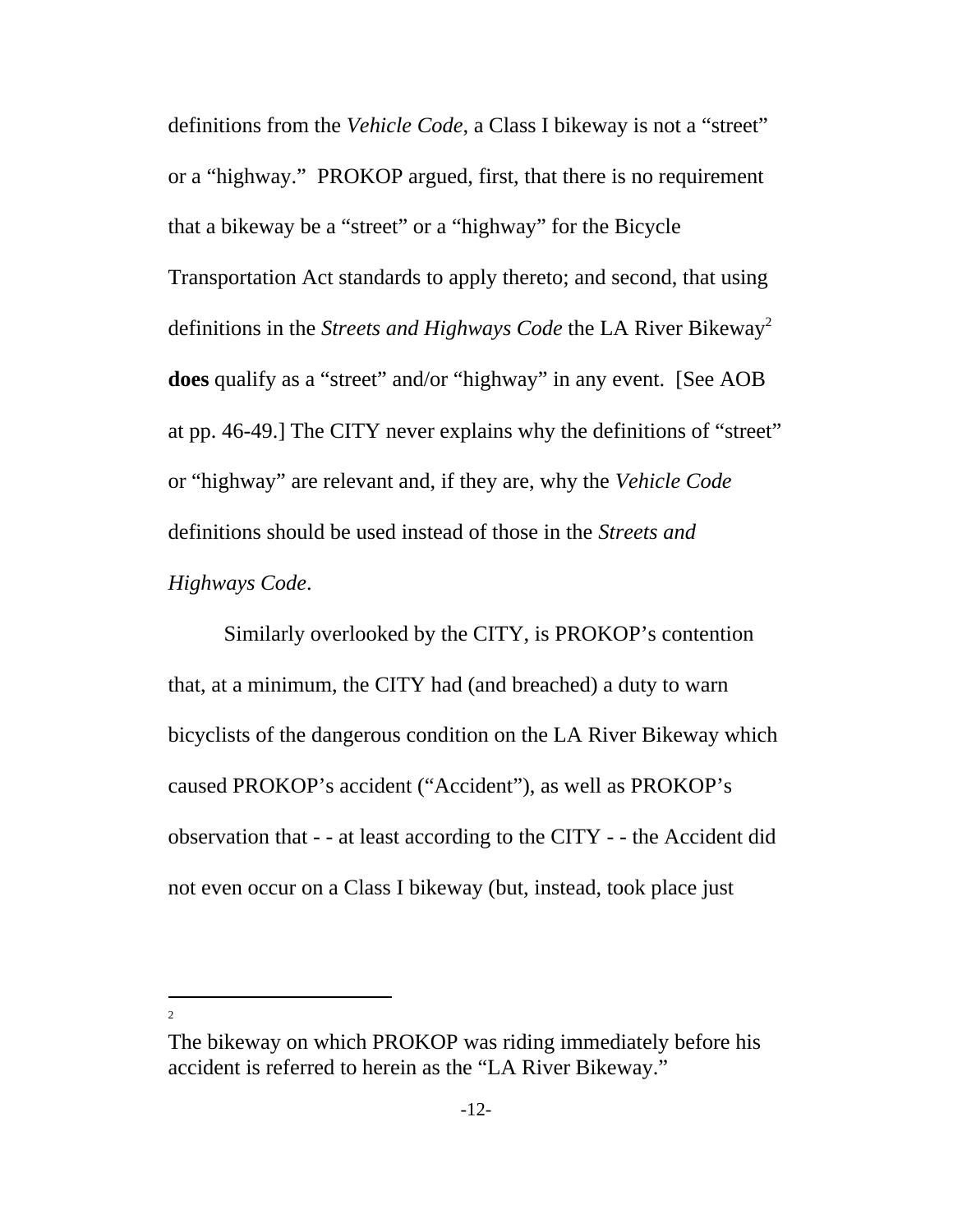outside of it). $3$ 

The absence of any meaningful response by the CITY to these and other significant arguments in PROKOP's AOB speaks miles about the strength (or lack thereof) of the CITY's position in this appeal. Obviously, the CITY has no good answer to the questions raised by PROKOP, and cannot justify the decision made by the court below. In fact, the trial court's decision is unsustainable, and should be reversed.

### **II. SUMMARY OF PROKOP'S REPLY ARGUMENT**

The LA River Bikeway was built by the CITY pursuant to California's "Bicycle Transportation Act", which mandates the development of safety standards and design criteria ("Safety/Design Standards") for government-sponsored bikeways (*S&H Code* §890.6) and requires such bikeways (including the LA River Bikeway) to be designed and built in accordance therewith (*S&H Code* §891). Prior to PROKOP's Accident, the CITY publicized its purported adherence to the Safety/Design Standards when designing and building the LA

See Clerk's Transcript, page 132, line 21 through page 133, line 3 ["CT0132:21-0133:3"].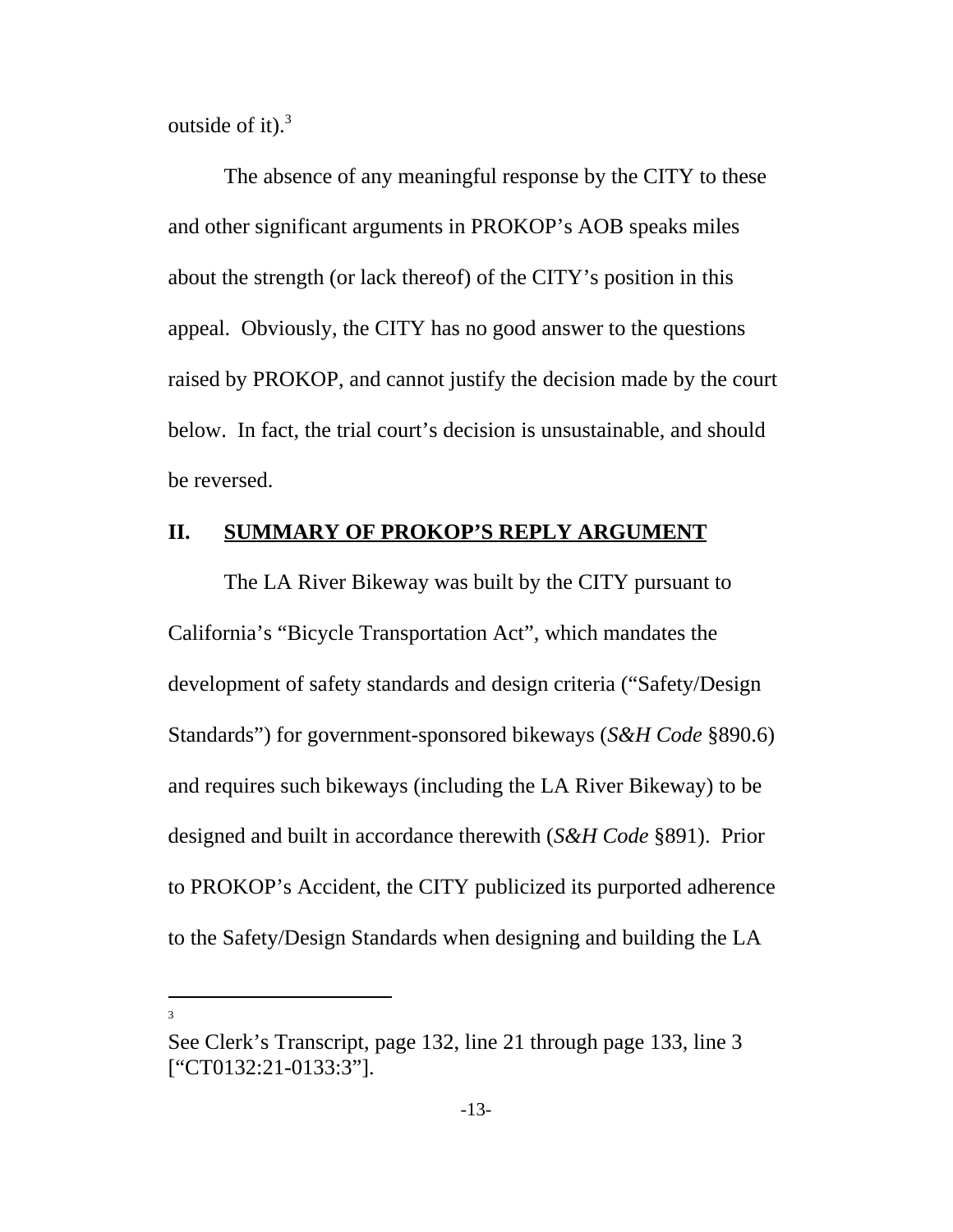River Bikeway. Afterward, the CITY disclaimed any responsibility for PROKOP's injuries, and argued that it is immune from liability, even if a jury might have found that those injuries were proximately caused by the CITY's non-compliance with the Safety/Design Standards or by the CITY's failure, without justification, to warn bicyclists of a known danger **created by the CITY** on the LA River Bikeway.

The CITY's position is based on the erroneous premise that a public entity enjoys **absolute** immunity, pursuant to *Government Code* Section 831.4, from liability for **any** injury that occurs on (or, apparently, near<sup>4</sup>) a Class I bikeway, and is dependent on the illusion of such immunity that the CITY hopes to create by instructing this Court to "look no further than . . . section 831.4(b) and the cases interpreting it." [RB at p. 1.] However, Section 831.4(b) ("Subsection (b)") is part of Section 831.4, which is part of the Tort Claims Act, which is part of the statutory law of California (as is the Bicycle Transportation Act). Proper interpretation of Section 831.4(b) therefore requires harmonization: (i) with the remainder of Section

See footnote 3, above.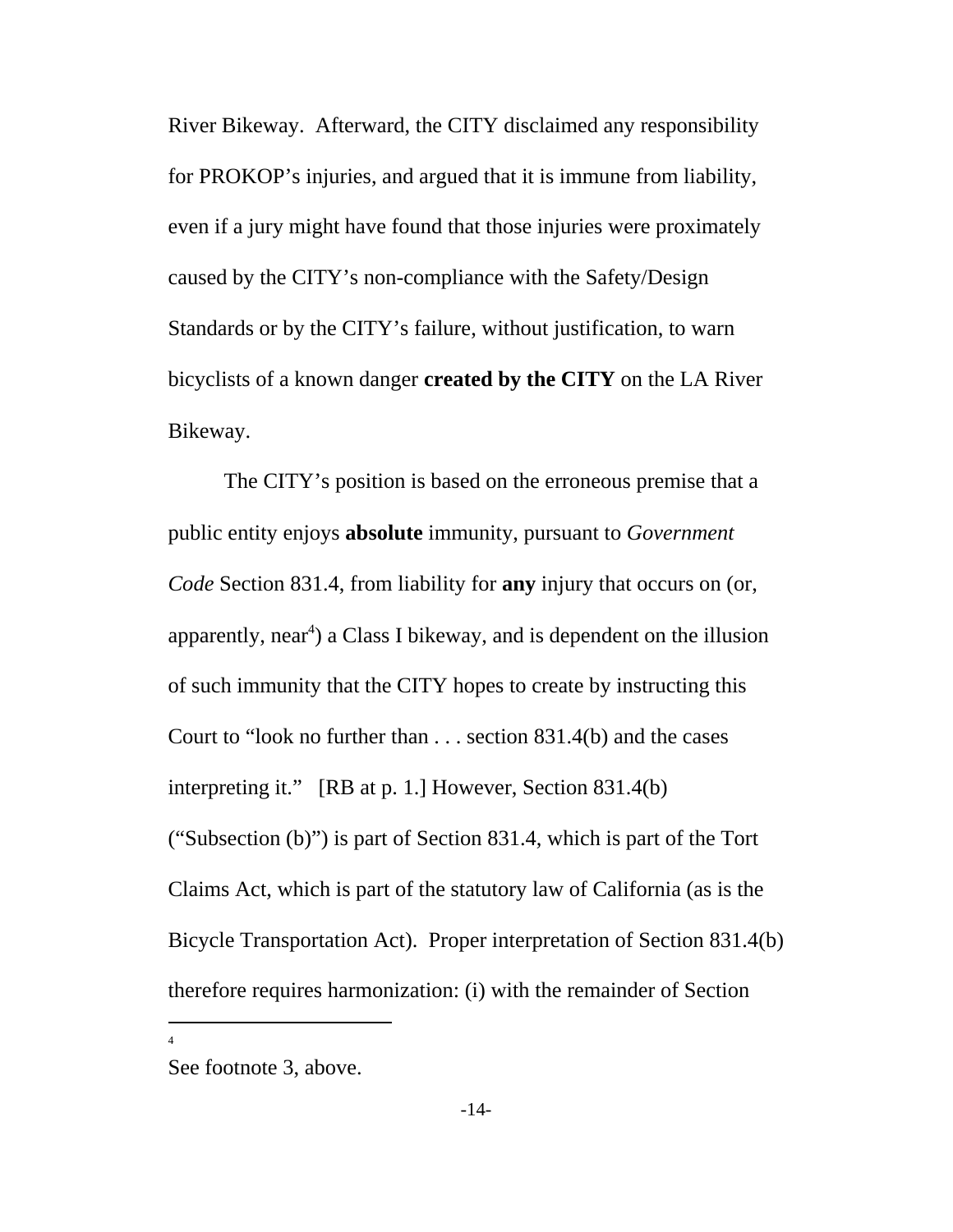831.4; (ii) with the Tort Claims Act; and (iii) with relevant portions of the Bicycle Transportation Act.

The CITY makes no attempt to harmonize its (self-serving) version of the statute with either itself or any other law, however. Among other things, it completely ignores critical fact-bound questions such as:

- Is the LA River Bikeway a "trail" within the meaning **of Section 831.4 ("Section 831.4 Trail")?**
- C **If the LA River Bikeway is a Section 831.4 Trail, is it also a "paved trail . . . on an easement of way which has been granted to a public entity, which easement provides access to any unimproved property" within the meaning of Subsection (c) ("Subsection C Trail")?**
- C **If the LA River Bikeway is a Subsection C Trail, did the CITY fail to adequately warn PROKOP of a known danger, as required by Subsection ( c)?**
- If the LA River Bikeway is a Section 831.4 Trail, but **not a Subsection C Trail, is it a "trail" used for "fishing, hunting, camping, hiking . . . [or] water**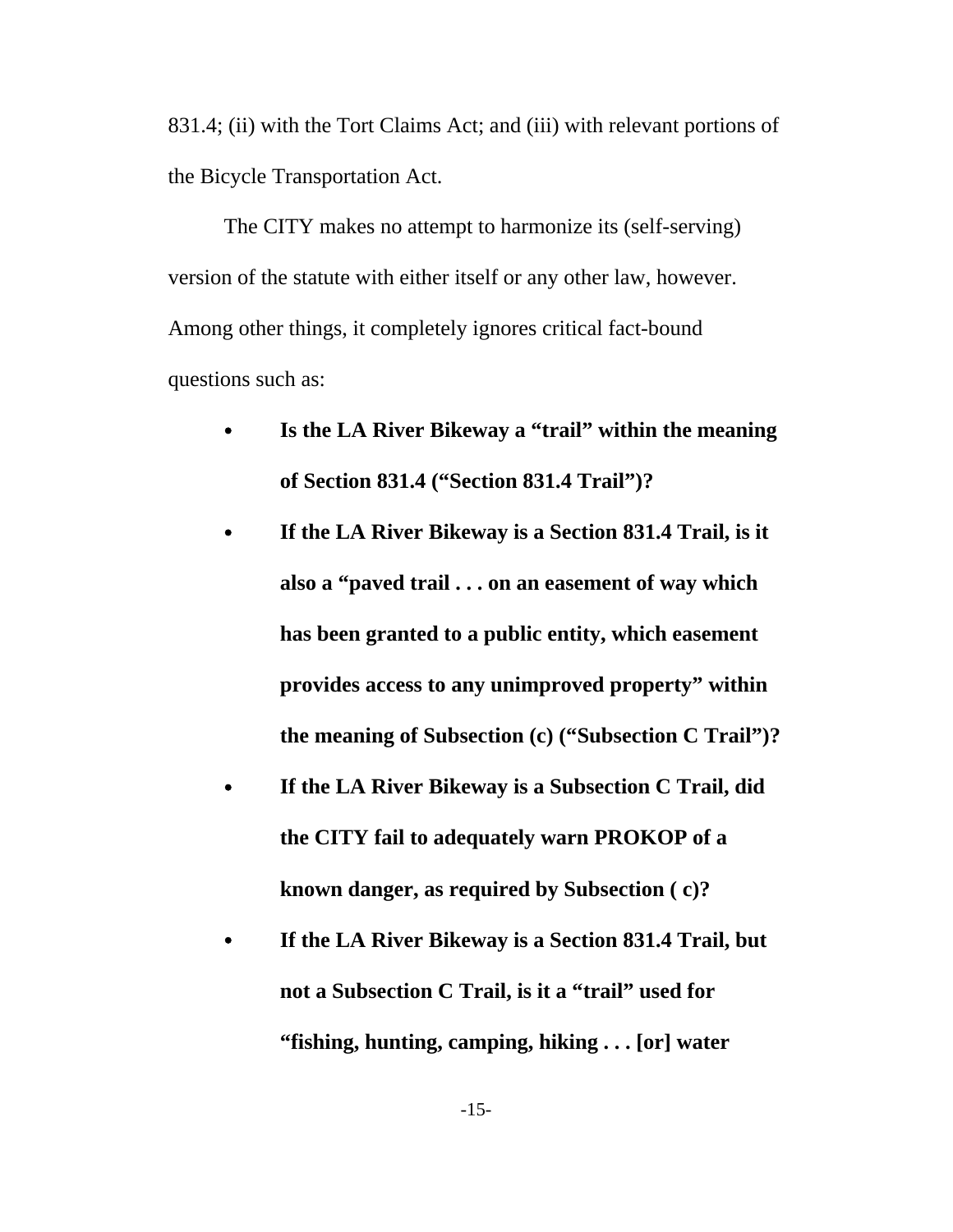**sports" or to "provide access" thereto or to**

# **"recreational or scenic areas," within the meaning of Subsection (b) ("Subsection B Trail")?**

The CITY's analysis is also erroneous because it is inconsistent with Section 831.4's legislative history. If correct, it would render the otherwise rational statutory scheme of the Tort Claims Act arbitrary and capricious and would eviscerate important provisions of the Bicycle Transportation Act. Among other things, the CITY should have been required to prove:

- That the CITY complied with the Safety/Design **Standards or, if it did not, that the non-compliance was not the proximate cause of PROKOP's injuries; and,**
- None of many provisions of the Tort Claims Act that **creates duties to warn was implicated by the facts of this case or, if such provision(s) was/were implicated, that the CITY discharged that duty or that any failure to discharge that duty did not damage PROKOP.**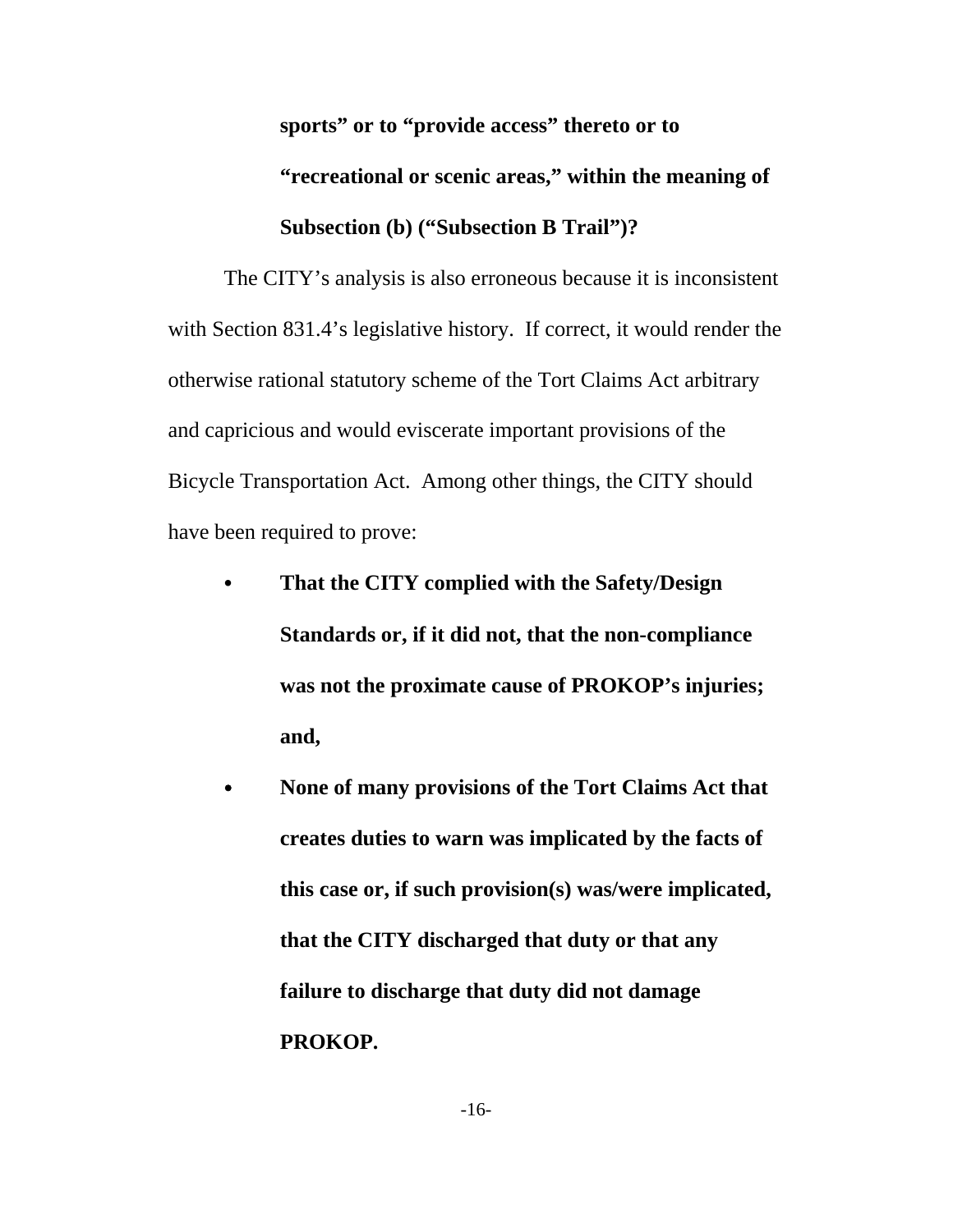In summary, PROKOP submits that the Tort Claims Act is considerably more complex than the CITY suggests, and that Section 831.4(b) should be considered in context, not in isolation, as it is in the CITY's Respondent's Brief. Either way, however, the absolute blanket immunity described by the CITY, simply does not exist. Whether (as the CITY argues) this case "begins and ends with [the] single issue" of whether the CITY "is immune, pursuant to *Government Code* Section 831.4, subd. (b), from suits arising from injuries that occur on a paved bikeway,"5 or whether the issues raised by this appeal are (as they should be) considered as part of a bigger picture, there were at least questions of fact raised at the trial court level which should have precluded a grant of summary judgment in favor of the CITY.

### **III. THE CITY'S INTERPRETATION OF SECTION 831.4 IS**

<sup>5</sup>

Interestingly, the CITY admits that PROKOP's Accident did not "occur on" the LA River Bikeway. [See footnote 3, *supra*.]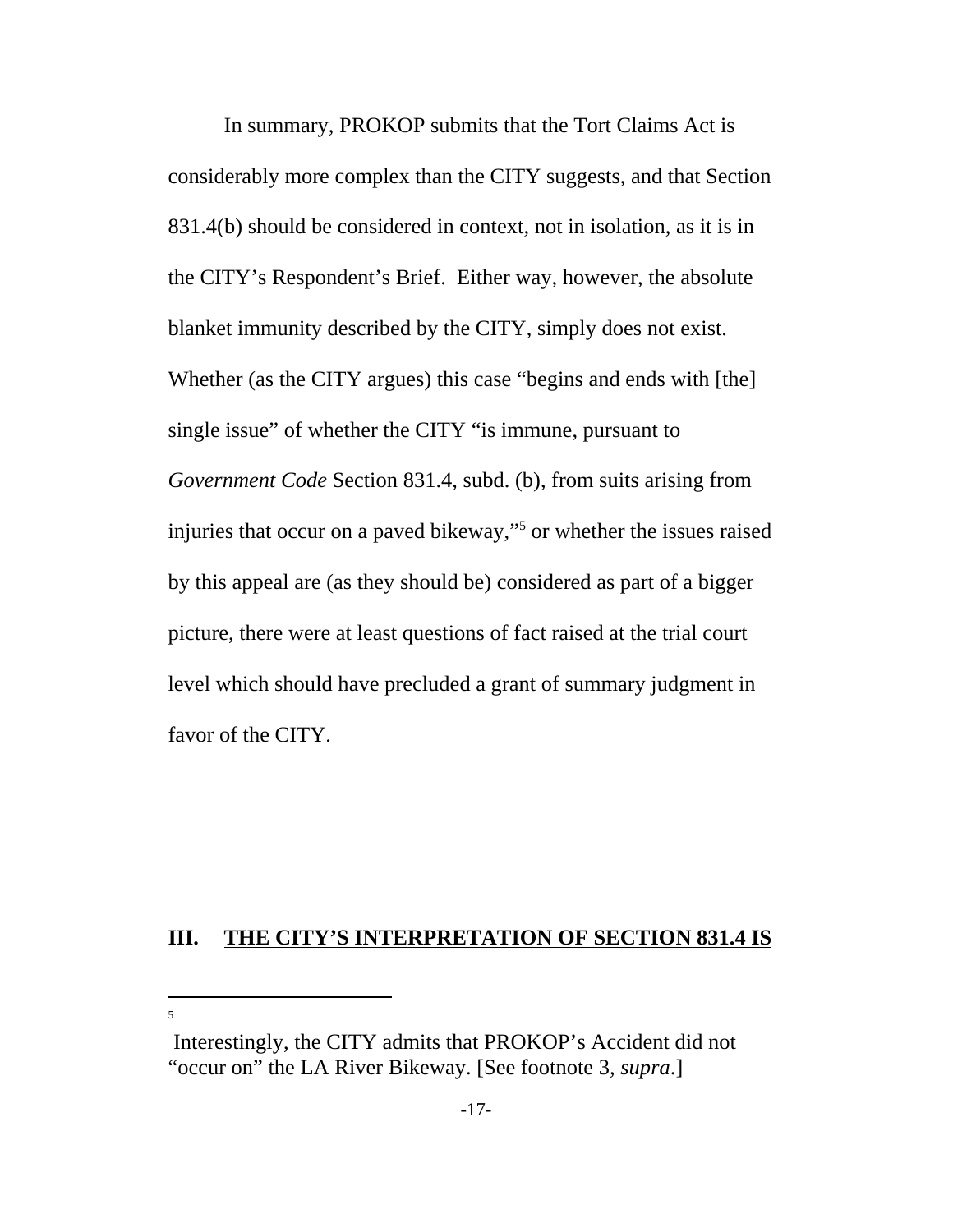# **ERRONEOUS AND DOES NOT SUPPORT A GRANT OF SUMMARY JUDGMENT TO THE CITY**

#### **A. Rules Of Statutory Construction**

A court's "primary task in construing a statute is to determine the Legislature's intent." (*Brown v. Kelly Broadcasting Co.* (1989) 48 Cal.#d. 711, 724.) Toward this end, "[t]he court turns first to the words [of a statute] themselves for the answer" to an interpretive question such as the one at bar. (*Alford v. Department of Motor Vehicles* (2000) 79 Cal.App.4th 560, 565-566.) The language should be examined "[not] in isolation, but in the context of the statutory framework as a whole in order to determine its scope," and "to give it sense and to guard against an application not contemplated by the Legislature." (*Coalition of Concerned Communities, Inc. v. City of Los Angeles* (2004) 34 Cal.4th 733, 737; *Nelson*, citing 58 Cal.Jur.3d, Statutes, s 90, p. 444.) Moreover the Legislature is presumed to have "intended every word, phrase and provision . . . in a statute . . . to have meaning and to perform a useful function." ((*Gonzalez v. County of Tulare* (1998) 65 Cal.App.4th 777, 786-787; See also, *In re Young* (2004) 32 Cal.4th 900, 907.)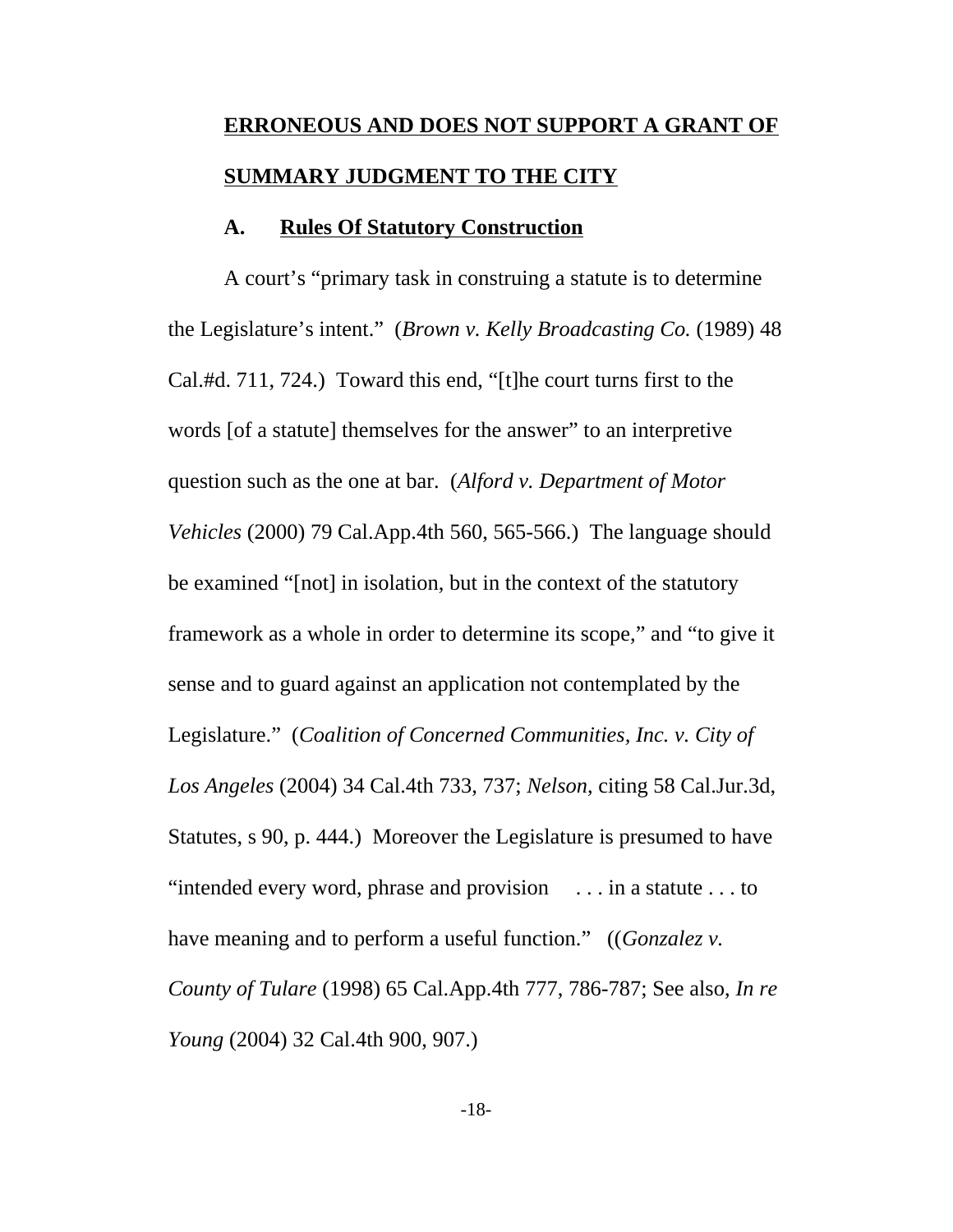**"Interpretive constructions which render some words surplusage, defy common sense, or lead to mischief or absurdity, are to be avoided."** (*California Mfrs. Assn v. Public Utilities Com* (1979) 24 Cal.3d 836, 844; see also, *Hunt v. Superior Court* (1999) 21 Cal.4th 984, 1002; *People v. Aguilar* (1997) 16 Cal.4th 1023.)

Moreover, "[w]ords must be construed in context, and statutes must be harmonized, both internally and with each other" such that "the whole body of law . . . retain[s] its effectiveness." (*Mautner v. Peralta* (1989) 215 Cal.App.3d 796, 804.) "[A]ll acts relating to the same subject, or having the same general purpose, should be read in connection with it, as together constituting one law;" "statutes and codes blend into each other, and should be regarded as constituting but a single statute." (*Id.*; see also, *Clean Air Constituency v.*

*California State Air Resources Bd.* (1974) 11 Cal.3d 801, 814.)

The CITY ignores virtually all of the foregoing guidelines. It interprets Section 831.4 in a manner that renders various provisions of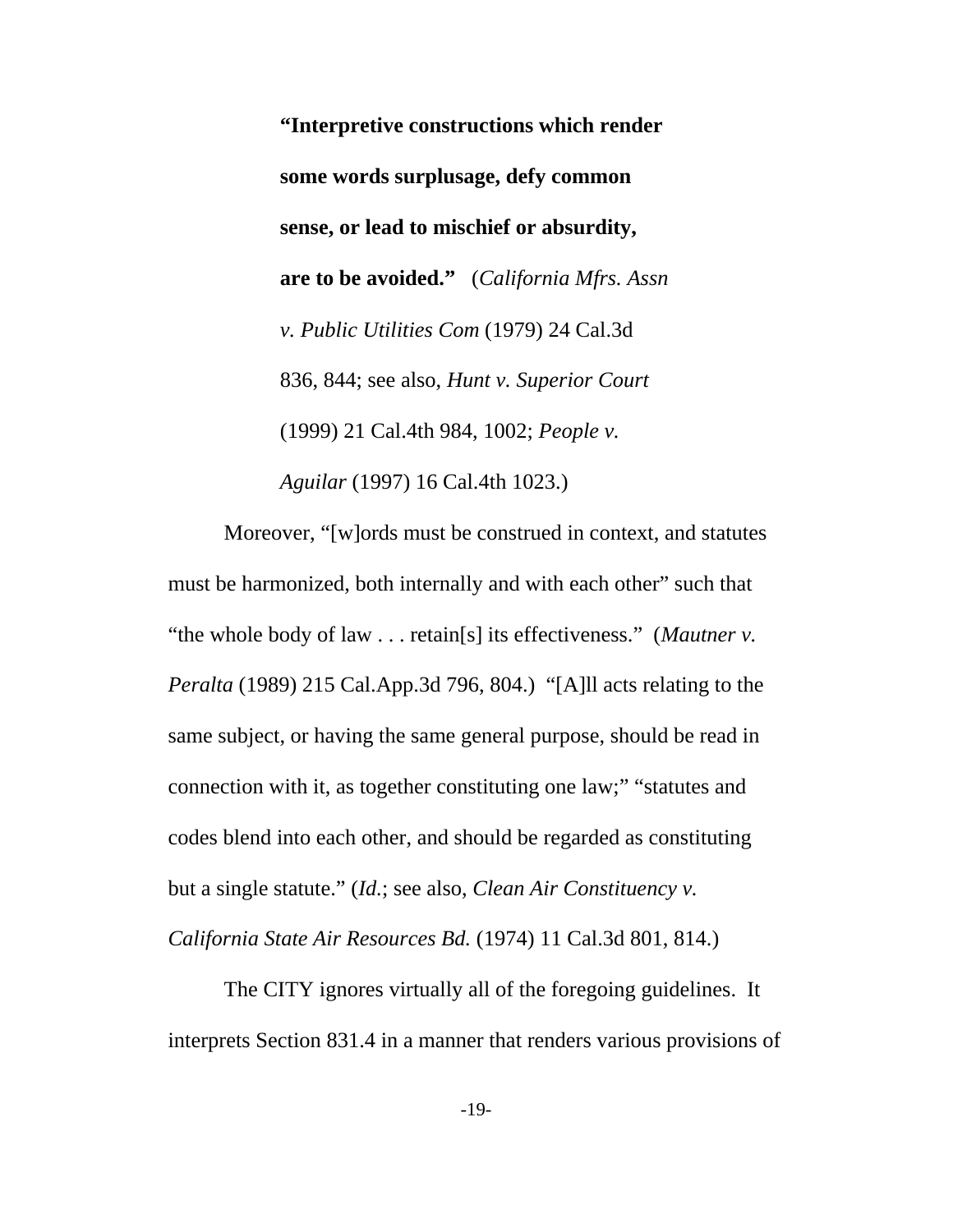the statute itself, the Tort Claims Act, and the Bicycle Transportation Act superfluous and/or contradictory. For example, by insisting that Subsection (b) extends **absolute** blanket immunity for **all** injuries resulting from the condition of **all** trails, the CITY ignores express statutory language extending only qualified immunity where an injury is caused by the condition of a specific sub-group of "trails" - - *to wit*, Subsection C Trails. If the CITY were correct, and absolute trail immunity was **always** the rule, a significant portion of Subsection (c) would be rendered meaningless and superfluous. Likewise, the CITY refuses to even attempt to harmonize its interpretation of Section 831.4 with the remainder of the Tort Claims Act or with the Bicycle Transportation Act, even though the CITY's construction of Section 831.4 emasculates significant portions of statutory schemes.

The reasons for the CITY's refusal to acknowledge recognized rules of statutory construction and its insistence that this Court basically put on blinders to review this case, are not difficult to ascertain; the CITY cannot prevail on this appeal if proper analysis (reiterated herein) is utilized.

### **B. When Proper Statutory Construction Is Utilized, The**

-20-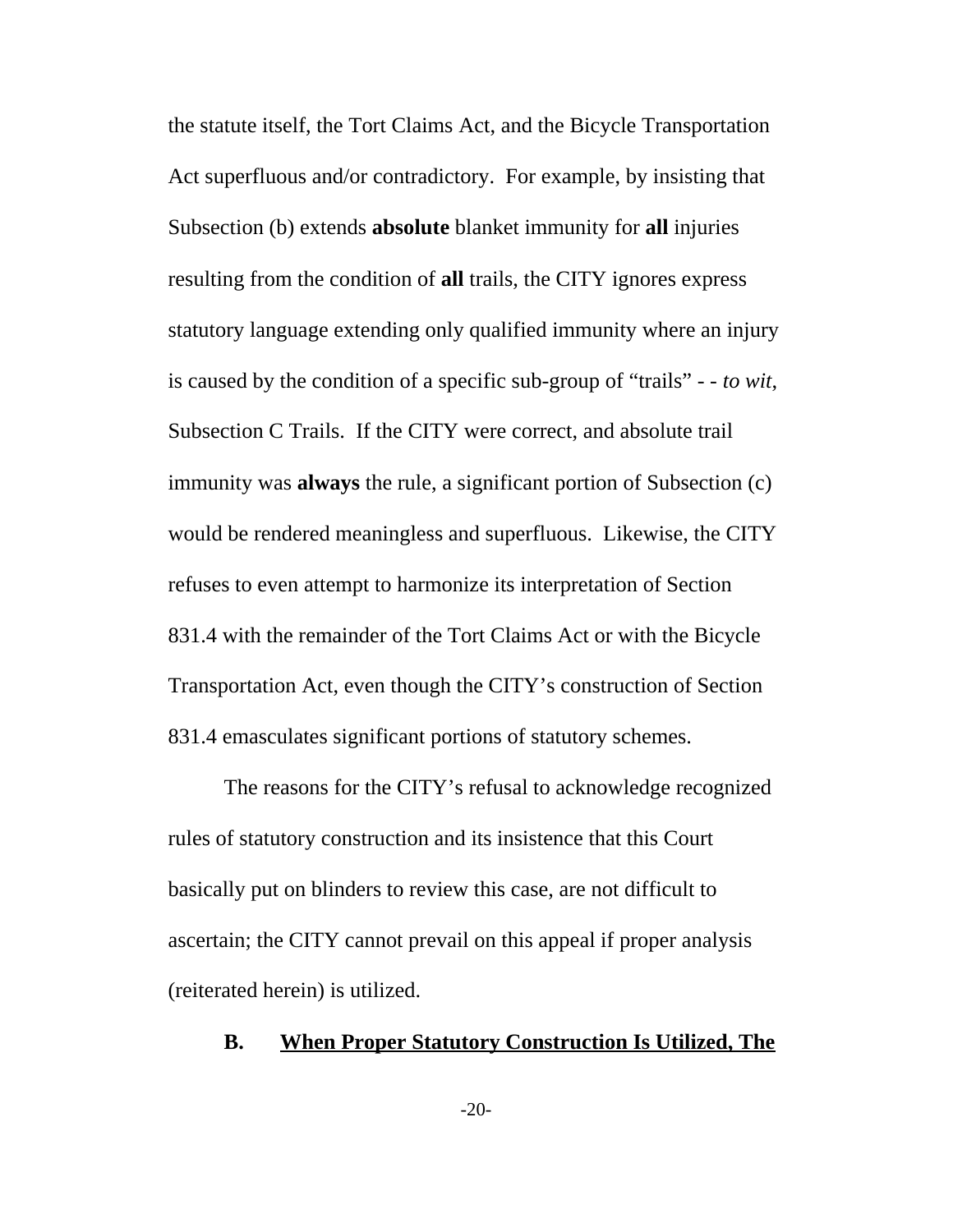#### **CITY's Analysis Fails On Multiple Levels**

A threshold question raised by this appeal is whether the LA river Bikeway is properly classified as a "trail." If it is, then the secondary question of whether it is one of the types of trails governed by Section 831.4 (i.e. a Section 831.4 Trail) arises. If that question can be answered in the affirmative, then a determination must be made as to whether it is a Subsection B Trail or a Subsection C Trail. If it is a Subsection C Trail, then inquiry must be made into whether the conditions for qualified immunity were satisfied; if they were not, the City is not shielded from liability. Finally, if the LA River Bikeway is determined to be a Subsection C Trail and the conditions for qualified immunity satisfied, or if the LA River Bikeway is found to be a Subsection B Trail, then the apparent tension between potentially applicable statutes that expressly create governmental liability and potentially applicable statutes that create governmental immunity must be examined and reconciled.

PROKOP submits that:

- **Even if the LA River Bikeway could fall within a**
	- -21-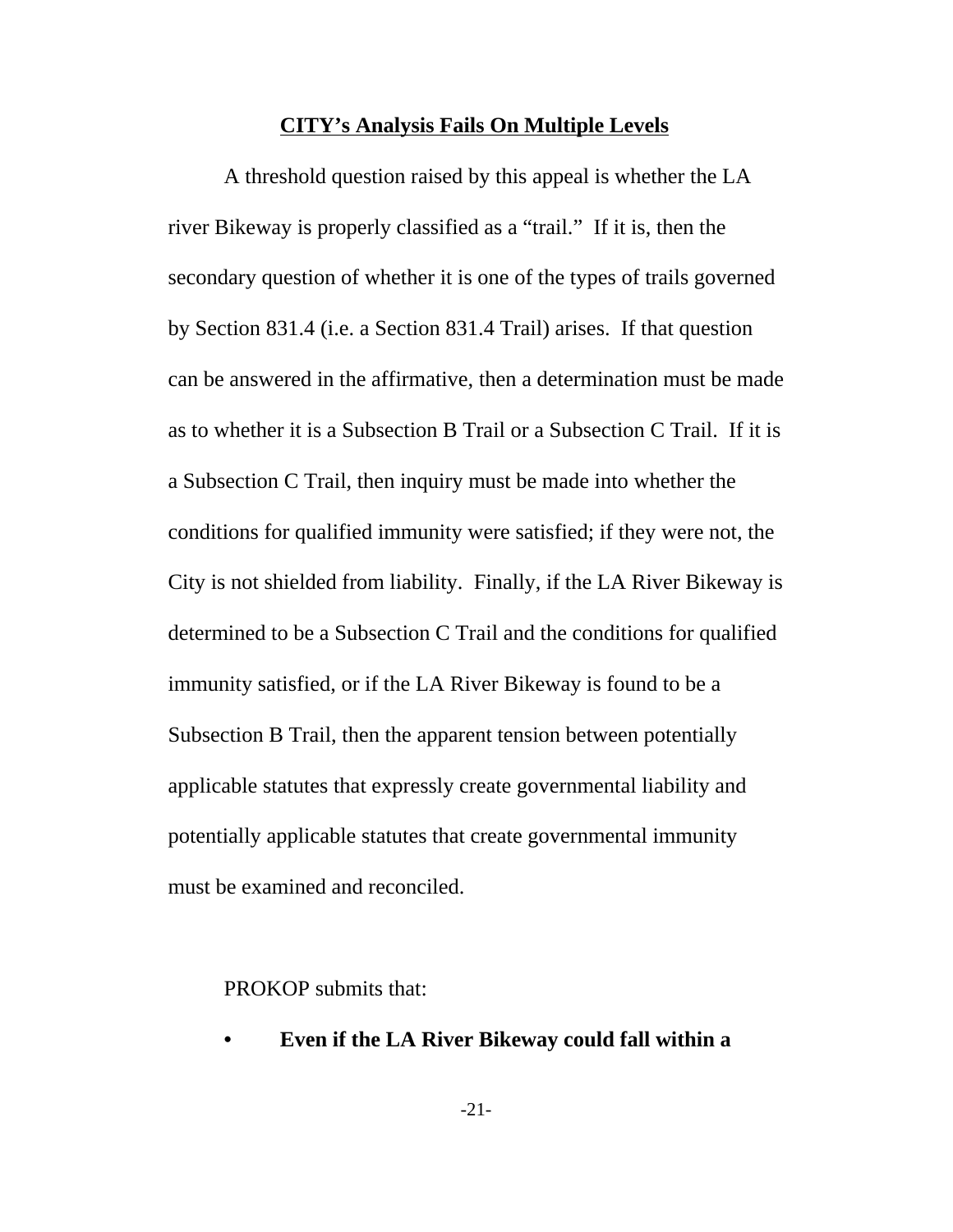**broad, generic definition of "trail," its is not a Section 831.4 Trail as a matter of law;**

- **If the LA River Bikeway is deemed to be a Section 831.4 Trail, then a trier of fact could find that it is a Subsection C Trail and that the CITY did not establish a prima facie right to qualified immunity, and hence had no immunity;**
- **Even if the LA River is a Subsection B Trail or if it is a Subsection C Trail and the CITY is found to have satisfied the conditions for qualified immunity, there is still at least a question of fact as to whether the CITY is liable for breaching a mandatory duty, failure to warn, or defectively designing the LA River Bikeway.**

The bases for PROKOP's position are reiterated below.

# **1. The LA River Bikeway Is Not Necessarily A Section 831.4 Trail**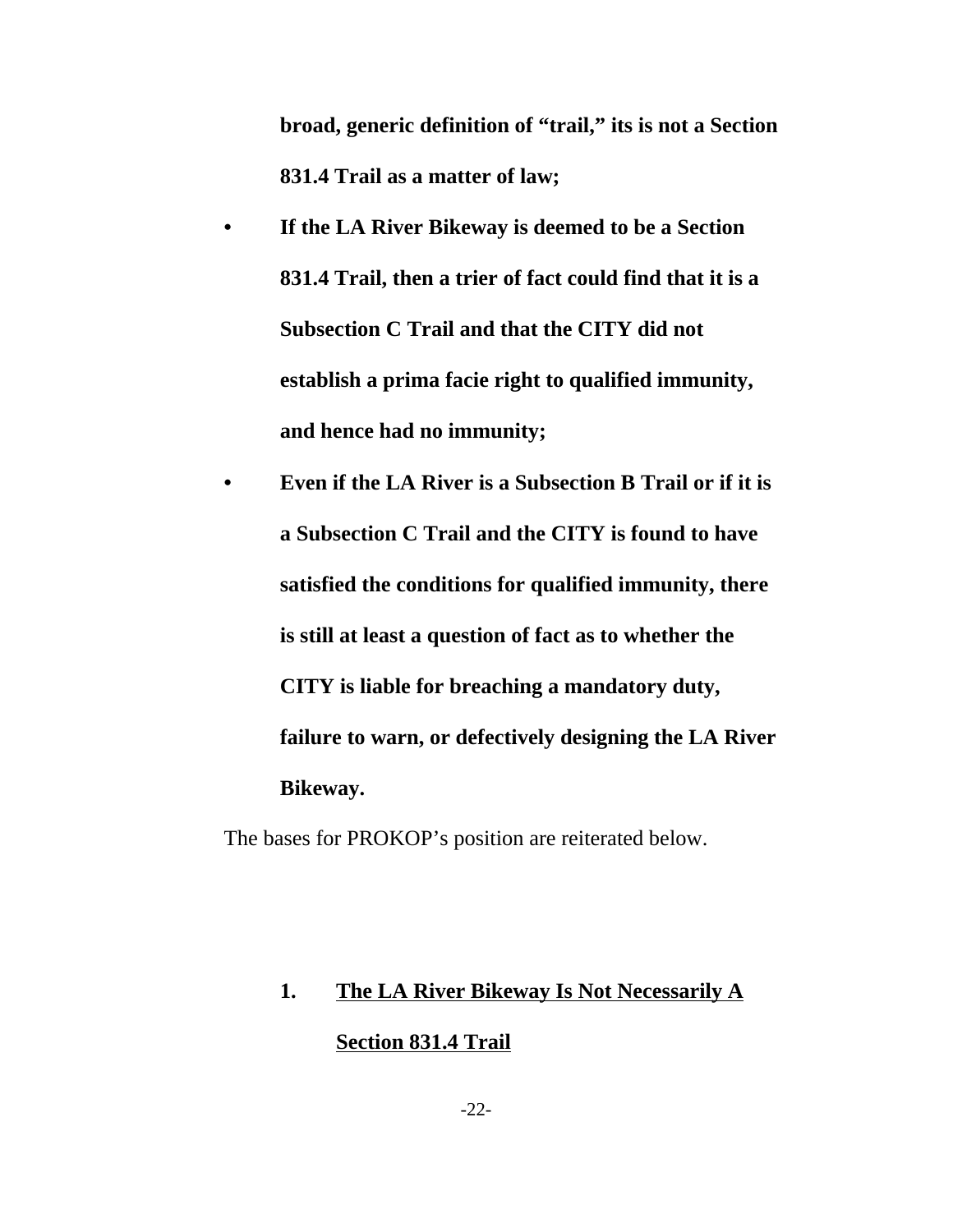Whether a property is a Section 831.4 Trail "depends on a number of considerations." (*Amberger-Warren* at 634.) The first is "accepted definitions of the property." (*Id.*, citing *Carroll*, supra, at 609; and *Treweek v. City of Napa* (2000) 85 Cal.App.4th 221, 231.) Second is "the purposes for which the property is designed and used, and third is the purpose of the immunity statute. (*Amberger-Warren* at 634, citing *Farnham*, *supra* at 1103.)

### **a. Definitions Of "Trail" And "Class I**

### **Bikeway"**

The definition of a bikeway is any "facility that provides primary for bicycle travel." (*S&H Code* § 890.4). A Class I bikeway, like the LA River Bikeway, is statutorily defined as a bikeway "such as a 'bike path' which provide[s] a completely separated right-of-way designed for the exclusive use of bicycles and pedestrians with crossflows by motorists minimized." (*Id*.)6

<sup>&</sup>quot;Class II bikeways" are public ways "such as a 'bike lane,' which provide a restricted right- of-way designated for the exclusive or semiexclusive use of bicycles with through travel by motor vehicles or pedestrians prohibited, but with vehicle parking and crossflows by pedestrians and motorists permitted;" and, "Class III bikeways" are public ways "such as an onstreet or offstreet 'bike route,' which provide a right-of-way designated by signs or permanent markings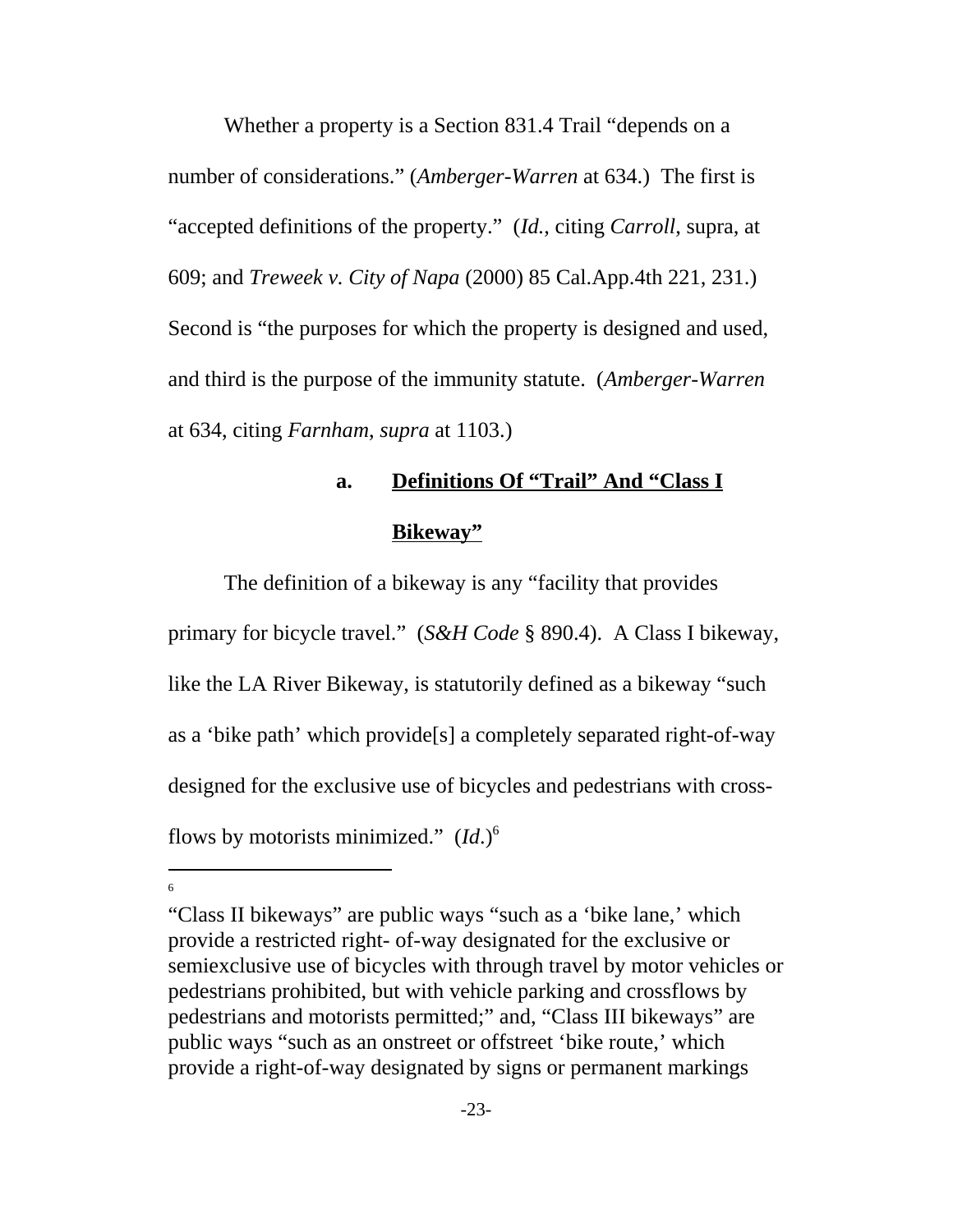According to the *Carroll* court, an appropriate dictionary definition of the word "trail" to use in the instant analysis, is that found in Webster's Collegiate Dictionary  $(10<sup>th</sup>$  ed. 1995) at p. 1251. That definition is:

> **"(1) a track made by passage esp. through a wilderness; (2) a marked or established path or route esp. through a forest or mountainous region."** (*Treweek* at 230- 231.)

By selectively quoting from the above definition and relying on a "synonym finder" which equated the terms "trail" and "path", the *Carroll* court found that South Bay Bicycle Path was both a "trail" and a Section 831.4 Trail. (Specifically a Subsection B Trail).<sup>7</sup>

Thereafter, the *Farnham* court, relying exclusively on *Carroll*, held that the Sepulveda Basin Bikeway was likewise a "trail," a

and shared with pedestrians or motorists." (*S&H* Code §890.4.) 7

The reported decisions discussed herein do not use the terms "Section 831.4 Trail," Subsection B Trial," and "Subsection C Trial," (which terms are defined and used herein for ease of reference), but use different terminology to articulate the same concepts.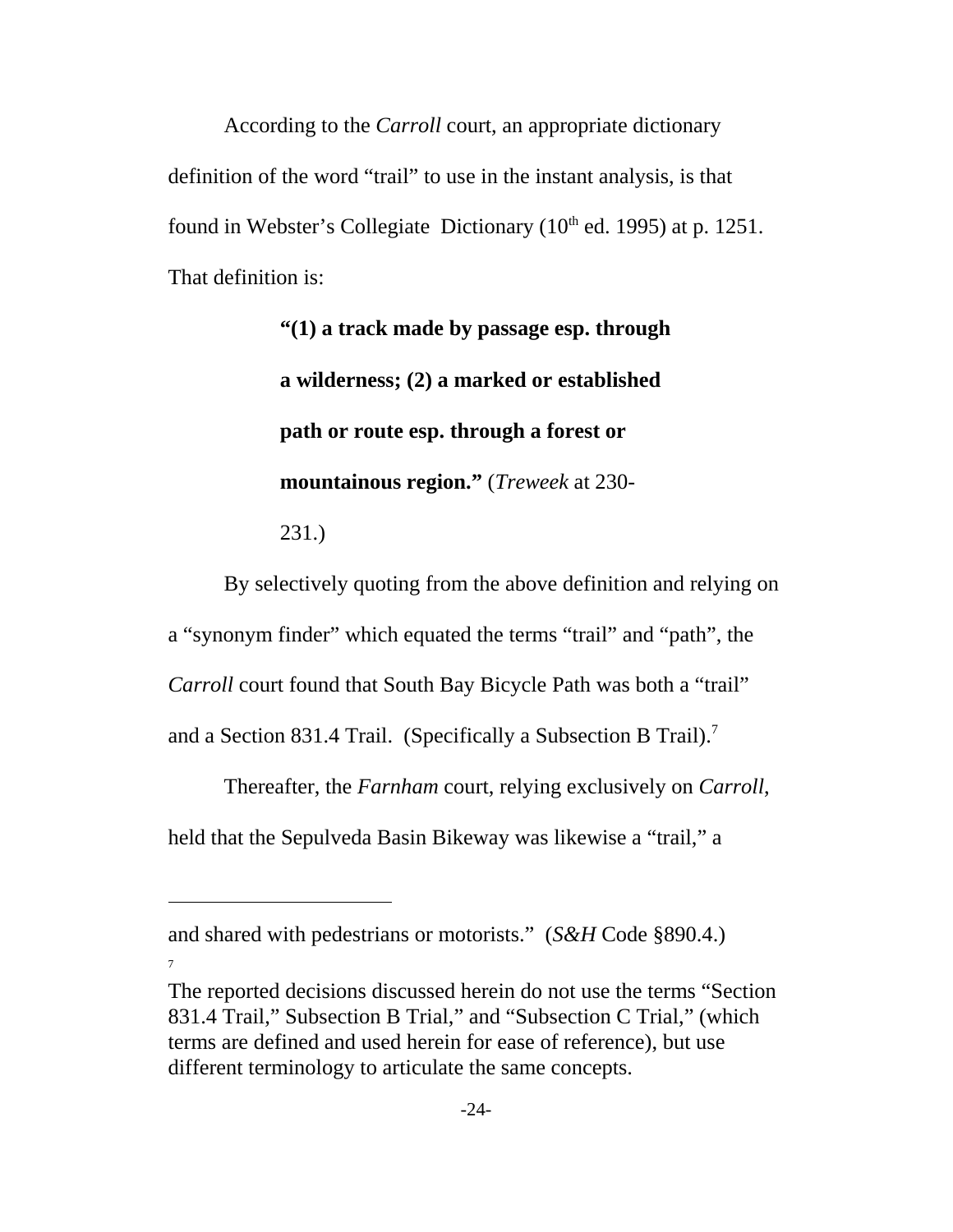Section 831.4 Trail, and a Subsection B Trail. In this appeal, in this regard, by ruling that the LA River Bikeway is a Subsection B Trail simply because it is "a marked or established path or route" and/or because it may sometimes be referred to colloquially as a "bike path."

A post-*Farnham* decision has articulated bases for rejecting the CITY's argument, however, and has established precedent for refusing to characterize property as a trail even if it is "a marked or established path or route." Specifically, in *Treweek*, *supra*, it was held that a property which did not "seem . . . to reasonably fall within the commonly understood meaning of the term "trail," was not a trail, even if it was an "established . . . route" connecting land to a dock. (*Treweek* at 231.) *Treweek* held that a "ramp" - - defined as "a way or passageway connecting two different levels on an incline plane" - was not a trail. (*Id*. At 232.) The *Treweek* court's reasoning was that the "elastic definition" of "trail" used by the *Carroll* and *Farnham* courts was so expansive that it could "cover . . . the ramp [there] at issue . . . perhaps the parking lot . . . [and also] could include a sidewalk or even an elevator." (*Treweek* at 232.) Thus, *Treweek* stands for the proposition that although a "ramp," a "parking lot," a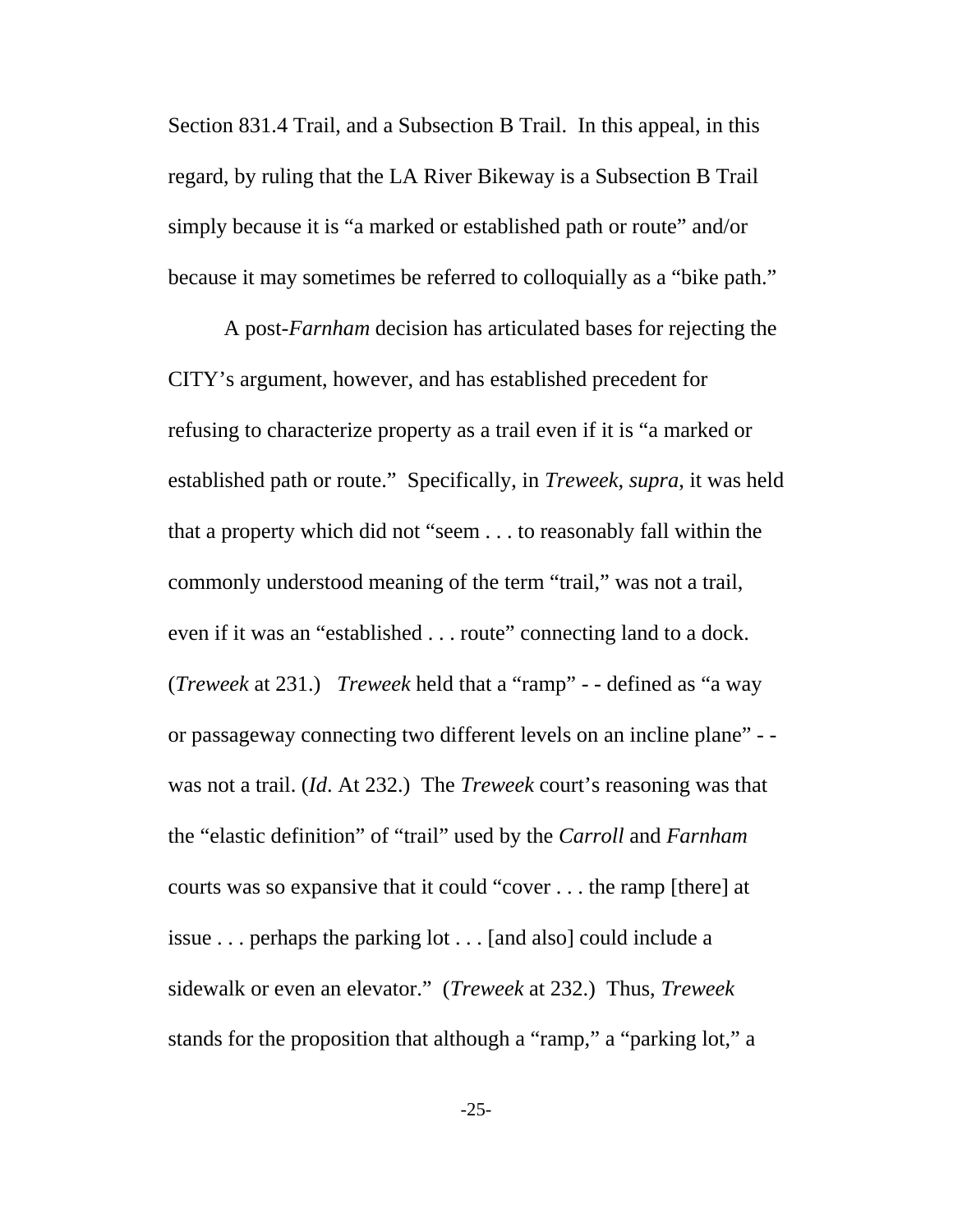"sidewalk" and/or an "elevator" might be a "marked or established route" between two or more places, none of those locations is properly classified as a "trail" because doing so would "stretch the definition [of trail] too far." (*Id.*) This court could, and should, use the same reasoning to conclude that the "completely separated right-of-way designed for the exclusive use of bicycles and pedestrians"<sup>8</sup> here at issue is likewise not a trail. To do otherwise would be to open the door to claims of immunity on sidewalks, public roads, and even the hallways and corridors of publicly built and/or owned structures, since all such locations might reasonably be considered a "marked or established route[s]."

# **b. Design And Use Of Trails And Class I Bikeways**

The second factor to be considered in connection with the typically factual inquiry of whether a Class I bikeway constitutes a trail, is "the purpose for which [the bikeway] is designed and used." (*Amberger-Warren* at 634.) To be a "trail," a public way must be

See *Streets and Highways Code* Section 890.4, defining "Class I bikeway."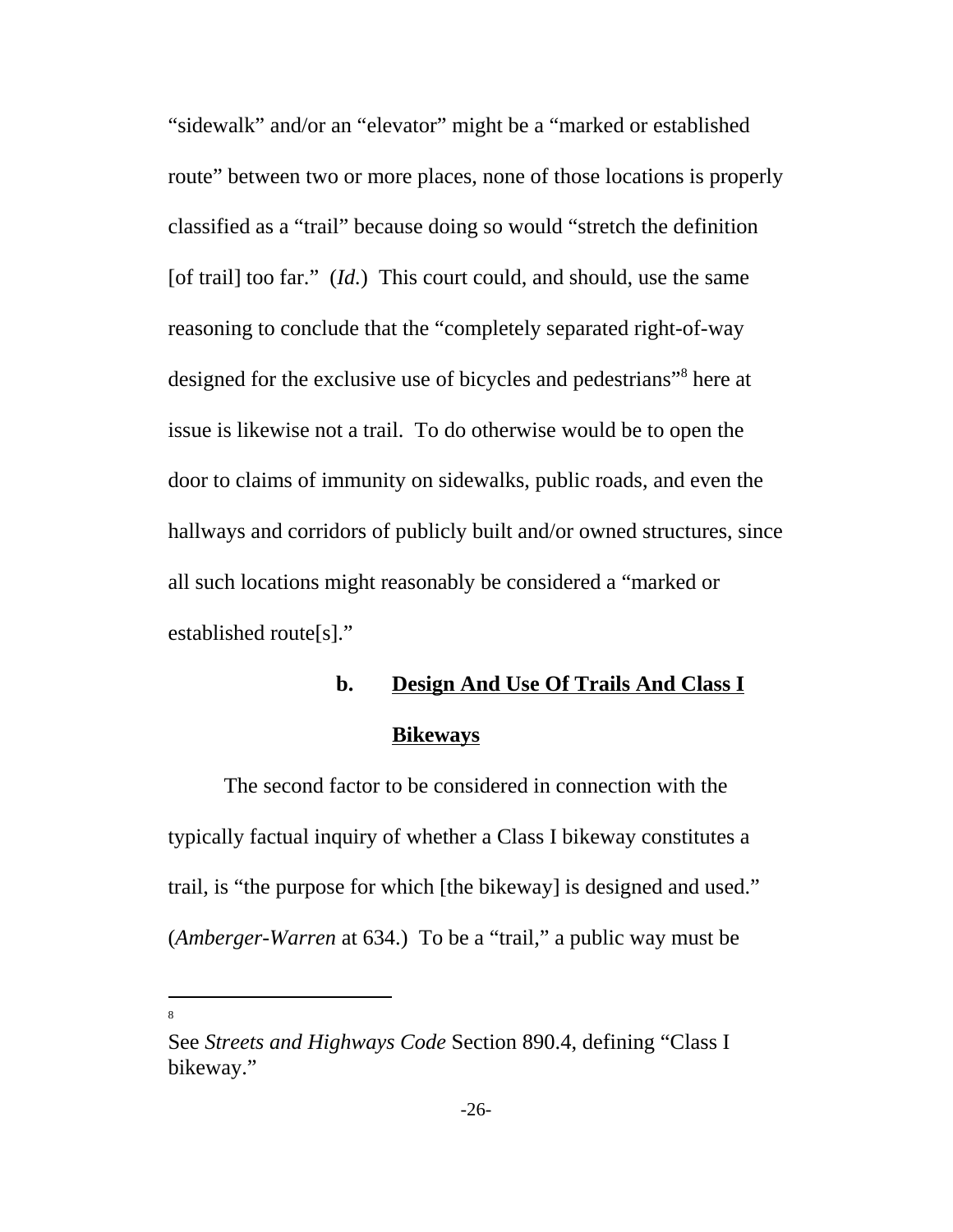"designed and used for a recreational purpose" (*Amberger-Warren* at 634.) The stated intent of the Legislature in building bikeways, however, is not to create recreational opportunities, but "to establish a bicycle transportation system . . . designed and developed to achieve the functional commuting needs of the employee, student, business person, and shopper as the foremost consideration in route selection, to have the physical safety of the bicyclist and bicyclist's property as a major planning component, and to have the capacity to accommodate bicyclists of all ages and skills. (*S&H Code* § 890.) Thus, it is clear that the LA River Bikeway was **designed** for the functional purpose of providing transportation - - not for recreation.<sup>9</sup>

Moreover, even if the LA River Bikeway does have recreation as one of its purposes, it cannot be said, as a matter of law, that the LA River Bikeway was not also **used** for transportation.

### **"The design and use will control what an**

Moreover, even if the bikeway is also used by some citizens for recreation, liability nevertheless attaches since it is well established that "where liability attaches in favor of the non-recreational user, it will also attach in favor of an injured party going to the property for a recreational purpose." (*Delta Farms Recreational District No. 2028 v. Superior Court* (1983) 33 Cal.3d 699,709.)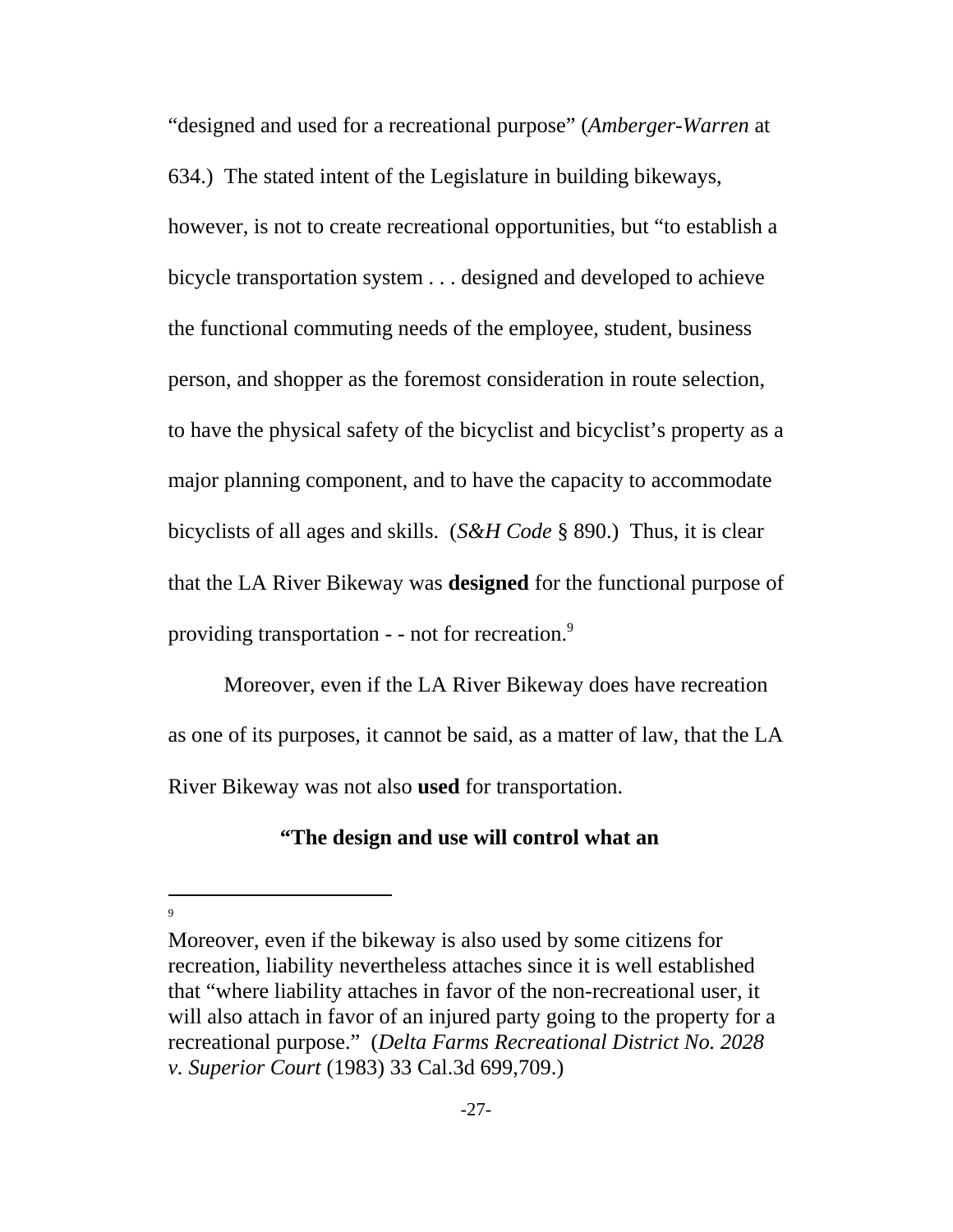### **object is, not the name."** (*Farnham*, *supra*

at 1103; *Amberger-Warren* at 635.)

Therefore, although a Class I bikeway may sometimes be called a "bike path," it is actually neither a "path" nor (assuming the terms "path" and "trail" are synonymous) a "trail." It is a transportation facility, both by design and use.

### **c. Purpose of the Immunity Statute**

The legislative comment Section 831.4 cross-references to the comment to Section 831.2, which explains that "under [Section 831.2] and 831.4, the State has an absolute immunity from liability for injuries resulting from natural conditions of a state park area where the only improvements are recreational access roads (as defined in Section 831.4) and hiking, riding, fishing and hunting trails." The legislature further elaborated:

> **"[Section 831.2] and Section 831.4 continue and extend an existing policy adopted by the Legislature in former** *Government Code* **Section 54002. It is desirable to permit the members of the**

> > -28-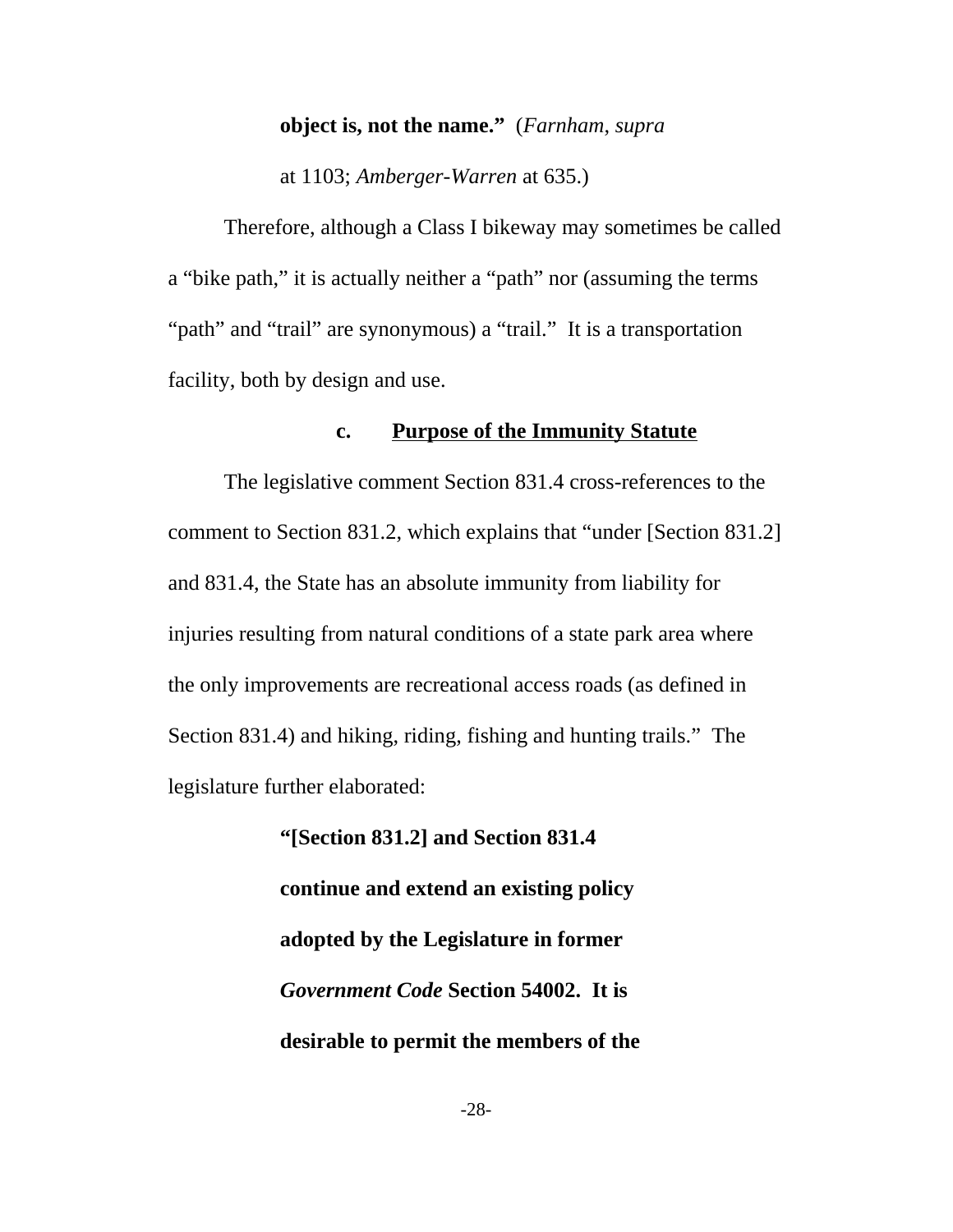**public to use public property in its natural condition and to provide trails for hikers and riders and roads for campers into the primitive regions of the State. But the burden and expense of putting such property in a safe condition and the expense of defending claims for injuries would probably cause many public entities to close such areas to public use. In view of the limited funds available for the acquisition and improvement of property for recreational purposes, it is not unreasonable to expect persons who voluntarily use unimproved public property in its natural condition to assume the risk of injuries arising therefrom as a part of the price to be paid for benefits received."**

The immunity created by Section 831.4 thus is designed to

-29-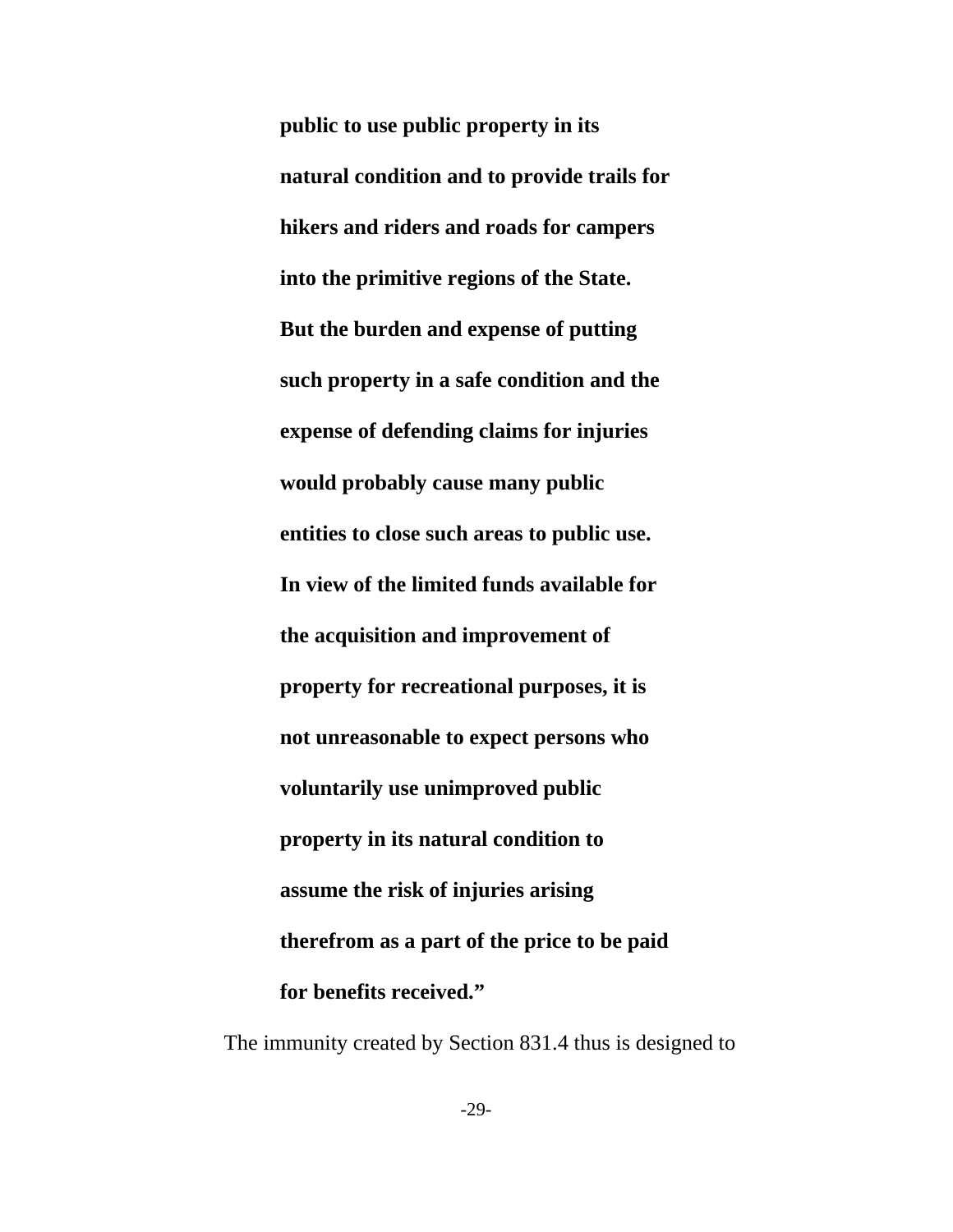relieve a public entities of "the burden and expense" of "putting unimproved or minimally improved property in a safe condition." However, nothing suggests that Legislature intended to immunize municipalities who, in a manner totally inconsistent with statutory mandates, drastically modify public property used for functional transportation purposes

Immunizing public entities from liability for injuries caused by the condition of a Subsection B Trail and for injuries caused by the condition of a Subsection C Trail, so long as adequate warnings are given, serves the public policy of keeping unimproved and minimally improved property open for public use. Immunizing public entities from liability for injuries caused by the sub-standard, non-compliant design and/or construction of bikeways (whether Class I, Class II or Class III) would be akin to immunizing public entities for faulty design and construction of public roads and sidewalks. No such immunity exists with regard to roads and sidewalks, however, and none should exist with regard to Class I bikeways (or, for that matter, Class II bikeways or Class II bikeways).

### **2. Even If The LA River Bikeway Is A Section**

-30-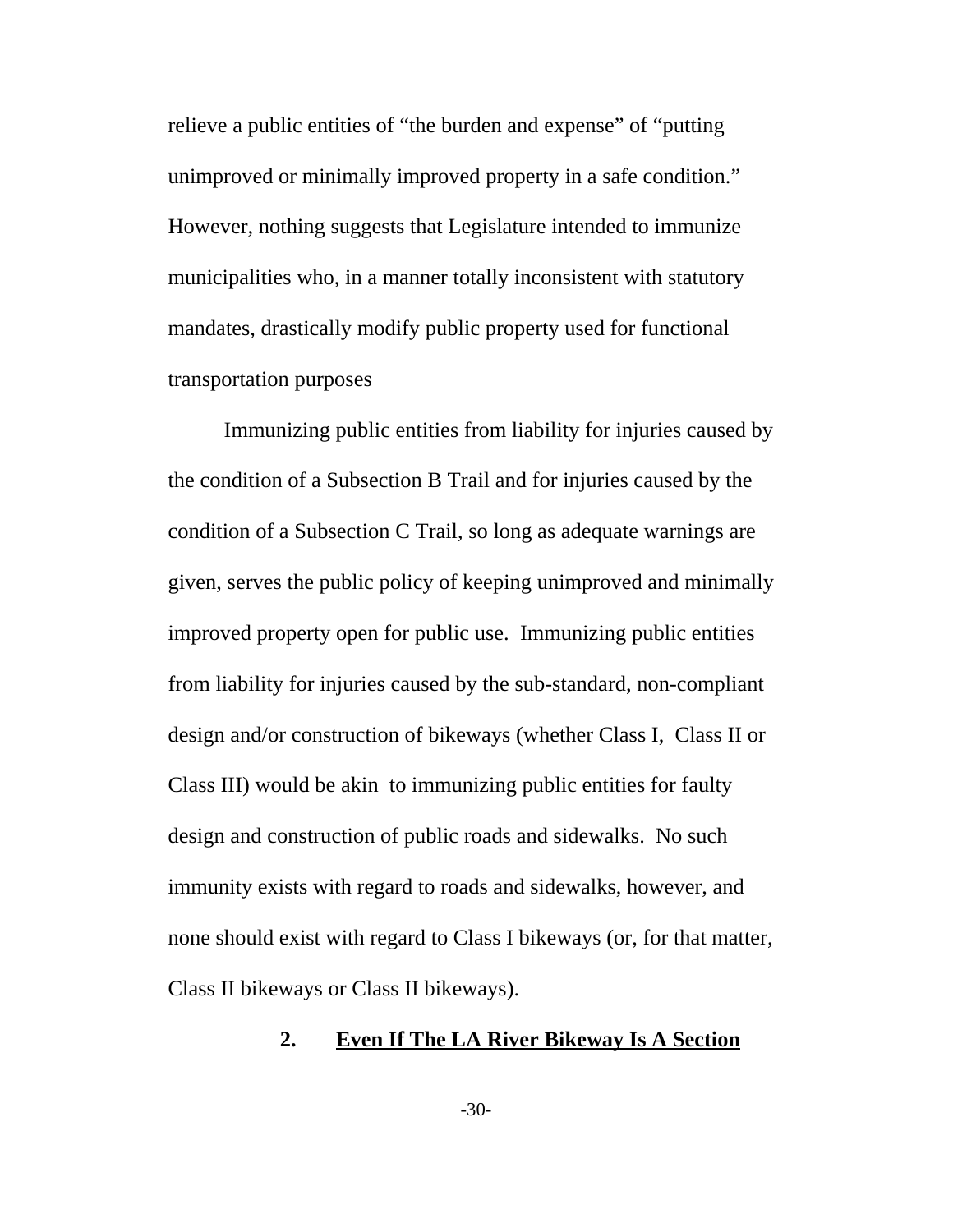**831.4 Trail, There Is Not Necessarily Absolute Immunity, As It Might Well Be A Subsection C Trail (Not A Subsection B Trail)**

**a. Section 831.4 Does Not Always Absolutely Immunize The CITY From Liability For Injuries Caused By The Condition Of A Subsection C Trail**

> **i. The Plain Language Of Section 831.4 Reveals The Fallacy Of The CITY's Absolute Immunity Theory**

The CITY brashly claims that it must prevail on appeal because it is cloaked with "absolute immunity for injuries arising on any trail." [RB at p. 5.] This is obviously a false statement. Even the CITY cannot deny that the statute, by its own terms, does not extend **absolute** immunity for injuries caused by the condition of **any and all trails**. Specifically, subsection ( c) of the statute which, when read in conjunction with subsection (b), provides, in pertinent part:

> **"A public entity . . . is not liable for an injury caused by a condition of . . .**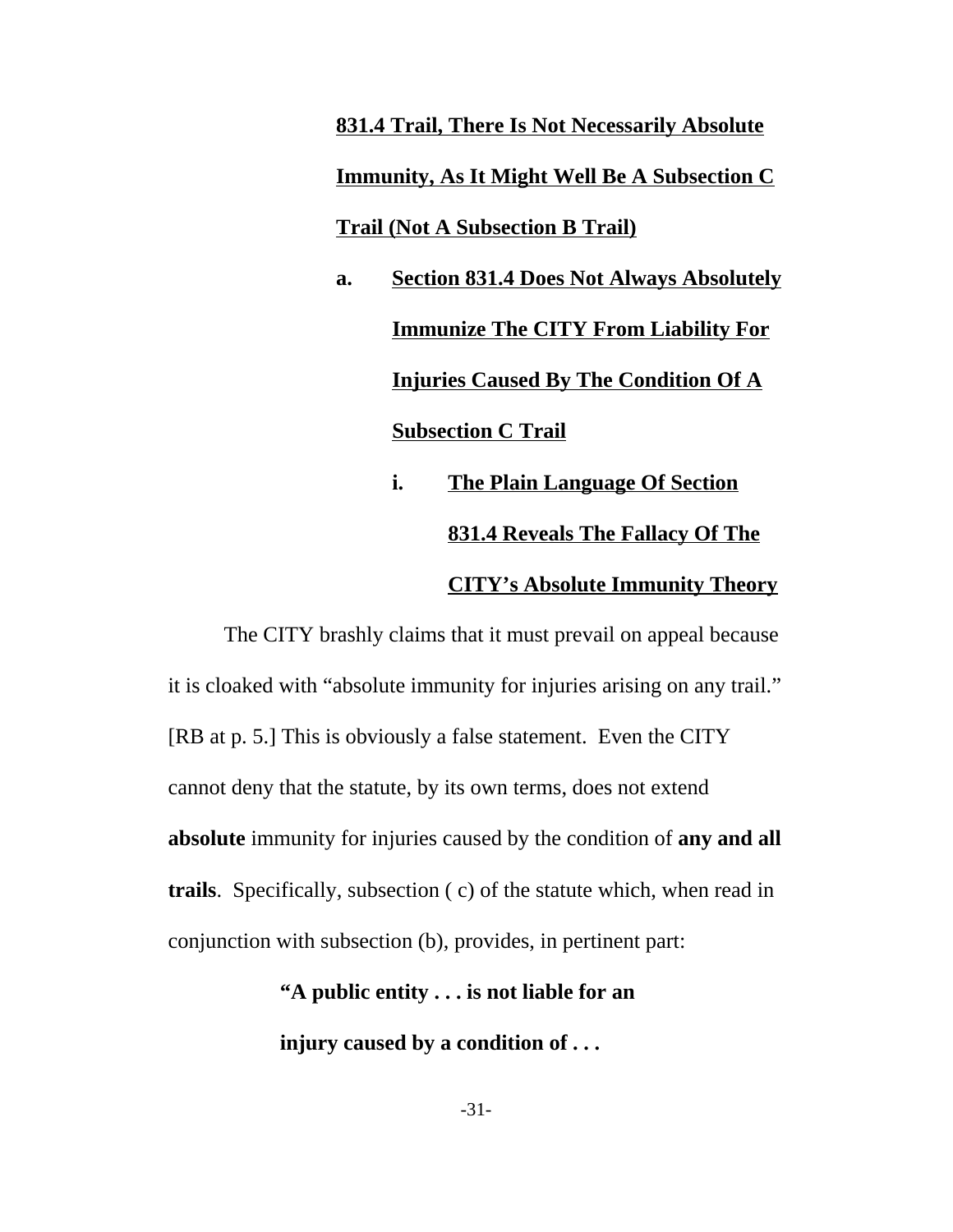**(b)** Any trail used for [certain<sup>10</sup>] purposes.

**(c) Any paved trail, walkway, path, or sidewalk on an easement of way which has been granted to a public entity, which easement provides access to any unimproved property, so long as such public entity shall reasonably attempt to provide adequate warnings of the existence of any condition of the paved trail, walkway, path, or sidewalk which constitutes a hazard to health or safety."**

The foregoing language clearly creates a distinction between a Subsection B Trail, on one hand, and a Subsection C Trail, on the

The subsection reads, in its entirety: "Any trail used for the above purposes." The language "the above purposes," has been interpreted to mean different things by different courts. That meaning is not relevant to the discussion in this Reply, however, and hence is not analyzed in any depth at this point.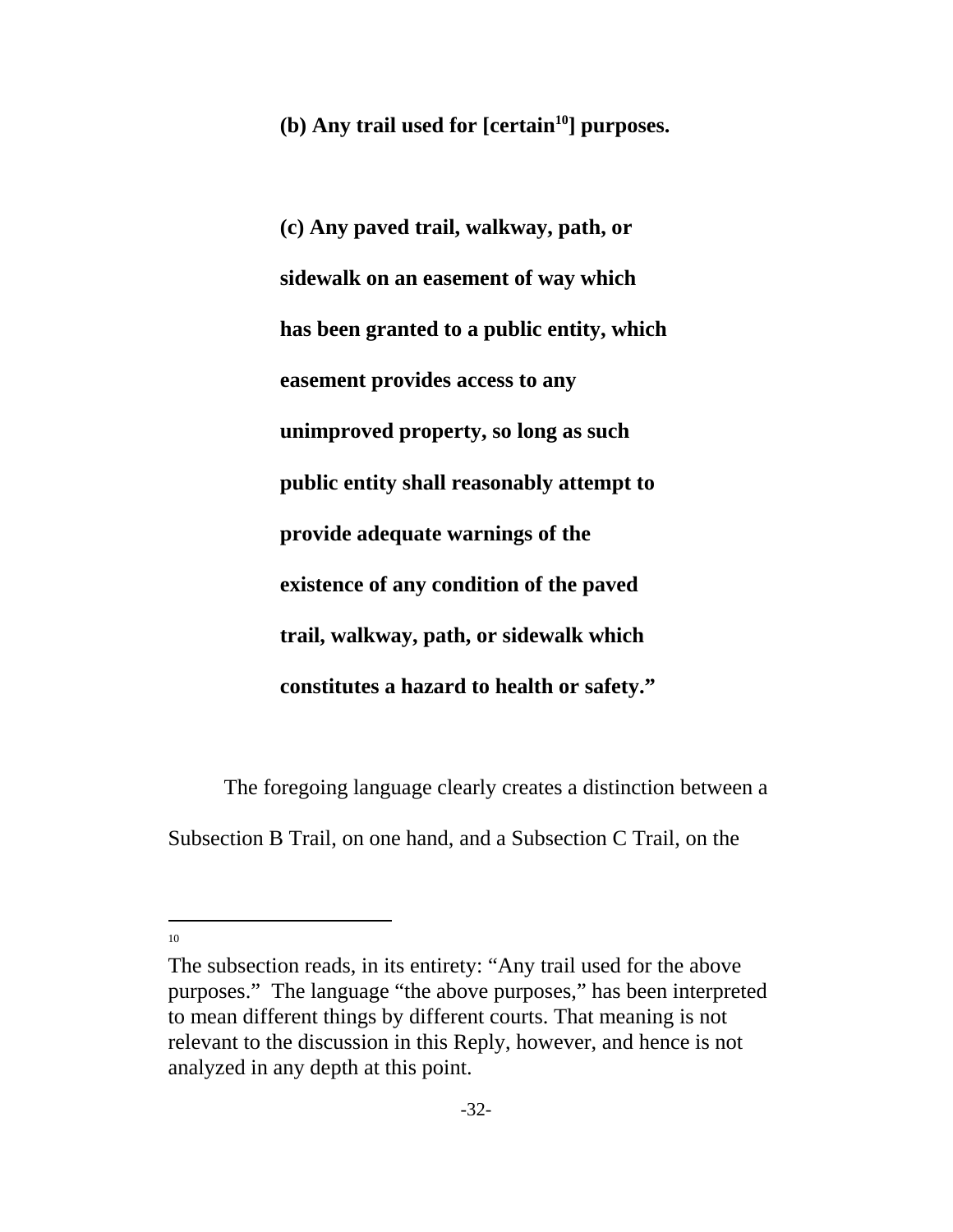other hand.11 Where an injury is caused by the condition of a Subsection B Trail, then the statute provides, simply, that "[a] public entity . . . is not liable" therefore; where an injury is caused by the condition of a Subsection C Trail, then the statute provides more limited protection - - *to wit*, "[a] public entity . . . is not liable . . . **so long as**" certain conditions have been met.<sup>12</sup>

In light of the undeniable existence of this **qualified** immunity pursuant to subsection (c) for at least some types of trails, it is clearly erroneous for the CITY to declare: "Subdivision (b) . . . provide[s] absolute immunity for injuries arising on 'any trail.'" [RB at p. 5.] To the contrary, the plain language of section 831.4 itself provides that the CITY is **not** absolutely immunized from liability for (among other

11

Interestingly, Subsection (c) also introduces the term "pathway" into the statute by way of the last sentence thereof, which provides: "Warnings required by this subdivision shall only be required where pathways are paved, and such requirement shall not be construed to be a standard of care for any unpaved pathways or roads."

Specifically, "so long as such public entity [has] reasonably attempt[ed] to provide adequate warnings of the existence of any condition of the paved trail, walkway, path, or sidewalk which constitutes a hazard to health or safety."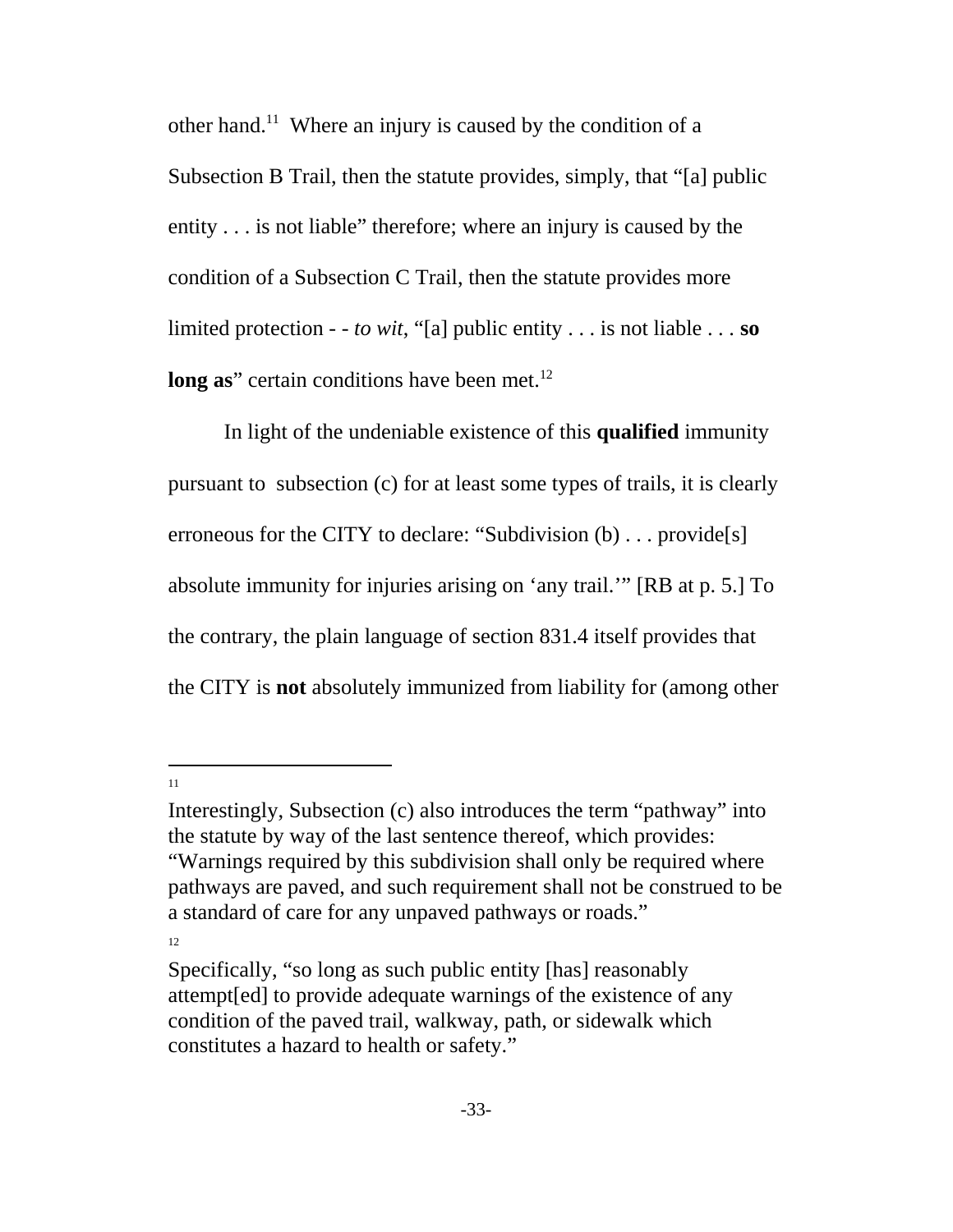things) injuries caused by the condition of a Subsection C Trail; in that case, only qualified immunity is available.<sup>13</sup>

# **ii. The Legislative History Of Section 831.4 Supports PROKOP**

Further support for PROKOP's position is found in the recent First District Court of Appeal case of *Amberger-Warren*, *supra*, and the recitation of legislative history set forth therein. If, as the CITY claims, Subsection (b) absolutely immunizes **all** trails, then Subsection (c), which extends only qualified immunity to **certain** trails, would have had the effect of narrowing the scope of Section 831.4's grant of immunity. According to *Amberger-Warren*, however, the "[l]egislative history indicates . . . that Subdivision (c) . . . was not intended to limit existing immunity in any way, but to expand it." (*Amberger-Warren* at 636.) Therefore, at a minimum, Subsection C Trails (and the other types of public ways described in Subsection (c)) could **not** have been immunized prior to the 1979

Likewise, only qualified immunity is available for injuries caused by the condition of certain paths, walkways and sidewalks located on easements and, significantly, **no** immunity is expressly provided by Section 831.4 for many other types of paths, walkways and sidewalks.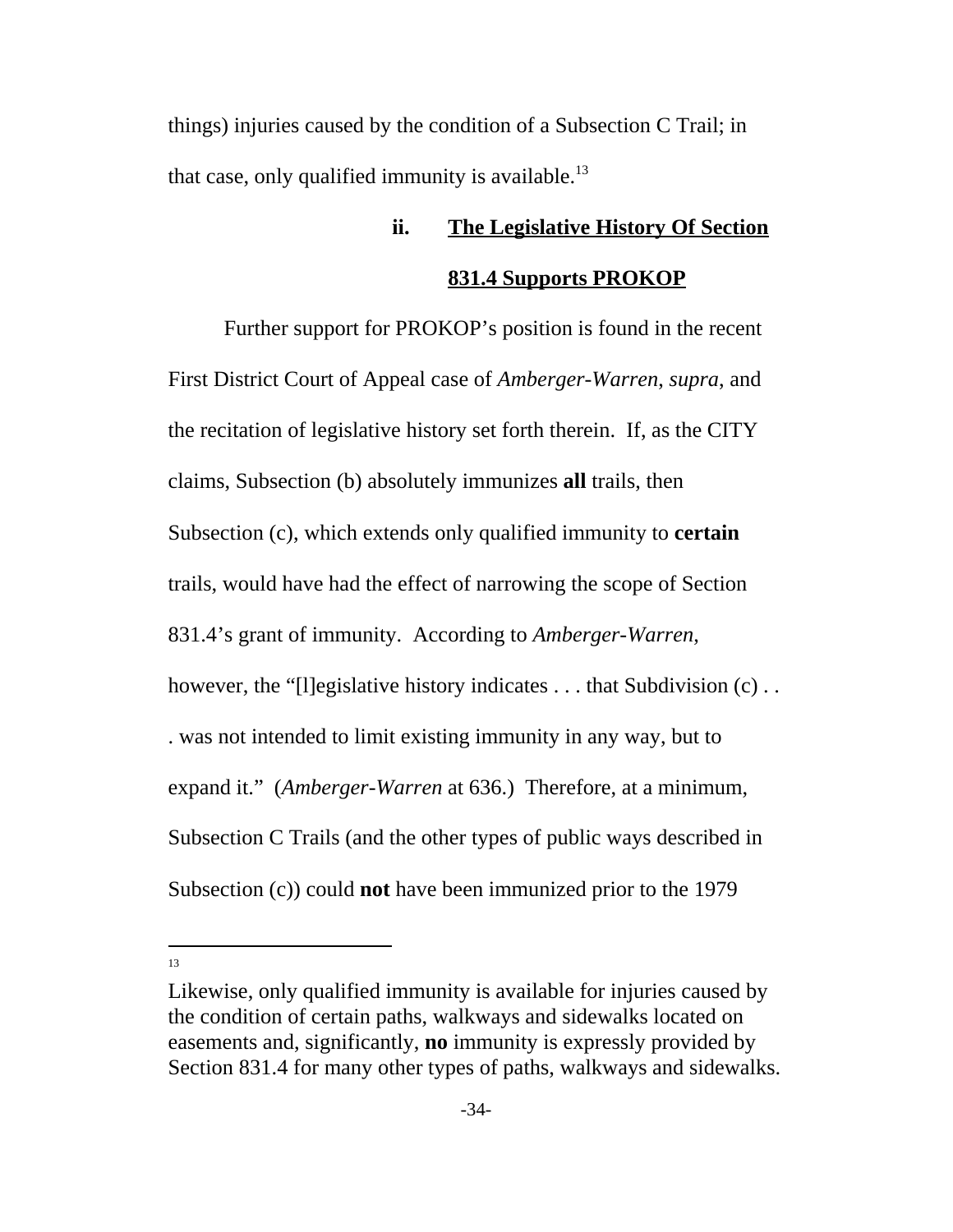amendment which extended immunity - - but still only qualified immunity- - to Subsection C Trails.

The *Amberger-Warren* court also acknowledged that before the 1979 amendment, the "law granting immunity from liability [did] not cover improved easements." (*Amberger-Warren* at 637.) This statement is significant for two reasons. First, it discredits further the CITY's claim that Subsection (b) immunizes **all** trails since, if that were the case, then trails on improved easements **would** have been immunized at least since 1970 when Subsection (b) was enacted in its present form, and there would have been no need for Subsection (c). Second, the statement corroborates PROKOP's contention that the definition of "trail" should turn, to some extent, on the question of whether the passage way in question has been substantially improved or not.

Although the relevance of the *Amberger-Warren* opinion to this case is limited by the fact that the pathway there at issue **was** (unlike the LA River Bikeway) both a Section 831.4 Trail and a Subsection B Trail, the decision in no way detracts from the arguments made by PROKOP herein. In fact, the case is entirely consistent with - - and

-35-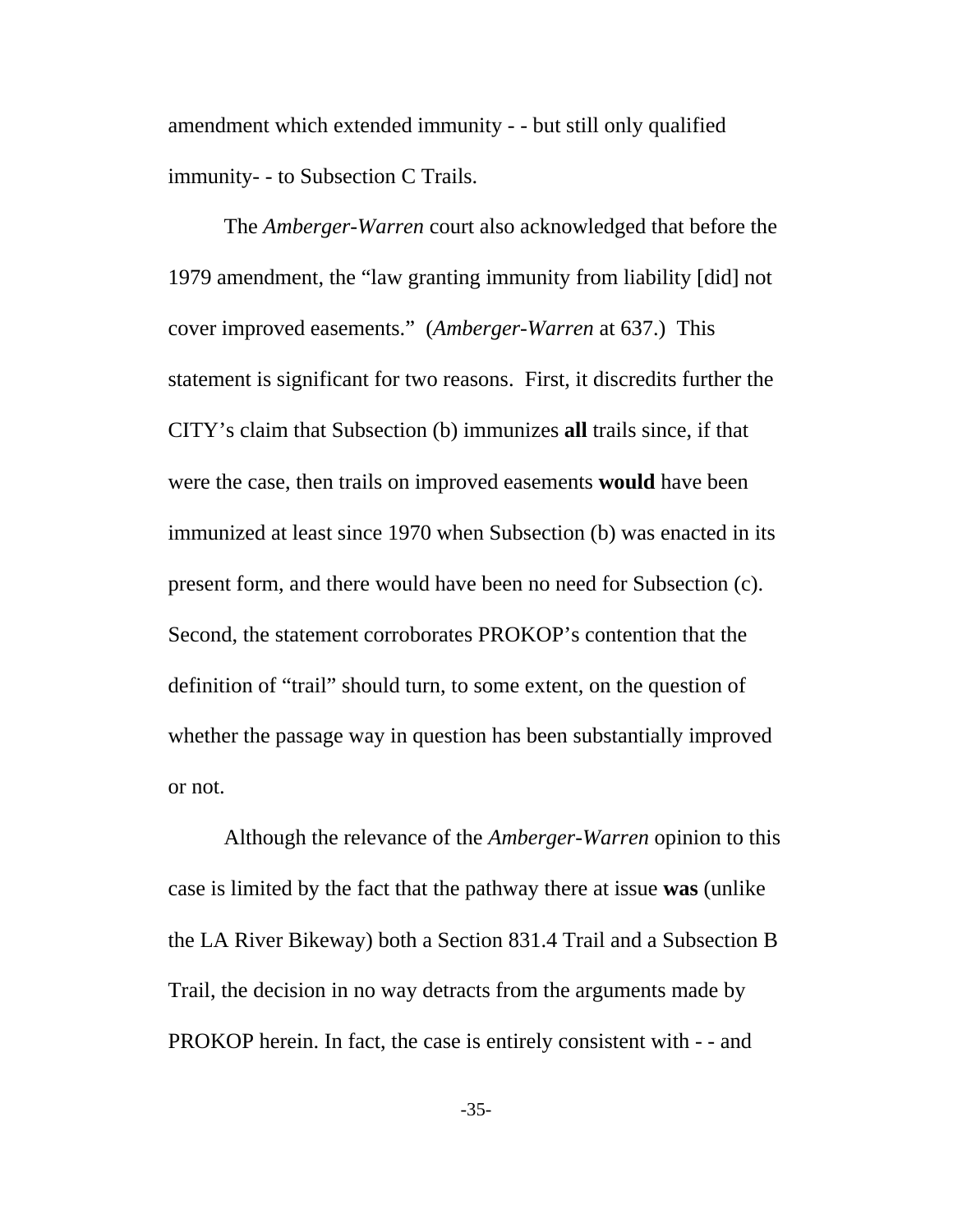actually bolsters - - PROKOP's position in this case, for the reasons set forth above.

# **b. There Were At Least Questions Of Fact Regarding Whether The LA River Bikeway Is A Subsection C Trail And, If So, Whether The CITY Complied With Its Duty To Warn**

As explained in more detail in PROKOP'S Opening Brief, there is evidence in the record that the LA River Bikeway is located on a recreational easement and is designed, at least in part, to connect regional open spaces to each other. [CT0031:19-21, 0070:03-04;  $0096:26-28$ ].<sup>14</sup> There was therefore clearly a question regarding whether the LA River Bikeway is a Subsection C Trail. If it was, then the existence of immunity will depend on whether there was a "condition" on the LA River Bikeway "which constituted a hazard to health or safety" and, if so, whether the CITY "reasonably attempt [ed] to provide adequate warnings of the existence" of such condition. (See *Gov. Code* §831.4(c).) All of these inquiries raise issues of fact

<sup>&</sup>lt;sup>14</sup>See PROKOP's Opening Brief at pp. 9, 10, 55.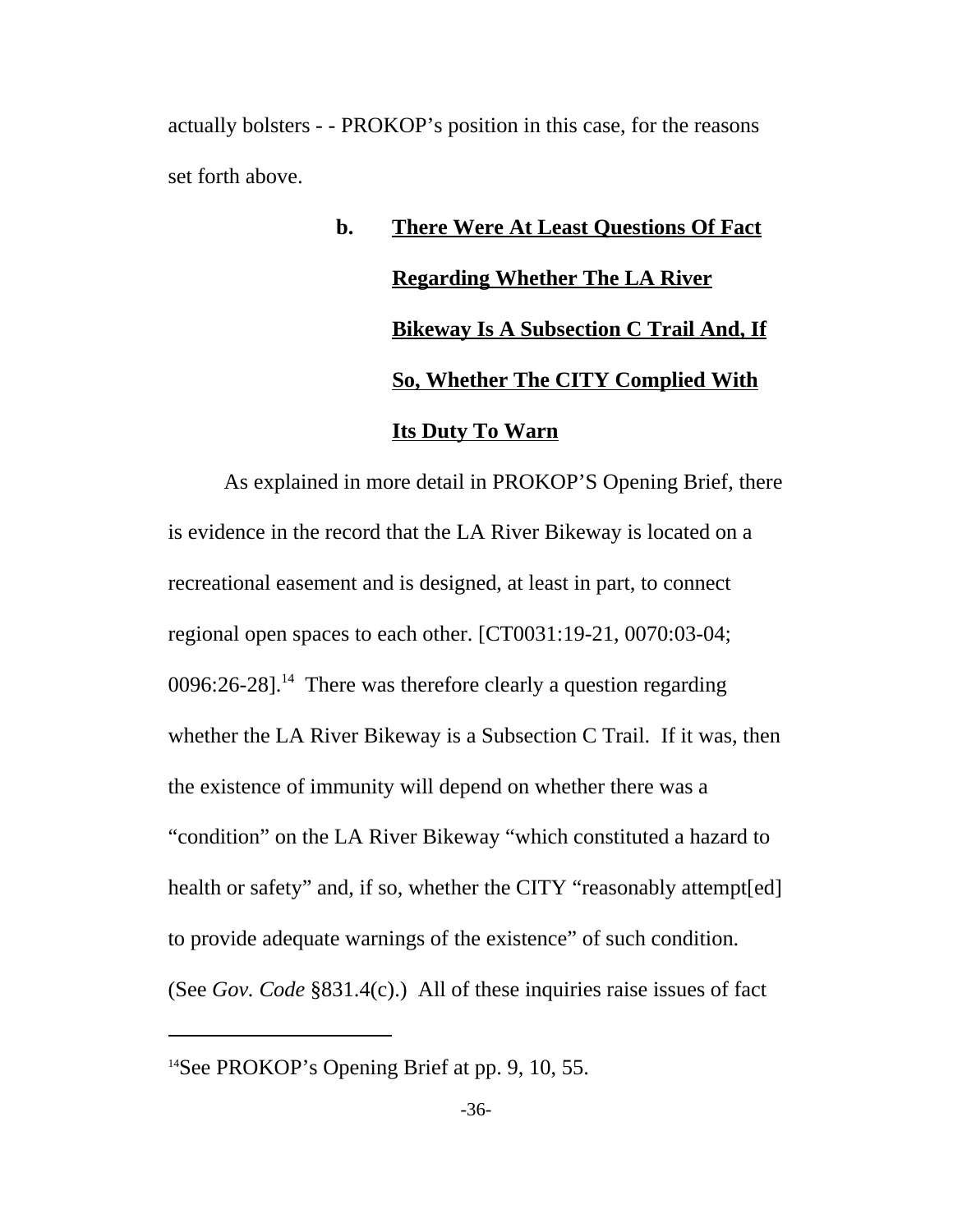which should have precluded an award of summary judgment in favor of the CITY.

It is also important to note that the *Carroll v. County of Los Angeles*, *supra*, and *Farnham*, *supra*, cases are distinguishable on this point. In neither case was there a question of fact raised regarding whether or not the pubic ways there at issue fell within the scope of Subsection (c). In *Carroll*, "the record [was] devoid of any facts to show that an easement [was] involved [t]here" (*Carroll* at 609); and in *Farnham*, "Appellant d[id] not contend that the bikeway [was] the subject of . . . an easement" (*Farnham* at 1100 ).

- **3. Even If The LA River Bikeway Is A Subsection B Trail, Absolute Immunity Does Not Attach As A Matter of Law**
	- **a. Precedent Does Not Support The CITY's Claim Of Absolute Immunity**

The CITY's Respondent's Brief erroneously declares that, "[u]niformly, the cases have all found that [Subsection (b)] applies to a public bikepath and immunizes a city from liability arising from any injury occurring on it." [Rb at p. 5.] In support of this statement, the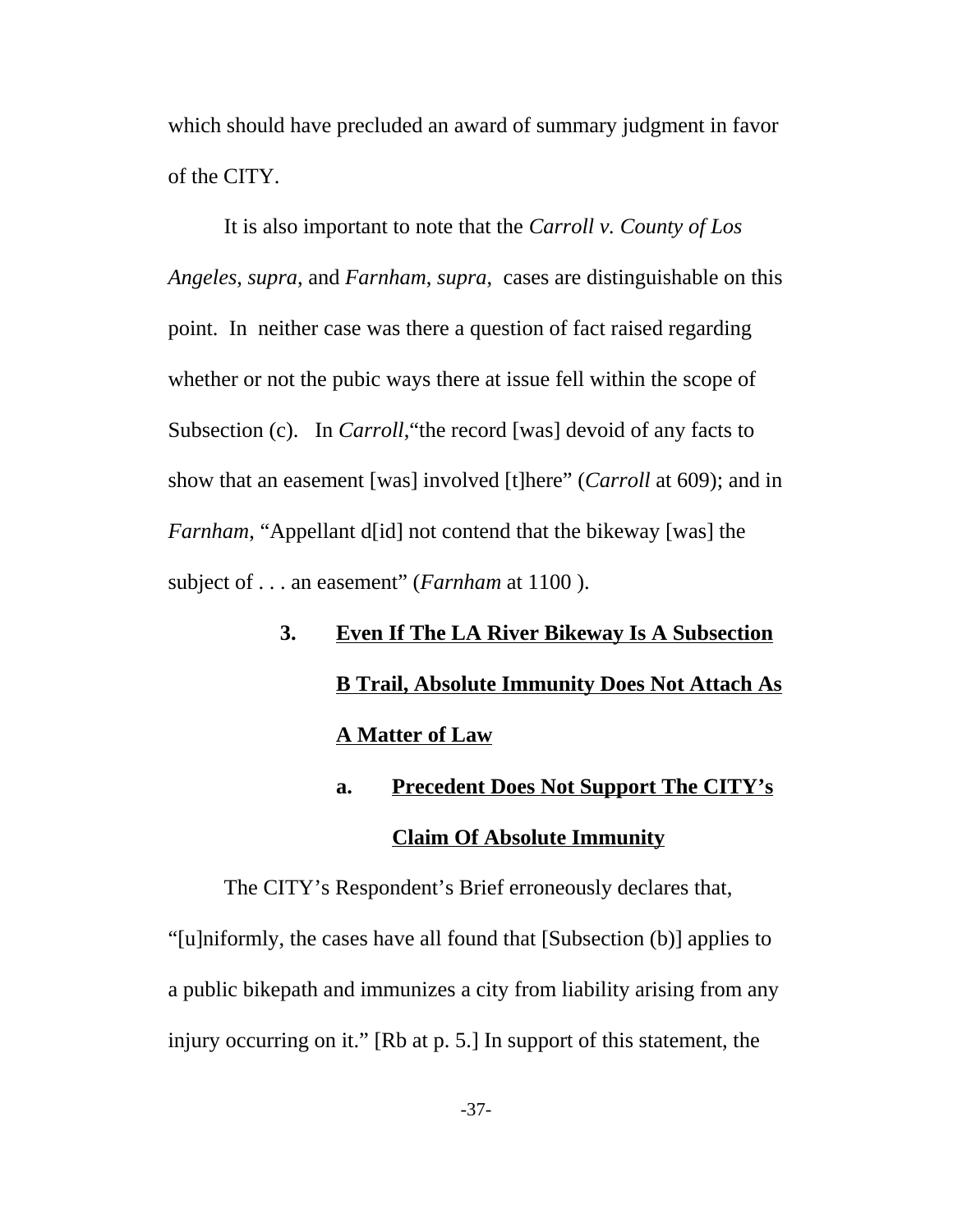CITY cites four cases: *Armenio v. County of San Mateo* (1994) 28 Cal.App.4th 413; *State of California v. Superior Court of Sonoma County* (1995) 32 Cal.App.4th 325, 328; *Carroll v. County of Los Angeles*, *supra*; and *Farnham v. City of Los Angeles* (1998) 68 Cal.App.4th 1097.

In fact, no published decision has addressed the specific issues raised by this appeal - - let alone decided them adversely to PROKOP. Of these cases, one - - *State of California* - - had nothing to do with a "public bikepath" (by the CITY's own admission, it involved an "unpaved horse trail in a state park") and hence is irrelevant. Another - - *Armenio* - - "held" only that subsection (b) of Section 831.4 extends immunity for injuries that occur on a trail (whether paved or unpaved) which is **itself** used for one of the recreational purposes enumerated in subsection (a) of the statute, rather than on a trail used to access such recreation; the "trail" there at issue was never once referred to as a "bike path" and its designation as a "trail" was in no way contested as it is here. (Accord, *Gianuzzi v. State of California* (1993) 17 Cal.App.4th 462, 467.)

*Carroll* and *Farnham*, although somewhat more on point, are

-38-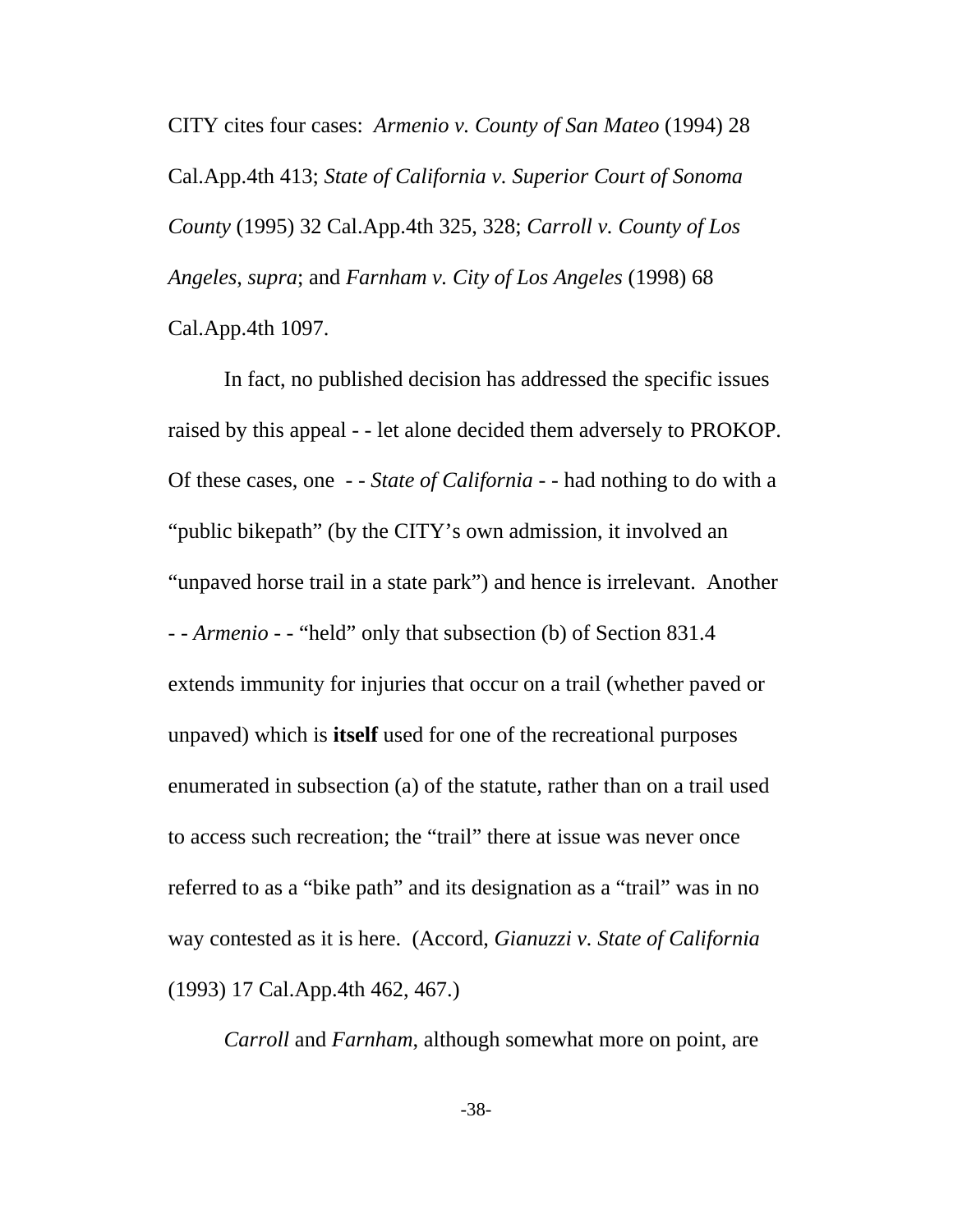(in addition to being distinguishable from the case at bar)<sup>15</sup> poorly reasoned. In *Carroll*, the court concluded that a "paved bicycle path" is necessarily a Section 831.4 Trail because "[t]he words 'trail' and 'path' are synonymous." (*Carroll* at 609.) Obviously, however, the legislature could not have intended the two terms, as used in Section 831.4, to be interchangeable; if it had, there would have been no reason to differentiate between a "trail" and a "path" in subsection (c) of the statute. The *Farnham* case simply follows the *Carroll* court's erroneous reasoning, without discussion or explanation, and therefore does nothing to legitimize it. Accordingly, neither *Carroll* nor *Farnham* should be read as sound precedent for concluding that every path - - let alone every Class I Bikeway - - is a Section 831.4 Trail or a Subsection B Trail.

### **b. Proper Interpretation Of The Relevant**

Among other things plaintiff could not point to a breach of a mandatory duty in either case, and in neither was there a possibility raised that the public way at issue was located on an easement. [See discussion under heading III.A.2. above.]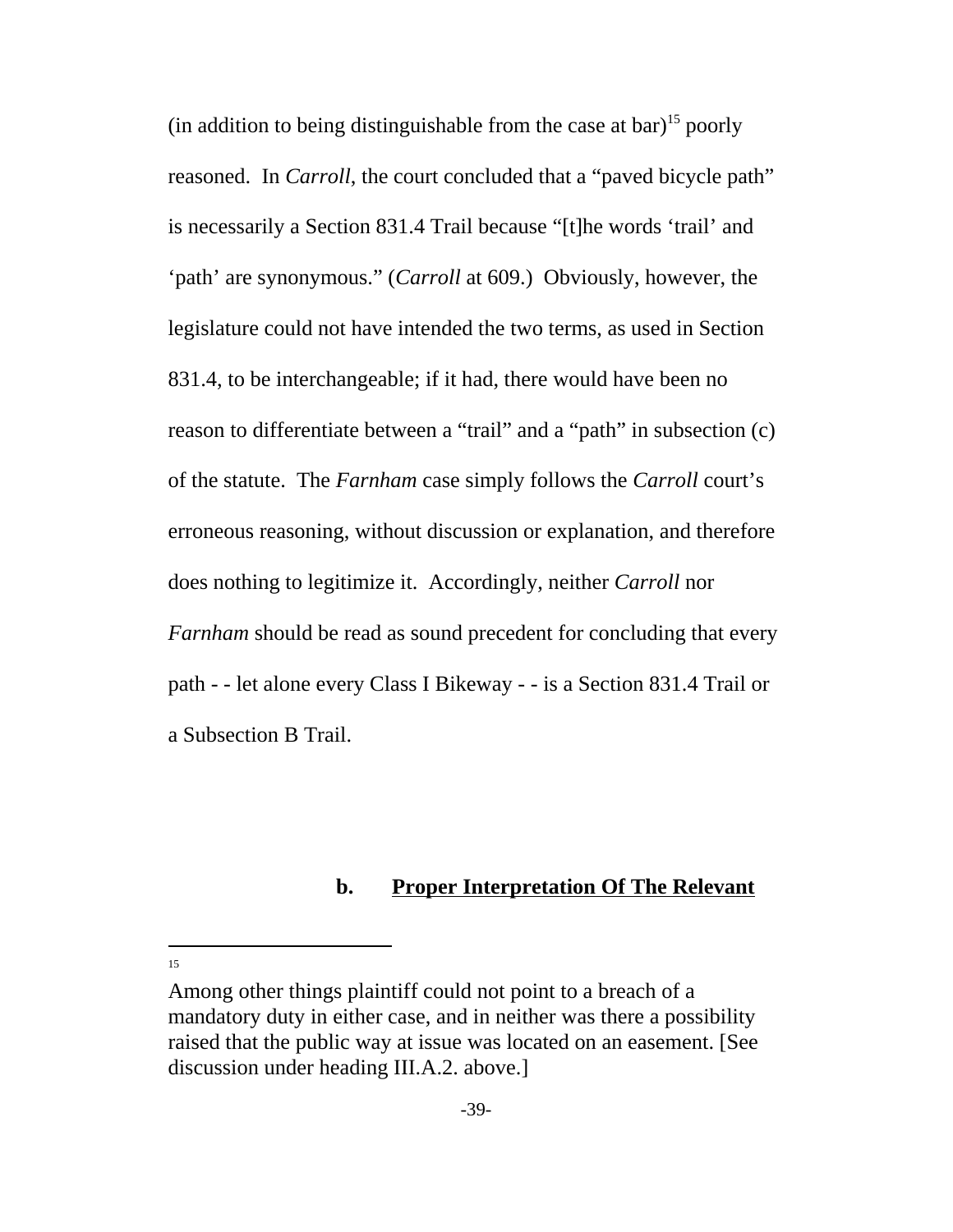#### **Statutes Contradicts The CITY's Position**

One of the fundamental questions raised by this dispute is how to interpret seemingly conflicting statutes within the Tort Claims Act - - such as Sections 815.6 and 831.4 - - which, on one hand, create potential liability on the part of the CITY for injuries occurring under certain circumstances and, on the other, purport to provide qualified or even absolute immunity under similar circumstances. The CITY's Respondent's Brief barely even acknowledges this tension, let alone engages in the complex analysis necessary to resolve it. Instead, the CITY simply concludes that immunity will prevail over liability every time and that Section 831.4 therefore renders Section 815.6 and other statutory mandates meaningless and irrelevant under the facts at bar. This theory defies common sense and ignores settled rules of statutory construction.

The California Supreme Court has admonished courts not to "casually decree governmental immunity" because, "[unless the Legislature has clearly provided for immunity, the important societal goal of compensating injured parties for damages caused by willful or negligent acts must prevail." (*Ramos v. County of Madeira* (1971) 4

 $-40-$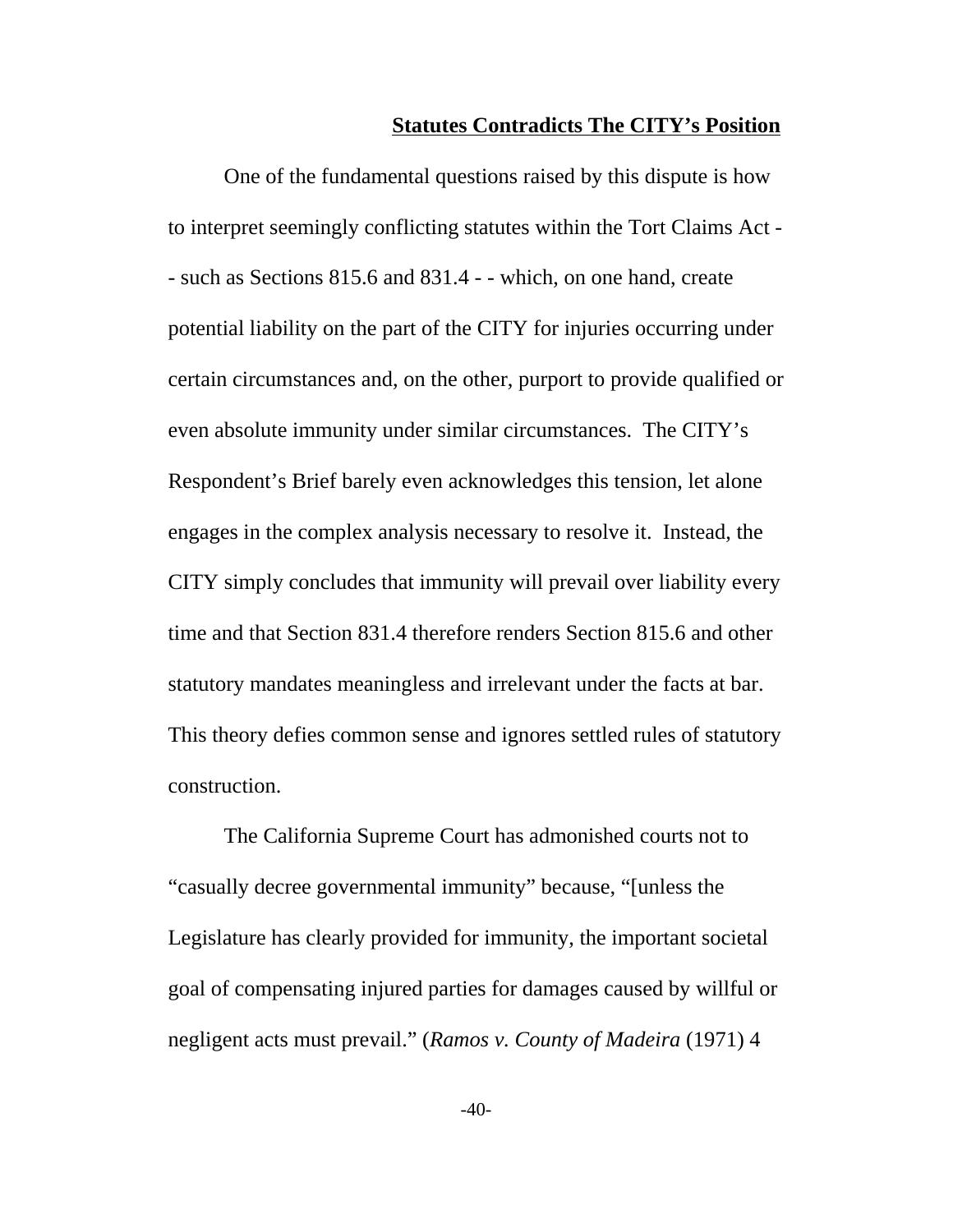Cal.3d 685, 692; See also, *Lopez v. Southern Cal. Rapid Transit Dist.* (1985) 40 Cal.3d 780, 792-793; *Millibar v. City of Laguna Beach* (1983) 34 Cal.3d 829, 832, fn. 2.) Therefore:

> **"[W]here it is unclear whether the immunity statute is applicable the parties injured by negligent acts are entitled to the benefit of the doubt."** (*Baldwin v. State of California* (1972) 6 Cal.3d 424, 435-436.)

Here, it cannot be said that "the Legislature has clearly provided . . . immunity" to the CITY for injuries suffered by PROKOP as a proximate result of the CITY's dangerous design of the LA River Bikeway and failure to warn bicyclists of its perils. Indeed, there are statutes specifically recognizing potential governmental liability in tort for failure to adhere to regulations such as the Safety/Design Standards, and for neglecting to post adequate warning signs. Pursuant thereto, the CITY is potentially liable to PROKOP, who therefore was entitled to his day in court.

> **i. Non-Compliance With the Safety/Design Standards Strips The**

> > -41-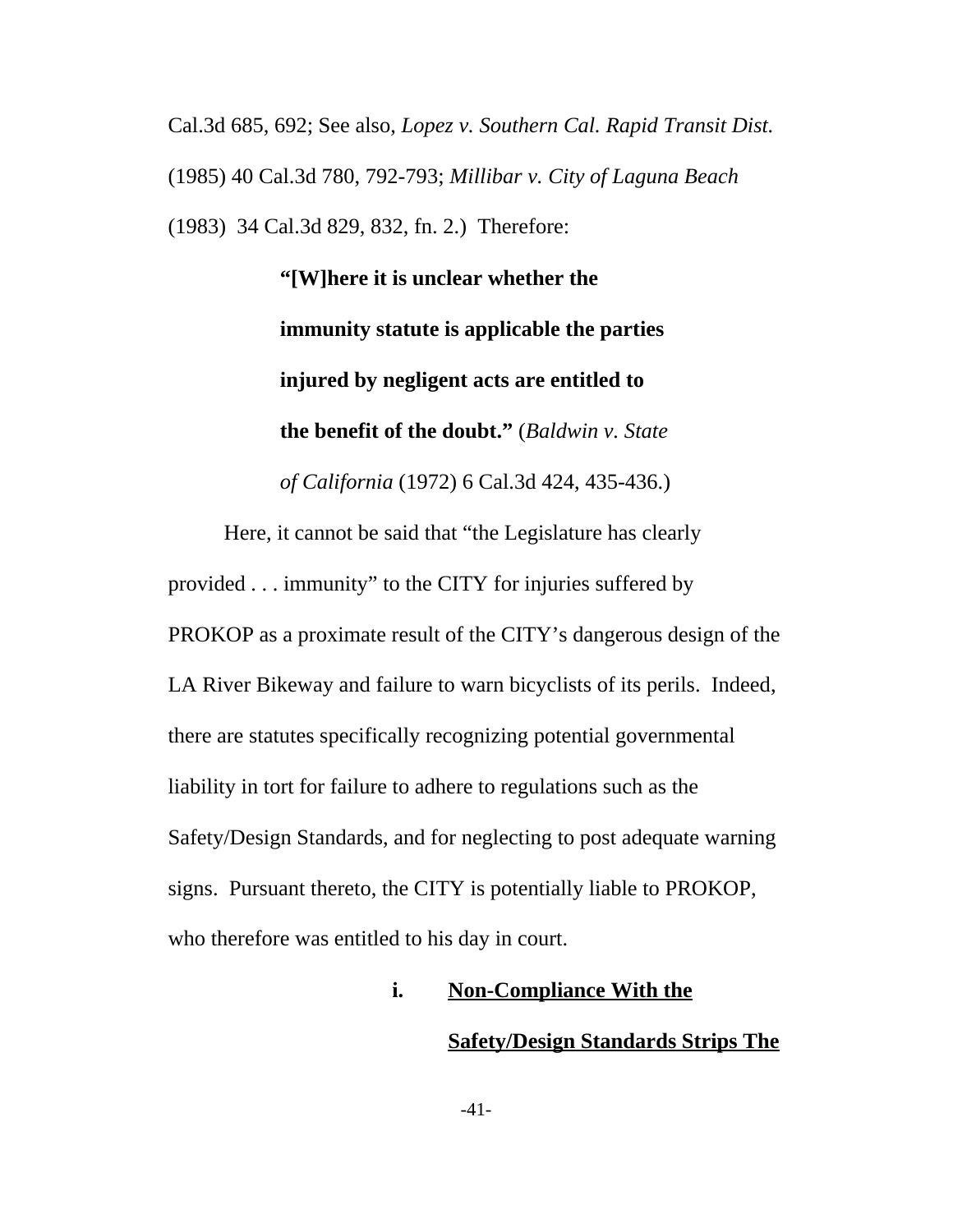# **CITY Of Immunity To Which It Otherwise Might Have Been Entitled**

**(A) The City Had A Duty To Design And Build The LA River Bikeway Per The Safety/Design Standards**

The CITY does not deny that it had a duty to comply with the Safety/Design Standards, nor does it suggest that summary judgment was the proper vehicle for ascertaining whether there was any noncompliance that proximately caused PROKOP's damage. Instead, the CITY asks this Court to simply dispense with any "duty, breach, causation" analysis, and insists that "this Court need look no further than the language of section 831.4(b)" because the CITY would like the Court to believe that the question raised by this appeal "begins and - - and ends - - with section 831.4." [RB 1, 13-14.]

Immunity questions cannot be analyzed in a vacuum, however. They are inextricably intertwined with predicate and foundational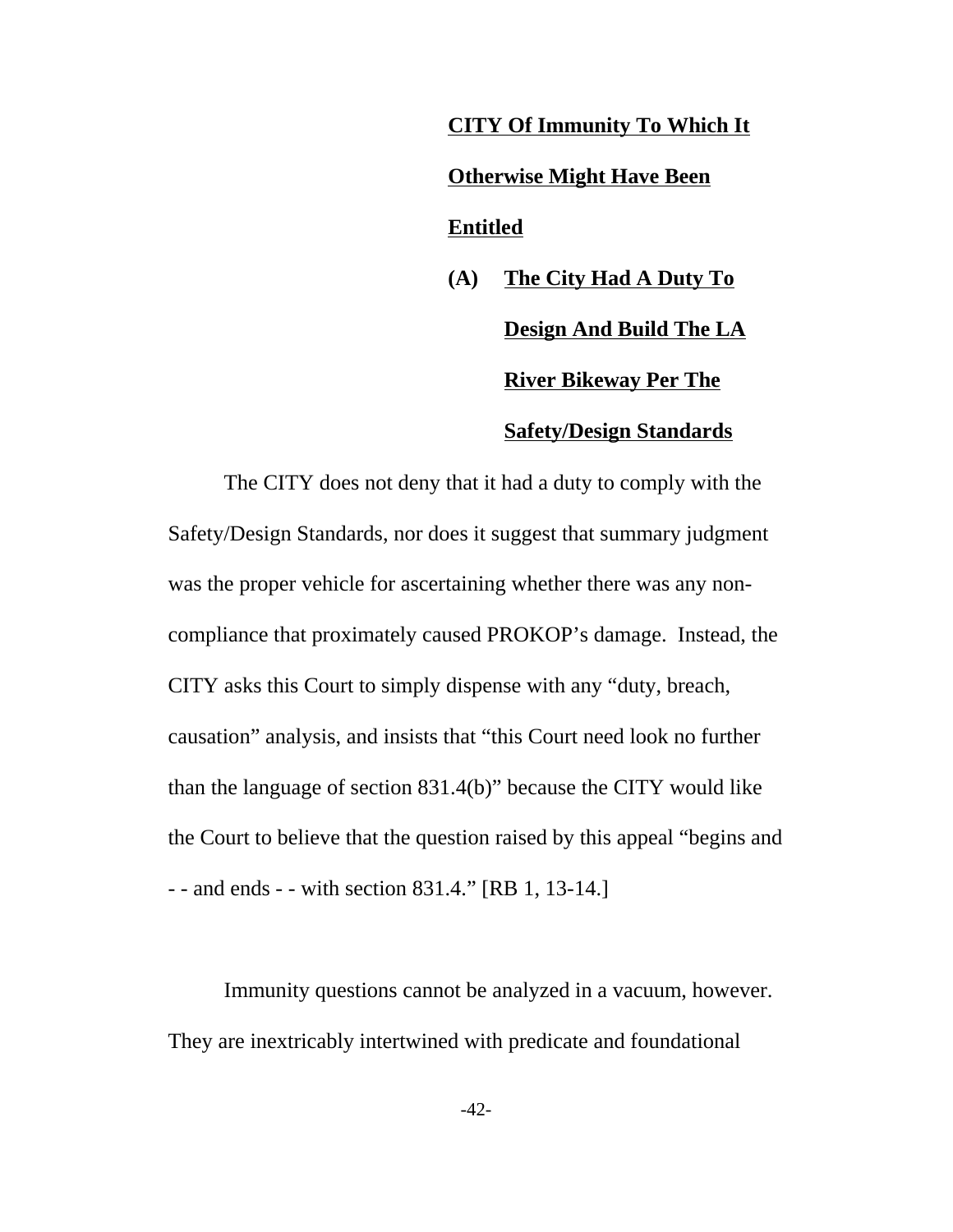questions which cannot be ignored. Foundational to the inquiry is an examination of the existence, nature and scope of a duty:

> **"Conceptually, the question of the applicability of a statutory immunity does not even arise until it is determined that a defendant otherwise owes a duty of care to the plaintiff."** (*Walt Rankin & Associates, Inc. v. City of Murietta* (2000) 84 Cal.App.4th 605, quoting *Davidson v. City of Westminster* (1982) 32 Cal.3d 197, 201-202.)

Therefore, notwithstanding the CITY's reluctance to even discuss the nature of the duty on which PROKOP's claims are based, any sound analysis of an immunity defense starts with identifying the "duty" element of the plaintiff's *prima facie* case. (*Id.*; See also, *Reason v. Department of Health Services* (1998) 18 Cal.4th 623, 630.)

The "duty" here at issue derives from the Bicycle

-43-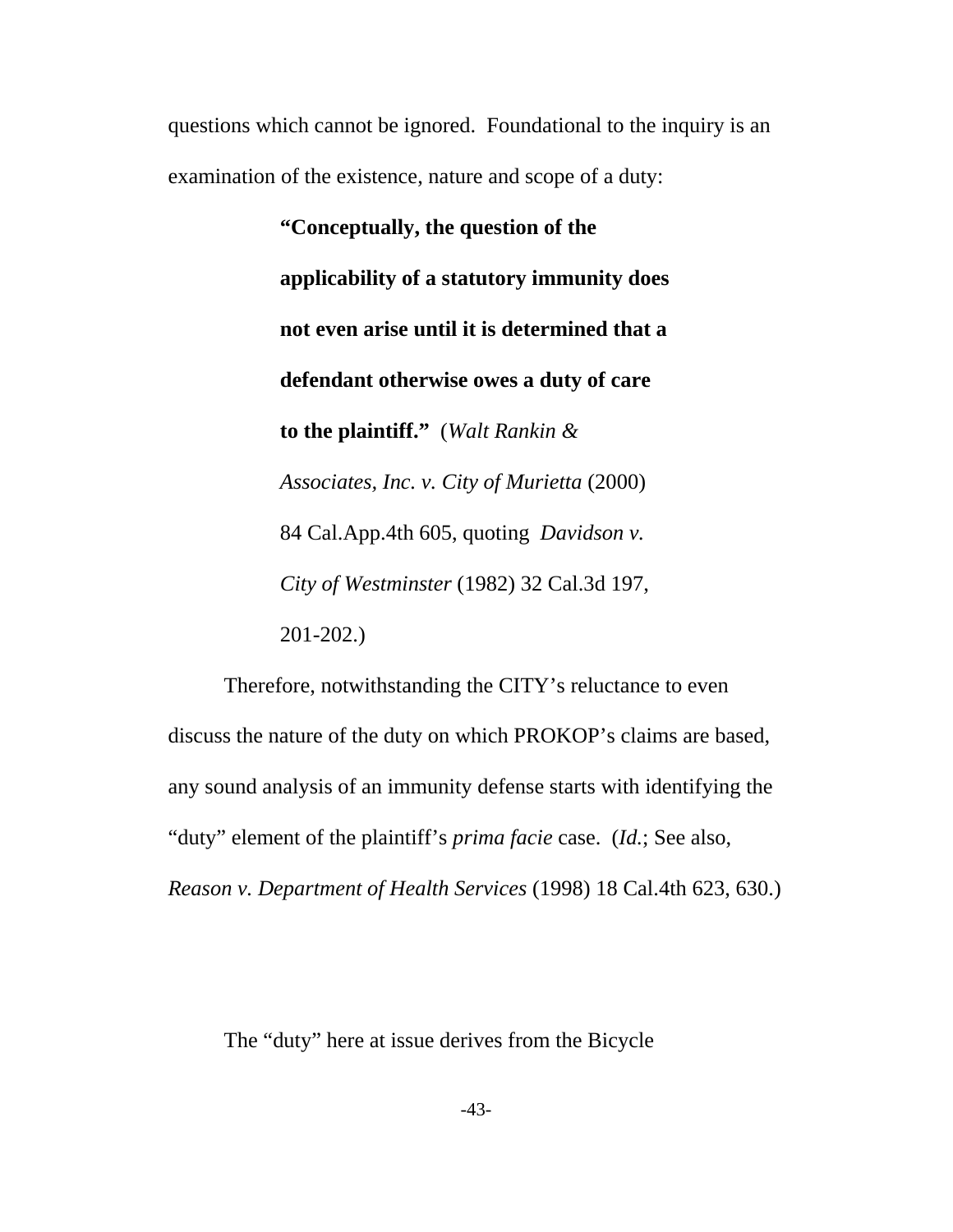Transportation Act (codified at *Streets and Highways Code*, Sections 890 *et seq.*) One of the provisions the California Legislature saw fit to include therein, is:

> **"The [California] [Department [of Transportation] . . . shall establish minimum safety design criteria for the planning and construction of bikeways . . . The criteria shall include, but not be limited to, the design speed of the facility, minimum widths and clearances, grade, radius of curvature, pavement surface, actuation of automatic traffic control devices, drainage and general safety. The criteria shall be updated biennially or more often, as needed."** (*S&H Code* §890.6.)

More importantly, for purposes of this appeal, the Legislature also included in the Bicycle Transportation Act, an unequivocal mandate for compliance with those Safety Standards: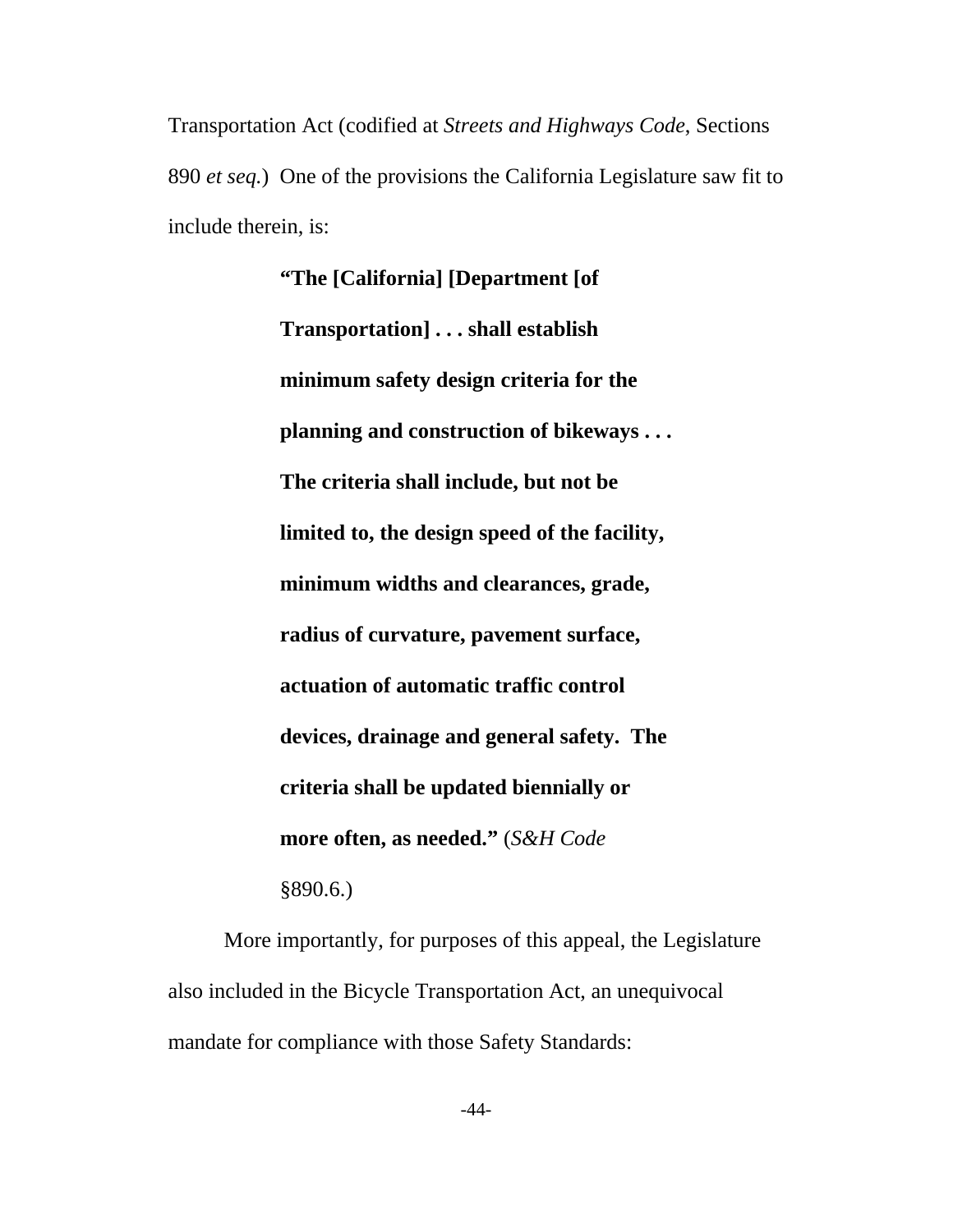**"All city . . . agencies responsible for the development or operation of bikeways . . . shall utilize all minimum safety design criteria . . . established pursuant to Section 890.6 . . ."**(*S&H Code* §891.)

The existence of a statutory duty on the part of the city to "utilize all minimum safety design criteria" when "developing or operating . . . bikeways," therefore can hardly be disputed. Whether the CITY breached that duty and, if so, whether the breach proximately caused PROKOP's damage, are not questions that were even raised by way of the CITY's motion for summary judgment - let alone adjudicated in the CITY's favor. Therefore, the trial court could properly have granted summary judgment only if the CITY established as a matter of law and based on undisputed facts, that the CITY's affirmative defense of immunity necessarily had merit. The CITY did not meet this burden, however; it was not necessarily destined to prevail at trial on the grounds of immunity. At a minimum,<sup>16</sup> questions of fact regarding the defense remained to be

In fact (although the issue is not raised by this appeal), had PROKOP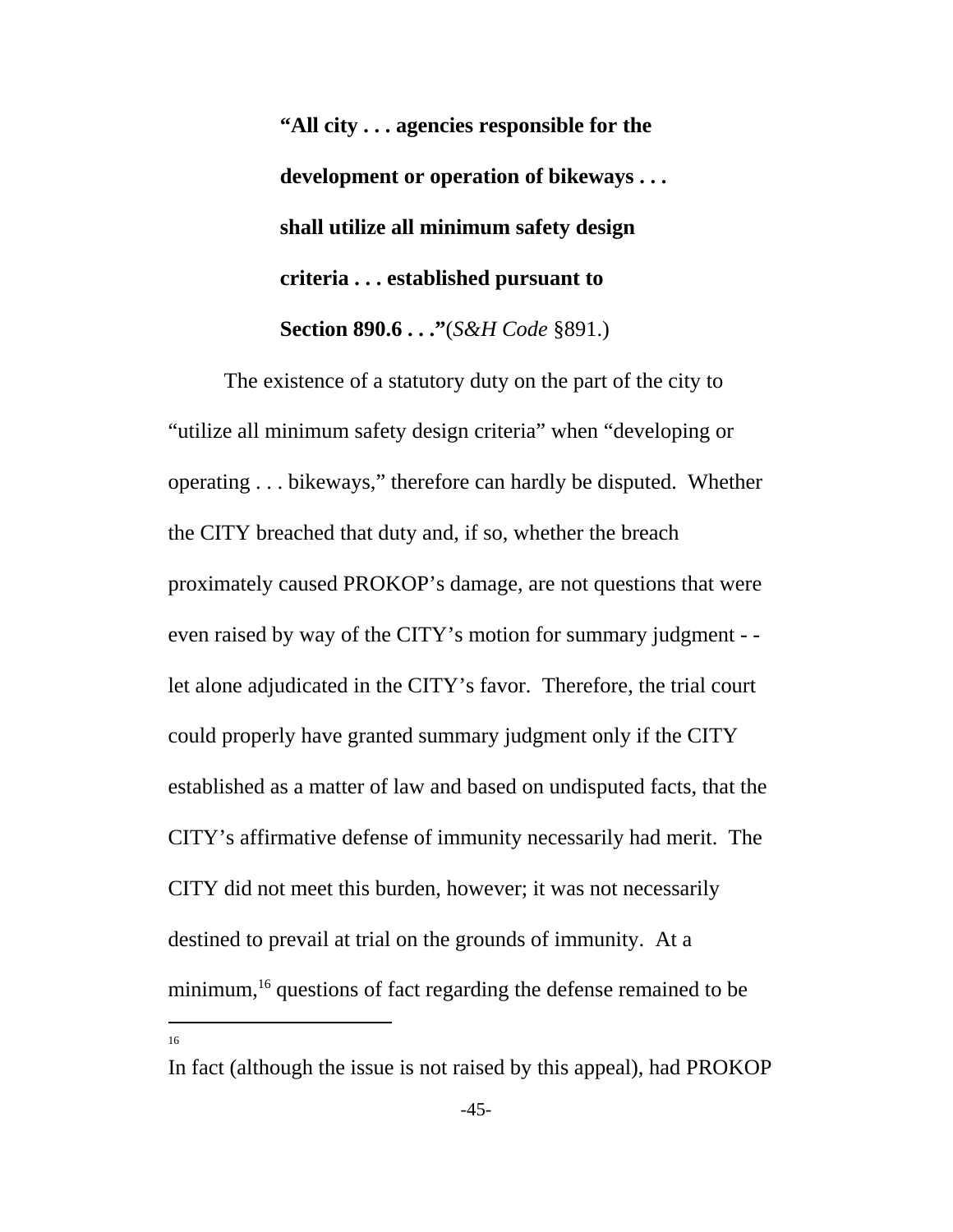resolved by trial.

### **(B) A Public Entity That**

### **Breaches A Mandatory Duty**

### *IS* **Statutorily Liable For An**

### **Injury Caused Thereby**

Pursuant to Section 815.6, civil liability may be imposed on a pubic entity that fails to comply with an enactment that is intended to impose an "obligatory duty to take specified official action" if the entity thereby proximately causes the "particular foreseeable injuries" the statute was designed to prevent. (*Fredette v. City of Long Beach* (1986) 187 Cal.App.3d 122, 135, citing *Morris v. County of Marin* (1977) 18 Cal.3d 901, 910 and fn. 6.<sup>17</sup>

brought a summary judgment motion on the immunity issue, his motion probably could have been granted on the grounds that undisputed facts establish that there was **no immunity** as a matter of law.

Section 815.6 operates in a manner analogous to the doctrine of negligence *per se* in private litigation (codified in *Evidence Code* Section 669). In both cases, "violation of a statute without justification constitutes presumptive failure to exercise due care . . . if the violation proximately caused the injury and the person injured was one of the class of persons for whose benefit the statute was adopted." (*Fredette*, *supra* at 134-135, citing *Hargrave v. Winquist* (1982) 134 Cal.App.3d 916, 925.) Moreover, in such cases, "[w]hether the party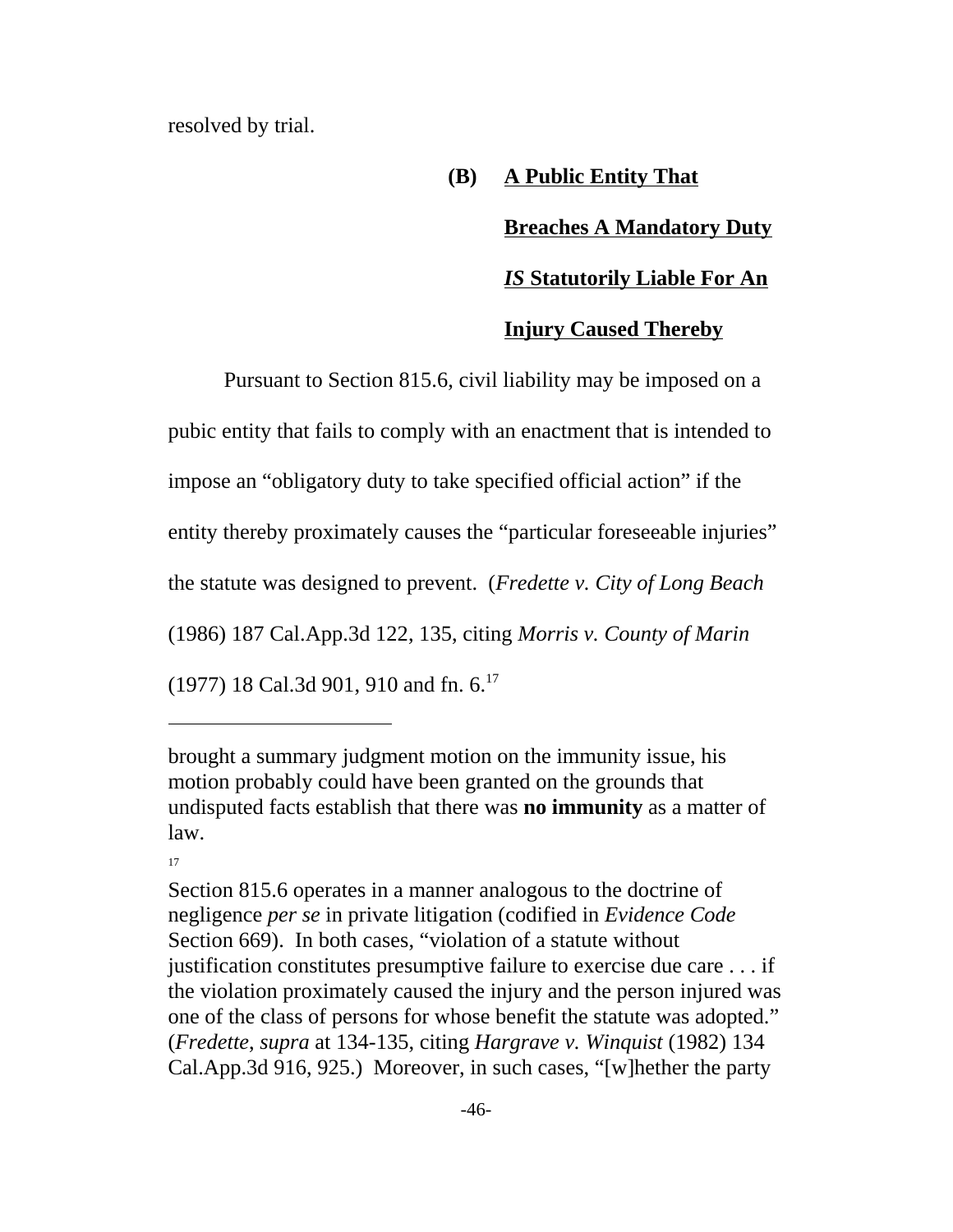The CITY admits that, pursuant to "[t]he statutory scheme of the Act," a public entity is liable under "certain circumstances specified in the Act" and that therefore, the CITY (at least theoretically)<sup>18</sup> could be liable under . . [S] ection 815.6" in the absence of an immunity defense. [RB at p. 2.] The CITY declines to discuss Section 815.6 further, however, based on its conviction that Section 831.4 renders all other statutory provisions of the act superfluous and irrelevant. PROKOP, on the other hand, submits that Section 831.4 is best understood and interpreted in the larger context of the Act as a whole, and that there is no reason not to at least consider the effect of Section 815.6 on this case, as well as the effect of Section 831.4 on the Section 815.6 analysis.

to an action has violated a statute is generally a question of fact," as is "the question of whether the violation has proximately caused or contributed to the plaintiff's injury." (*Id.*, citing *Alarid v. Vanier* (1958) 50 Cal.2d 617, 624 and *Michael R. v. Jeffrey B.* (1984) 158 Cal.App.3d 1059, 1066.)

<sup>18</sup>

The CITY acknowledges only that "in [PROKOP's] opinion, the CITY could be liable under . . . [S]ection 815.6." The CITY makes no attempt, however, to explain why PROKOP's "opinion" is wrong - i.e. why, leaving aside the immunity defense, Section 815.6 could not give rise to *prima facie* liability. Instead the CITY argues that "even if [it] could otherwise be liable under Section 815.6 . . . the CITY is nevertheless immune." [RB at p. 3.]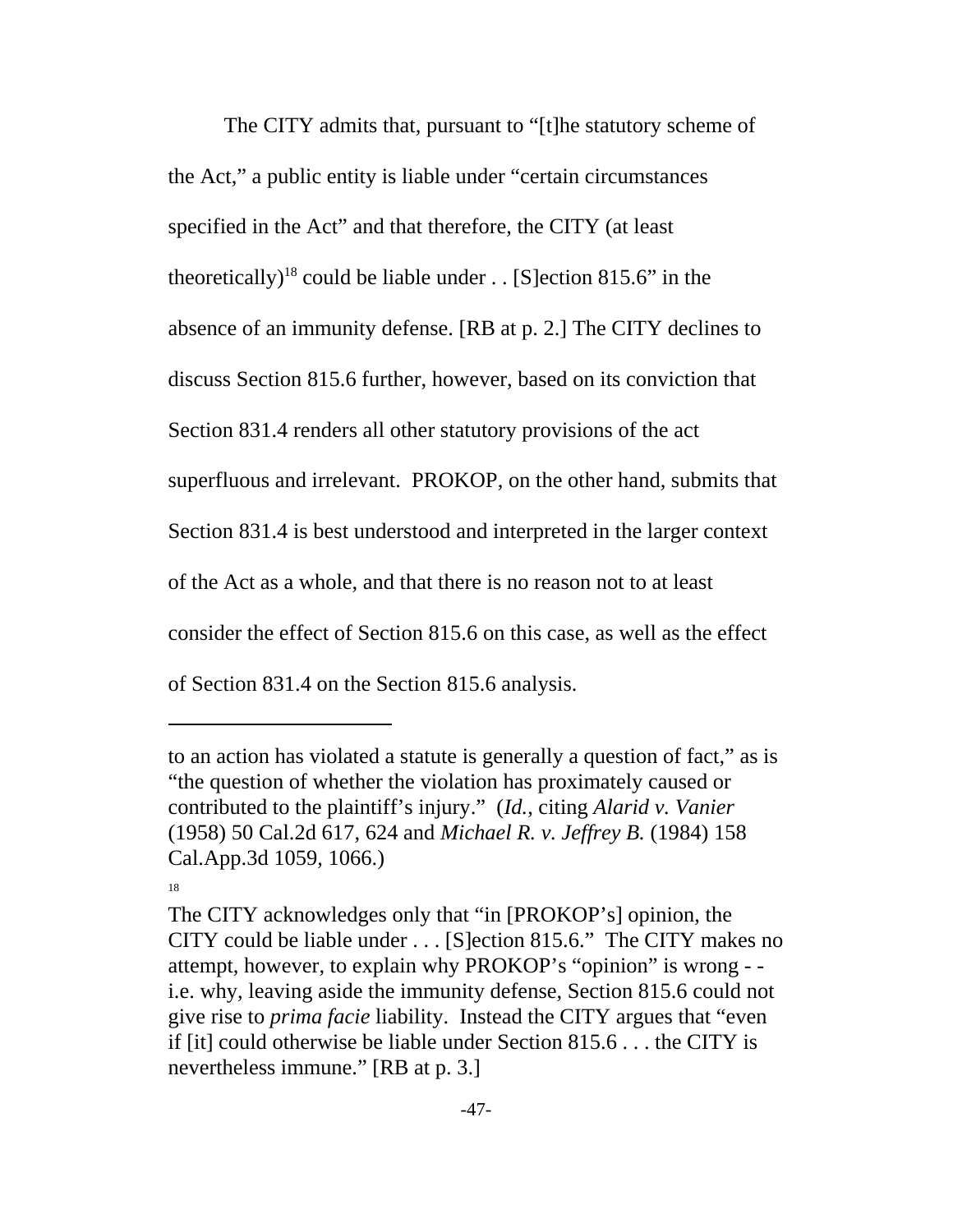Pursuant to the plain language of Section 815.6, a"public entity is liable for injury . . . proximately caused by its failure to discharge a duty" that is: (I) "mandatory;" and (ii) (a) is imposed by an "enactment" which is (b) "designed to protect against the risk of the particular kind of injury" sustained. (*Becerra v. County of Santa Cruz* (1998) 68 Cal.App.4 1450, 1458.) A presumption of negligence (and hence, liability) "arises when the prerequisites of the statute are satisfied." (*Braman v. State of California* (1994) 28 Cal.App.4th 344, 349; *Brenneman v. State of California* (1989) 208 Cal.App.3d 812, 816-817, fn. 2.) The presumption may be rebutted with a showing that the "public entity . . . exercised reasonable diligence to discharge the duty." (*Gov. Code* §815.6.)**<sup>19</sup>**

The CITY ignores the fact that Section 815.6 creates a specific statutory duty, refuses to even acknowledge the language in Section 815.6 which expressly carves out liability for breach of that duty<sup>20</sup>

The CITY made no effort in this case to escape liability by demonstrating that it exercised reasonable diligence to discharge that mandatory duty created by *S&H* Section 891.

<sup>&</sup>lt;sup>20</sup>Section 815.6 provides: "Where a public entity is under a mandatory duty imposed by an enactment that is designed to protect against the risk of a particular kind of injury, the public entity **is liable**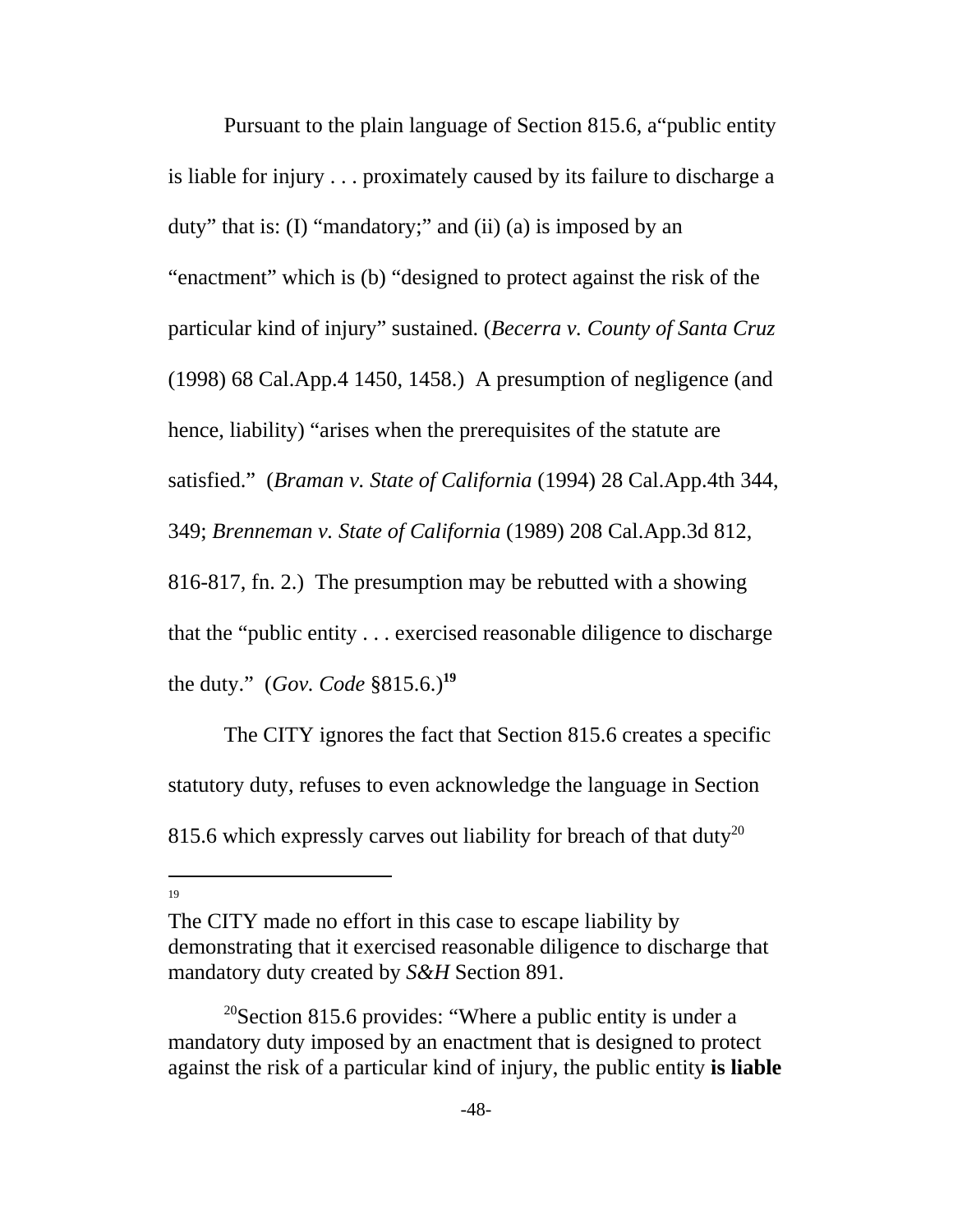from any immunity grant in the Tort Claims  $Act.^{21}$  It is nevertheless inescapable that the plain language of Section 815.6 provides that the CITY **may be liable** for damage resulting from a breach of a "mandatory duty." Accordingly, in order to establish that, as a matter of law, its immunity defense would have prevailed, the CITY must be able to explain why Section 815.6 would not have precluded that result. This, the CITY cannot do. The only argument the CITY could concoct in response to the foregoing is that, because the Legislative Comment to Section 815.6 refers to "some immunities" stated "[i]n the sections that follow" Section 815.6, and because

for an injury of that kind proximately caused by its failure to discharge the duty unless the public entity establishes that it exercised reasonable diligence to discharge the duty." (Emphasis added.) Pursuant to relevant case law: "An enactment creates a mandatory duty if it requires a public agency to take a particular action. [Citation.] An enactment does not create a mandatory duty if it merely recites legislative goals and policies that must be implemented through a public agency's exercise of discretion" or if it grants only a "permissive power which a governmental entity may exercise or not as it chooses." (*County of Los Angeles v. Superior Court (Terrell R.)* (2002) 102 Cal.App.4th 627, 639; *Morris, supra*, at p. 908.) 21

As the CITY admits that "**liability** of . . . public entit[ies]" is "established" by the Tort Claims Act, which therefore is more than simply a mechanism to confer immunity. [RB at p. 13, citing *Gov. Code* §815 (Emphasis added).]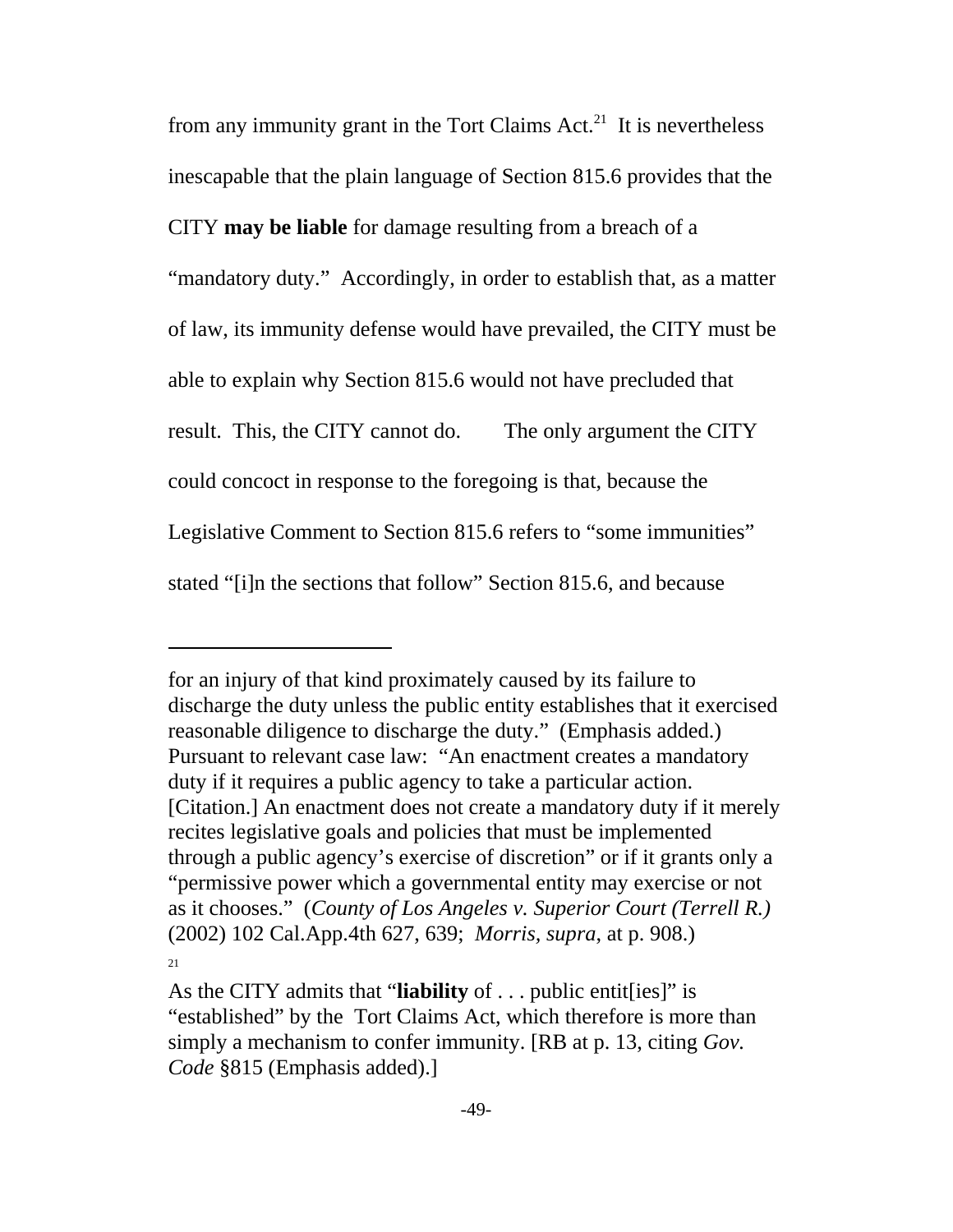Section 831.4 is a section that follows Section 815.6, Section 831.4 "innoculates the CITY from any liability here." [RB at p. 13.] This logic is facially absurd, however, and is inconsistent with precedent and settled principles of statutory interpretation. As a proper analysis reveals, under the facts of this case, immunity is simply not available as a matter of law, and the viability of the defense therefore cannot be decided in the CITY's favor by way of summary judgment.

### **(C) Section 815.6 Liability Takes**

### **Precedence Over Section**

### **831.4 Immunity**

The CITY contends that it enjoys absolute immunity from lawsuits for injuries arising on or near any paved Class I bikeway, even if the injury was caused by conduct which the Legislature specifically provided **would** give rise to liability (such as defective design or breach of a mandatory duty). [See, e.g., RB at p. 2.] The rationale for this position is that, where there is an apparent conflict between a statute providing for liability and one providing immunity, the tension should be resolved by choosing immunity over liability every time. Doing so not only defies common sense, however, it also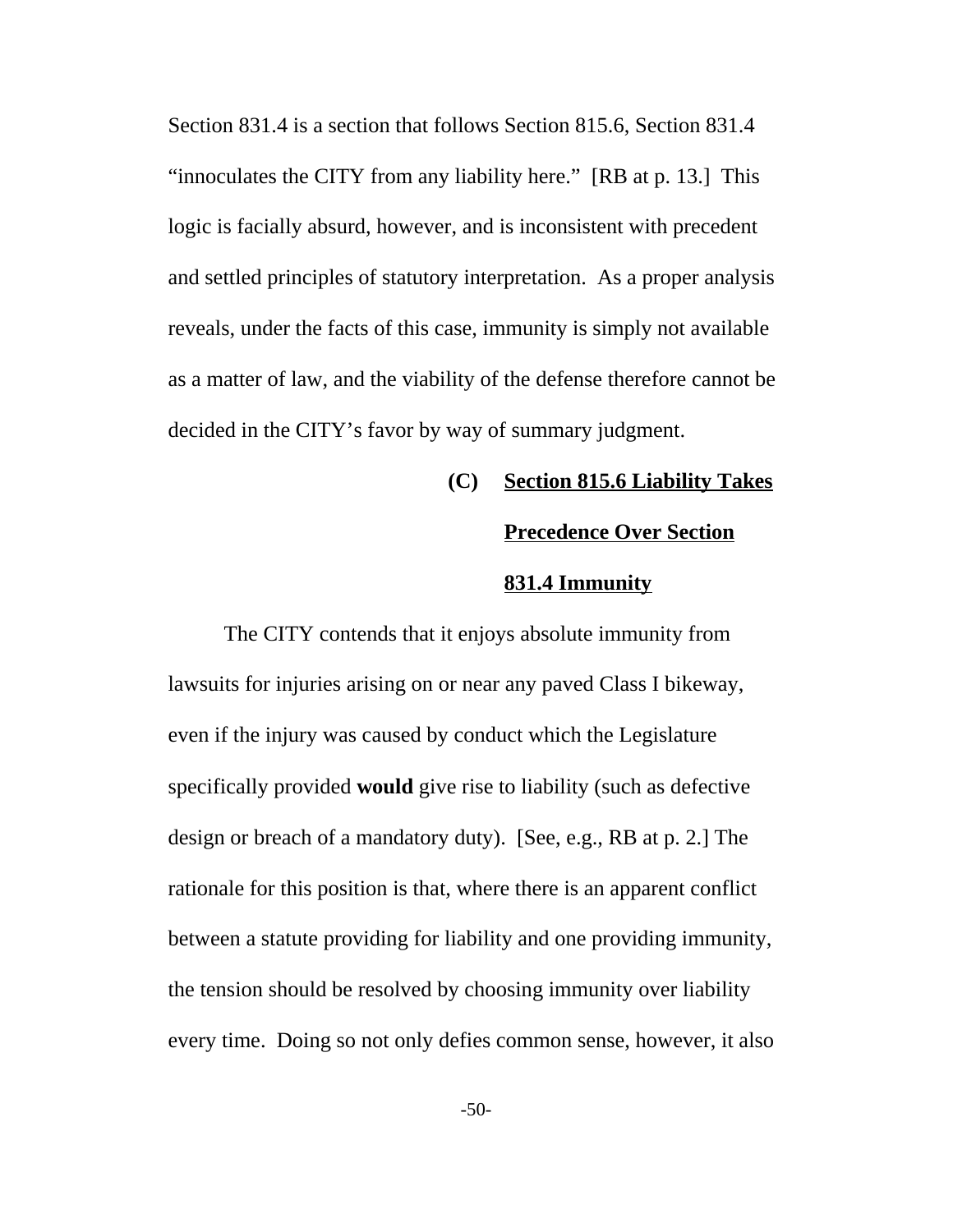ignores settled rules of statutory construction and is not supported by sound precedent.

Although the tension between Section 815.6 and 831.4 has not been analyzed in any reported decision, there is substantial precedent harmonizing Section 815.6 with other immunity provisions in the Act. The rule that has emerged is that:

> **"[T]he liability imposed by** *Government Code* **section 815.6 . . . takes precedence over . . . immunity provisions."** (*Slagle Constr. Co. v. County of Contra Costa County* (1977) 67 Cal.App.3d 559, 562 (Emphasis added).

Specifically, *Slagle* holds that "judicial construction and the legislative history underlying the Tort Claims Act confirm" that the liability that attaches pursuant to Section 815.6 overrides the immunity afforded public entities by Section  $818.4^{22}$  for injuries

Government Code section 818.4 provides: "A public entity is not liable for an injury caused by the issuance, denial, suspension or revocation of, or by the failure or refusal to issue, deny, suspend or revoke, any permit, license, certificate, approval, order, or similar authorization where the public entity or an employee of the public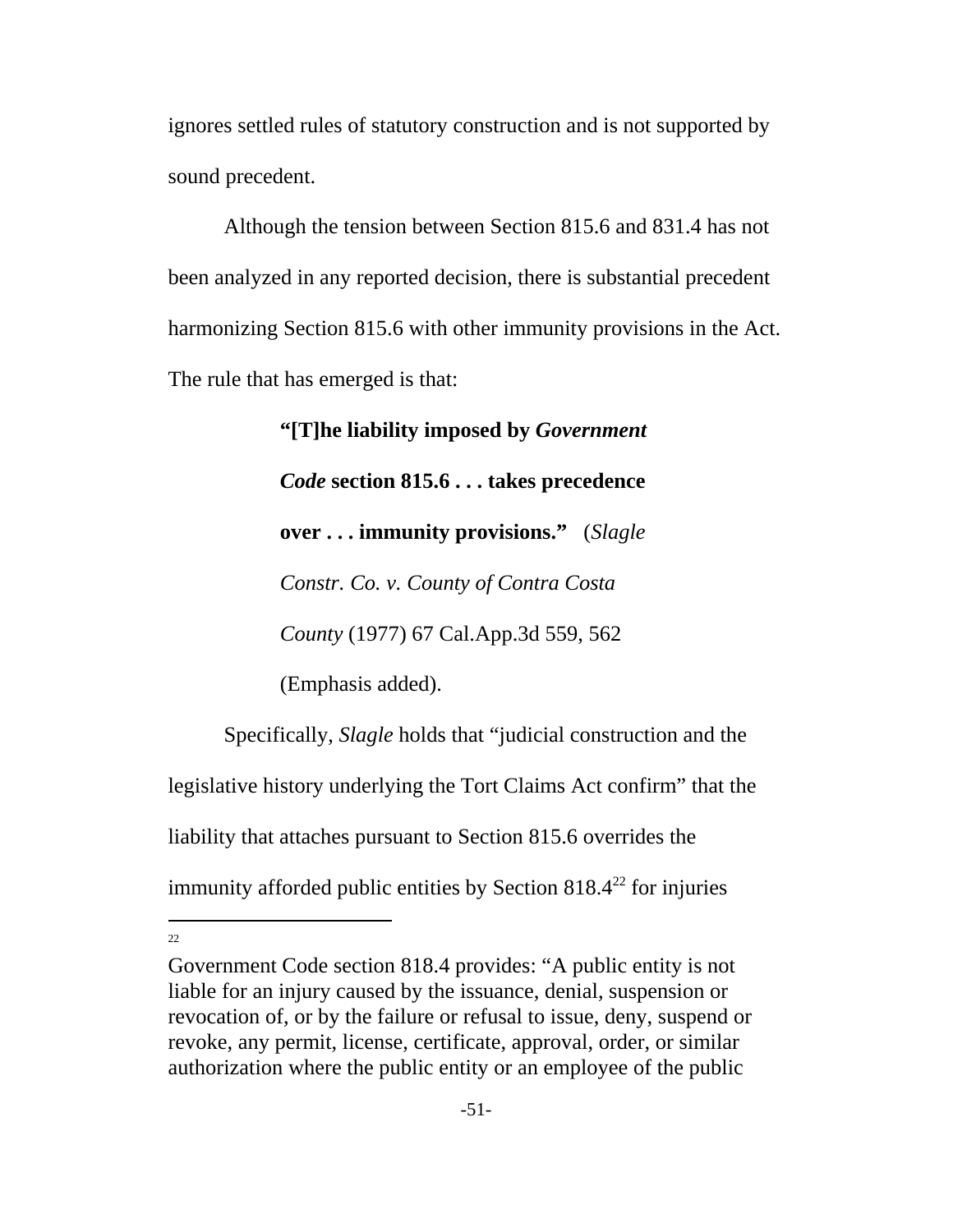caused by licensing decisions made by the government.

The court in the case of *Walt Rankin & Associates, Inc., supra*, likewise concluded that it would be error to interpret the immunity provision of Section 818.4 as superseding the liability provision of Section 815.6, as doing so would "completely eviscerate" Section 815.6. (*Walt Rankin* at 629.) *Walt Rankin* applied the same analysis to defeat the defense of immunity under Section 818.2 (immunizing public entities from liability for adopting or failing to adopt an enactment),<sup>23</sup> commenting "mandatory duties  $\dots$  cannot be ignored." (*Walt Rankin* at  $628.$ )<sup>24</sup>

entity is authorized by enactment to determine whether or not such authorization should be issued, denied, suspended or revoked." 23

Government Code section 818.2 provides: "A public entity is not liable for an injury caused by adopting or failing to adopt an enactment or by failing to enforce any law."

#### 24

In support of its conclusion, the *Walt Rankin* court cited at least five other cases for the proposition that neither Section 818.2 nor Section 818.4 provides immunity in the face of a violation of a mandatory duty. One such case is the California Supreme Court case of *Morris, supra,* at pp. 911- 917, which held that no immunity was afforded the county by Section 818.2 or Section 818.4 where it had violated a mandatory duty established by *Labor Code* Section 3800 to issue building permits only to companies that carried workers' compensation insurance. (See also, *Trewin v. State of California* (1984) 150 Cal.App.3d 975 [no immunity under Gov. Code, § 818.4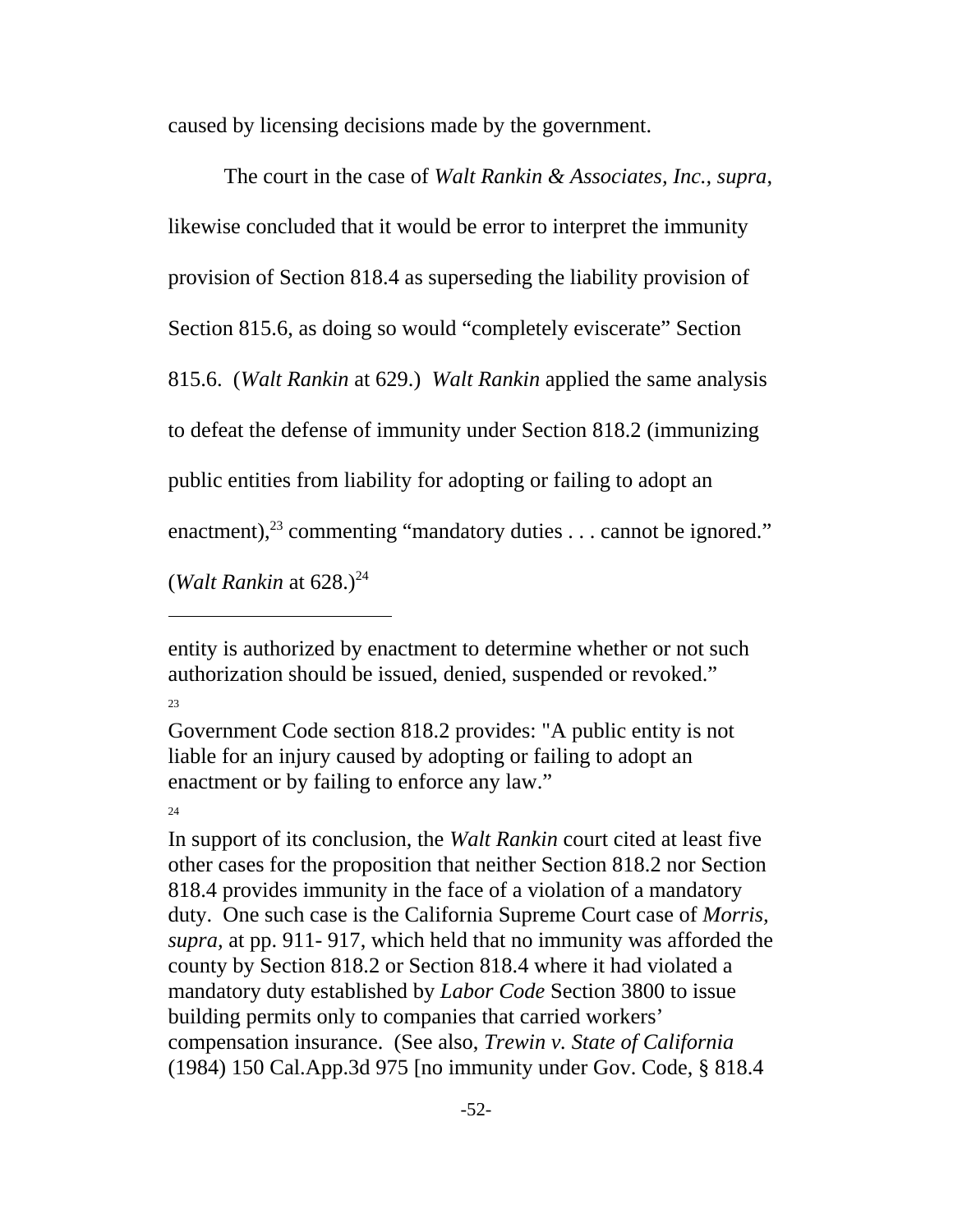As evidenced by the foregoing authorities, there is substantial legal basis for PROKOP's position.<sup>25</sup> There is no support, on the other hand, for the CITY's erroneous assertion that:

### **"[E]ven if this Court were to agree with**

### **PROKOP's analysis regarding the**

where Department of Motor Vehicles violated mandatory duty to refrain from issuing or renewing driver's license to person who department has determined cannot safely operate vehicle]; *Young v. City of Inglewood* (1979) 92 Cal.App.3d 437 [no immunity under Gov. Code, § 818.4 where city violated mandatory duty to ensure that recipient of building permit was duly licensed contractor]; *Elson v. Public Utilities Commission* (1975) 51 Cal.App.3d 577, 580-582 [no immunity under Gov. Code, §818.4 where commission violated mandatory duty to revoke license of bus company that did not maintain liability insurance]; *Elton v. County of Orange* (1970) 3 Cal.App.3d 1053 [no immunity under Gov. Code, §§818.2 and 818.4 where county violated mandatory duty under state regulations to inspect conditions in foster home].)

25

See also, *Osgood v. County of Shasta* (1975) 50 Cal.App.3d 586, 590 [**if** the plaintiff could have pointed to a mandatory duty imposed on the defendant county by an enactment, then the liability created thereby would not have been defeated by the immunity in Section 831.2 for injuries caused by the natural condition of unimproved public property]; *Wood v. County of San Joaquin* (2003) 111 Cal.App.4th 960, 974-975 [had the defendant violated a mandatory duty, the immunity for injuries resulting from hazardous recreational activities would not have protected it from responsibility for the drowning death of plaintiff's decedent].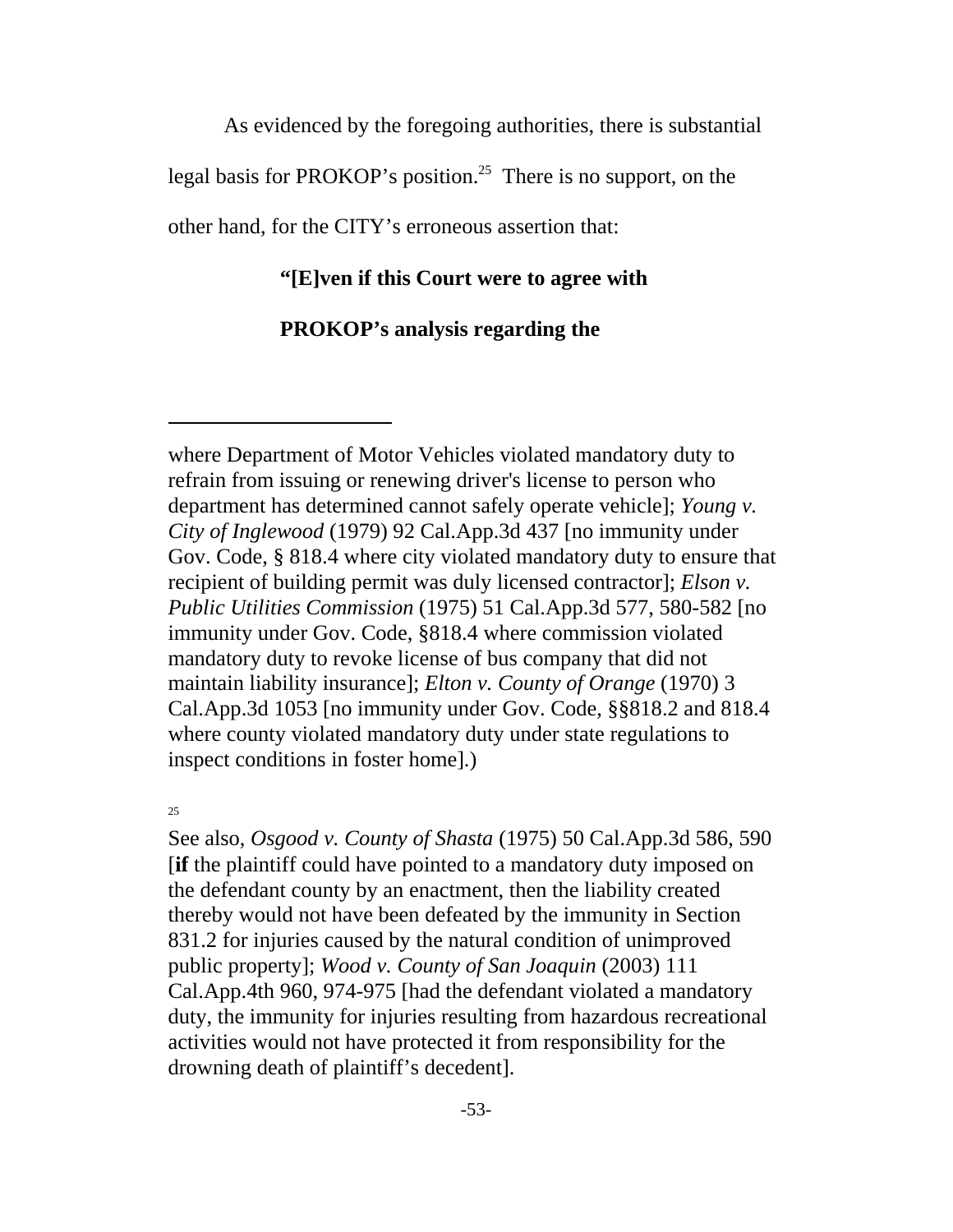**CITY's duty to maintain<sup>26</sup> the [LA River Bikeway] and even if the Court were to agree that the alleged defects in the design caused PROKOP's injuries, there would still be no liability because of the immunity in Section 831.4."** [RB at pp. 11-12.]

As discussed above and in the AOB, the *Walt Rankin* case (which the CITY inexplicably cites as support for **its** position) held exactly the opposite; the court found that the CITY's breach of a

The CITY has no basis for characterizing PROKOP's claim as one for violation of a duty to "maintain" the LA River Bikeway. It is clear from PROKOP's Complaint, that he contends the CITY violated the duty to **design** the bikeway in accordance with published standards. In this important respect, this case is distinguishable from the precedent on which the CITY relies. Accordingly, the question at bar is **not** whether the CITY breached an unidentified or ambiguous duty to maintain the LA River Bikeway; it is about whether the CITY breached Section 891's express, unambiguous, and specific mandate that "all city . . . agencies responsible for the development . . . of bikeway . . . **shall utilize** all minimum safety design criteria . . . established pursuant to Sections 890.6 and 890.8" (i.e. the Safety Standards).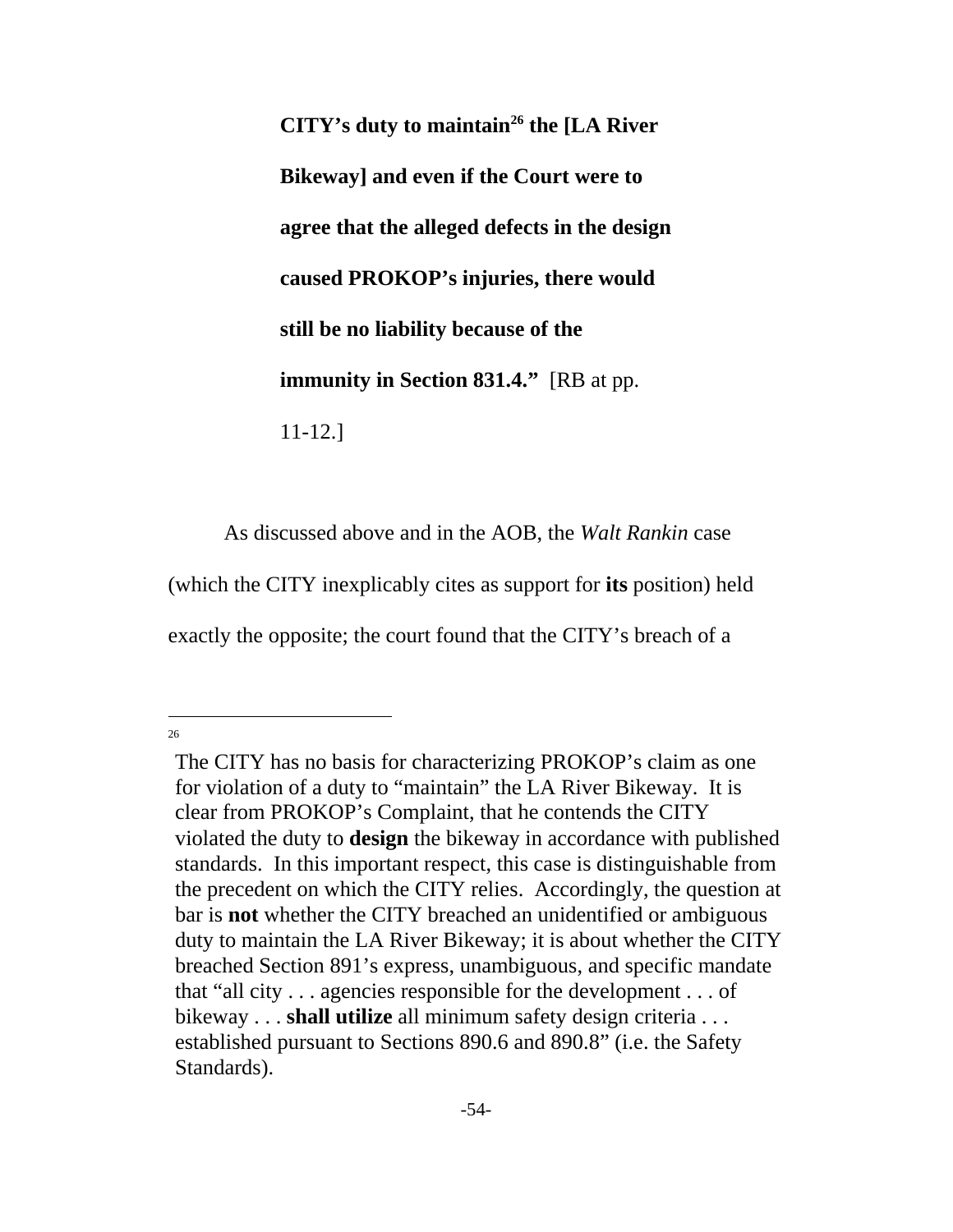mandatory duty proximately caused plaintiff's injuries, and therefore there **was** liability, **notwithstanding** immunities that might apply in the absence of a breach of mandatory duty. Moreover, the *dicta* quoted by the CITY from the case of *Astenius v. State of California* (2005) 126 Cal.App.4th 472 (although somewhat more on point) is neither binding authority, nor particularly persuasive. Although the *Astenius* court assumed the existence of some sort of general "mandatory duty to maintain . . . trails," its hypothetical was far removed from this case, where there **is actually** an unambiguous and definitive statutory mandate to design and build public facilities in accordance with the clearly and specifically identified Safety Standards.<sup>27</sup>

### **ii. Here, The "Trap Exception" To**

### **Any Immunity Defense Is Also At**

It is hard to believe that the *Astenius* court would have reached the same result if, for example, there had been a potential violation of statute or regulation that provided: "Any hill within a State Vehicular Recreation area with a grade of more than 5%, shall be enclosed by a fence of sufficient height, circumference and durability to prevent off road vehicles from traveling down the hill."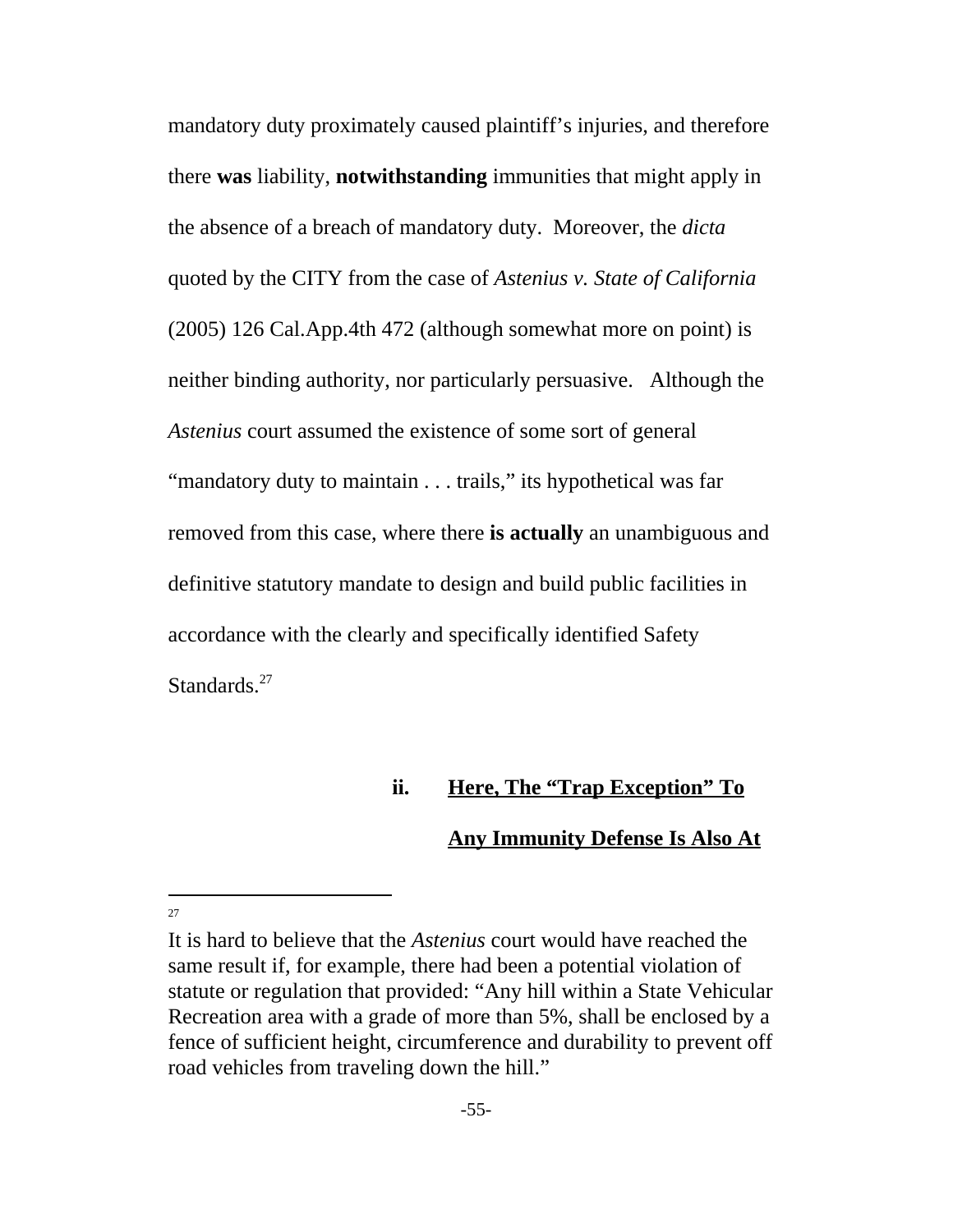### **Least Potentially Implicated**

The CITY vastly oversimplifies the Tort Claims Act, and refuses to recognize that the Act does not alter the "basic premise in governmental tort cases that 'the rule is liability, immunity is the exception.'" (*Johnson v. State of California* (1968) 69 Cal.2d 782, 798; *McCauley v. City of San Diego* (1987) 190 Cal.App.3d 981, 991.) The scope of that "exception" is defined by the Tort Claims Act, which "specif[ies] the parameters of governmental liability." (*Delta Farms Reclamation Dist. v. Superior Court* (1983) 33 Cal.3d 699, 706; *Schmidt v. Southern Cal. Rapid Transit Dist.*, (1993) 14 Cal.App.4th 23, 28.) Pursuant thereto, governmental entities are potentially liable under certain (albeit "rigidly delineated") circumstances, and are granted immunity from monetary tort liability<sup>28</sup> in many other cases. (*Williams v. Horvath* (1976) 16 Cal.3d 834, 838.)

For example, as a general rule, a public entity is immune from liability for even a reasonably foreseeable injury proximately caused

Significantly, "[n]othing in [the Act] affects liability based on contract or the right to obtain relief other than money or damages against a public entity or public employee." (*Gov. Code* §810.)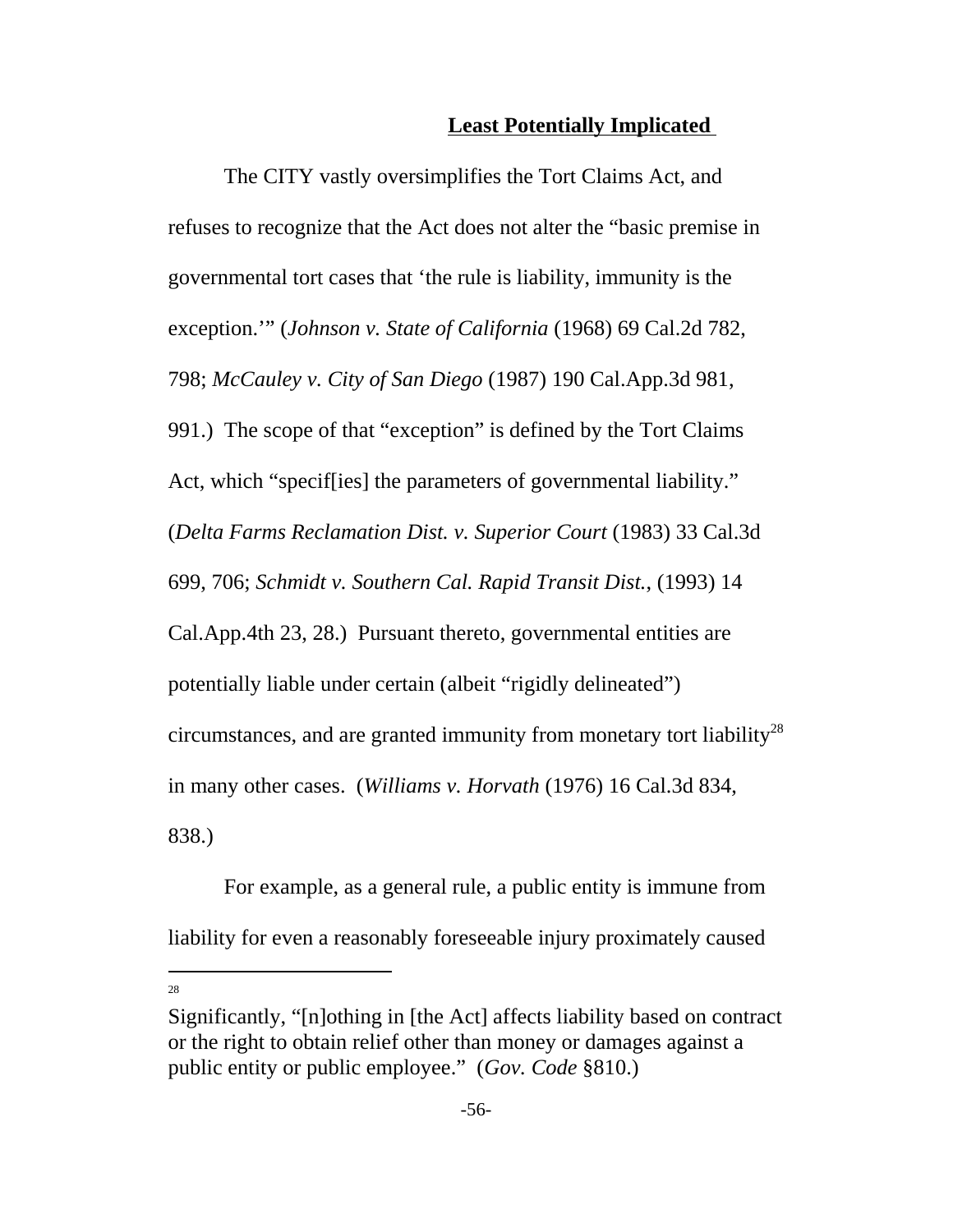by a dangerous condition on its property if the entity was unaware of the condition and/or was not in a position to correct it in time to prevent the injury; immunity is waived, however, if " [t]he public entity had actual or constructive notice of the dangerous condition . . . a sufficient time prior to the injury to have taken measures to protect against the dangerous condition." (*Gov. Code* §835.) Likewise, the government enjoys immunity for injuries caused by "the . . . design of a construction of, or an improvement to, public property"so long as the "constructed or improved public property [is] in conformity with a plan or design or a standard which reasonably could be approved by [a] legislative body or other body or employee;" if, however, a governmental entity has notice of non-conformity (and has had "a reasonable period of time . . . to obtain funds for and carry out remedial work necessary to allow such public property to be [brought into] conformity"), the immunity is waived. (*Gov. Code* §830.6.)

Immunity is also waived - - pursuant to the so-called "trap exception" - - where an otherwise immune public entity can be shown to have failed to take reasonable steps "as necessary to warn of a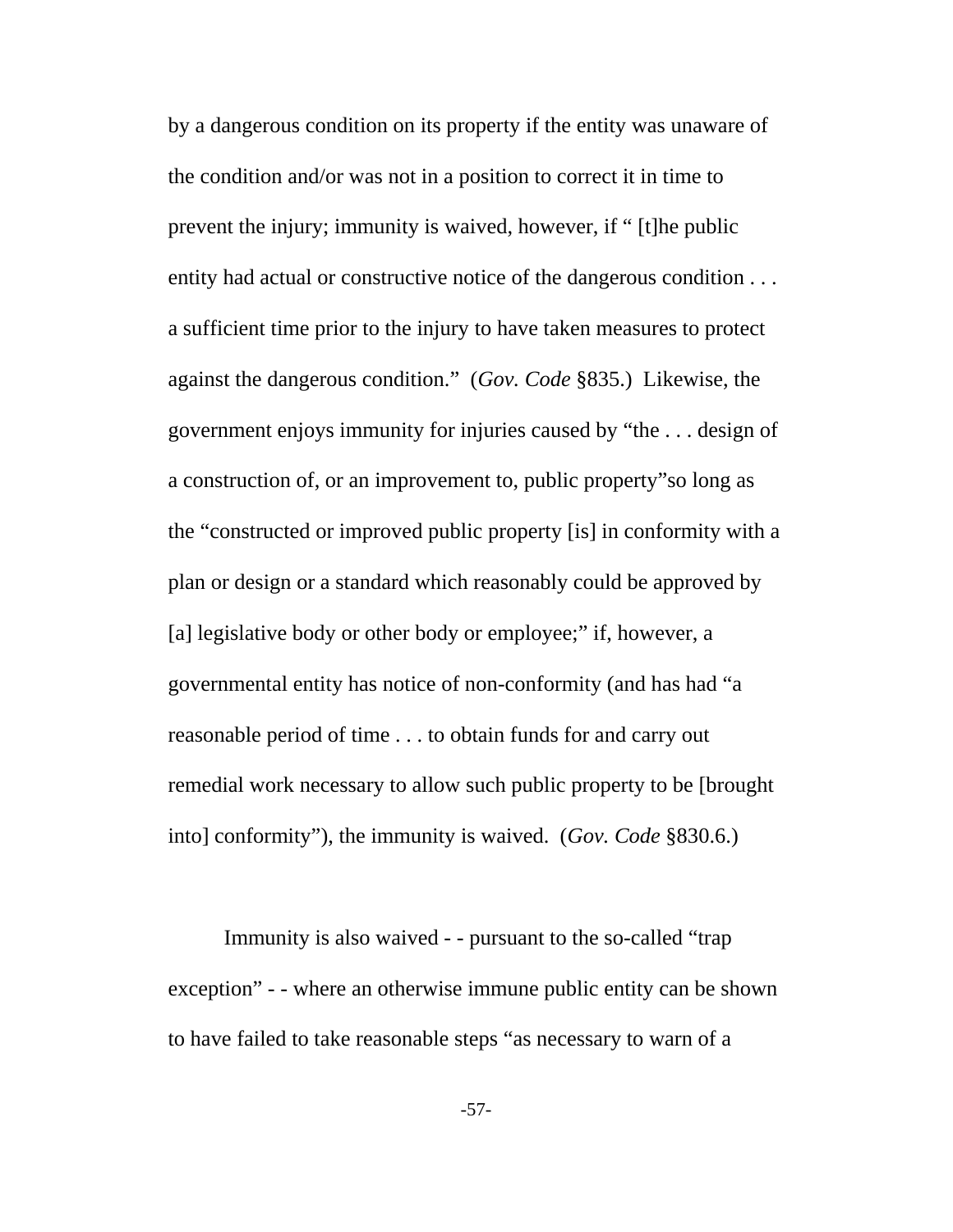dangerous condition which endangered the safe movement of traffic and which would not be reasonably apparent to, and would not have been anticipated by, a person exercising due care." For example, even where a public entity is protected by the design immunity of section 830.6 (which, significantly, the CITY was not - - at least not as a matter of law), the public entity may still be liable for failure to warn of a concealed trap where that failure is negligent and is "an independent, separate concurring cause of the accident." (*Cameron v. State of California* (1972) 7 Cal.3d 318, 327.)

As illustrated by Sections 835 and 830.6, as well as the "trap exception," the Act is not, as Respondent's Brief suggests, a short list of exceptions to a general, almost universal, rule of non-liability for public entities.29 In fact, it is a "carefully structured, comprehensive, statutory framework" of laws designed to achieve justice. (*Delta Farms*, *supra* at 706.) "Public entities may be held liable" for

The CITY additionally suggests that the Act also contains exceptions to the exceptions, pursuant to which certain acts and/or injuries on the "liability" list are re-immunized. This premise defies logic; it would make little sense to create liability that would not otherwise exist for certain injuries caused by certain types of conduct in one portion of the Act, only to restore immunity for some of the very same injuries in another part of the Act.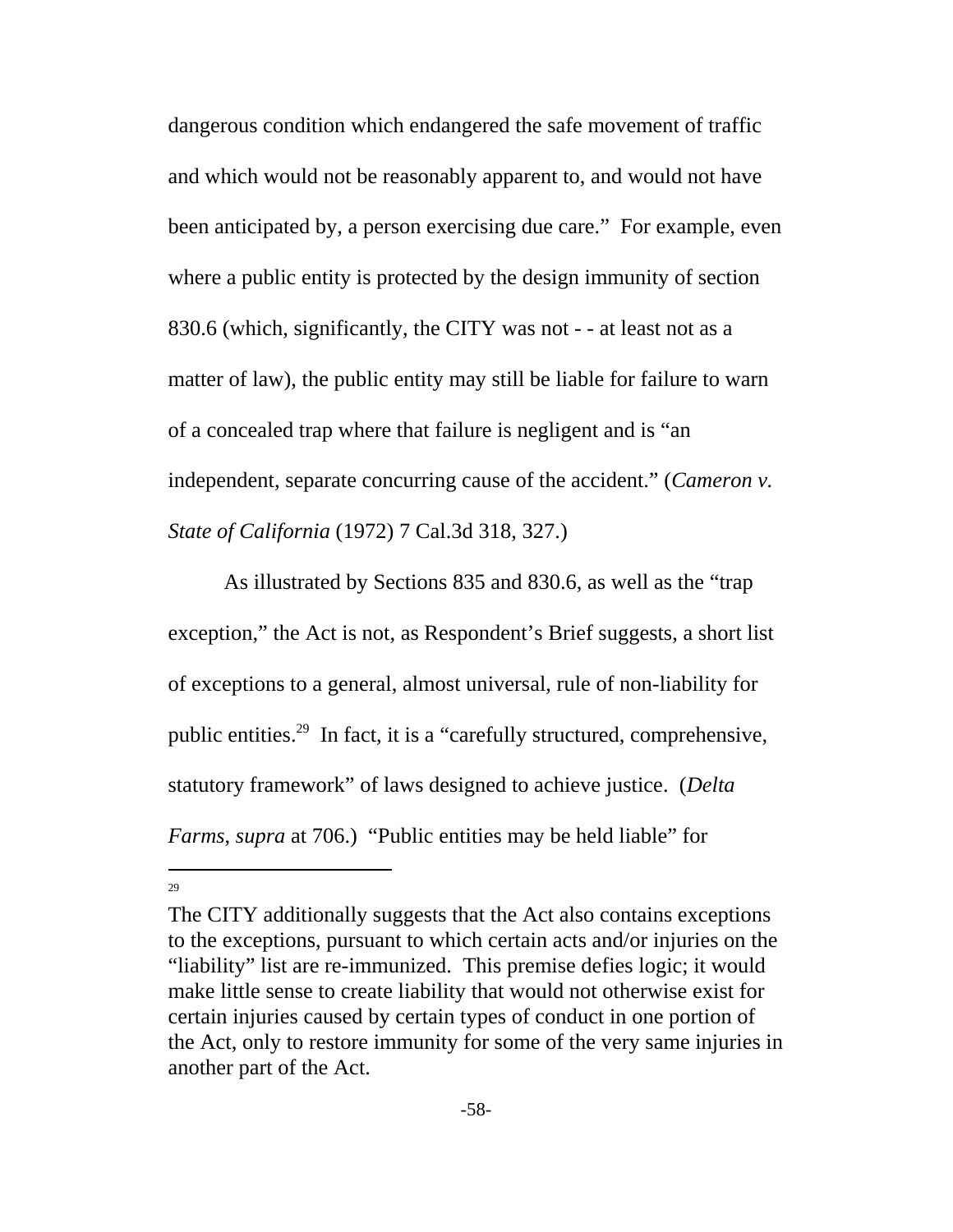damages if "a statute . . . declar[es] them to be liable;" (*Gov. Code* § 815, Legislative Committee Comment (Senate)); "immunity is waived" where the "various requirements of the [A]ct are satisfied." (*Williams*, *supra* at 838.)

Summary judgment is therefore only appropriate where, based on undisputed facts, and as a matter of law, a public entity's conduct falls within the scope of a grant of statutory immunity, is not waived by virtue of another statutory provision, and is not subject to the "trap exception." Under no theory were all such pre-requisites met by the CITY in the trial court. It is thus inconceivable that summary judgment could have been properly granted.

### **IV. CONCLUSION**

The trial court's ruling infringes on "an important right affecting the public interest" - - to wit, the right to reasonably safe bicycle travel on public ways specifically designed and built by pubic entities for that purpose.  $(CCP \, \S 1021.5.)^{30}$  PROKOP is asking that

PROKOP recognizes that it is premature to seek attorneys fees pursuant to Section 1021.5 and does not purport to do so hereby. Nevertheless, he submits that it is appropriate at this stage of the proceedings, to at least acknowledge that the public interest would be served by reversal of the lower court's ruling.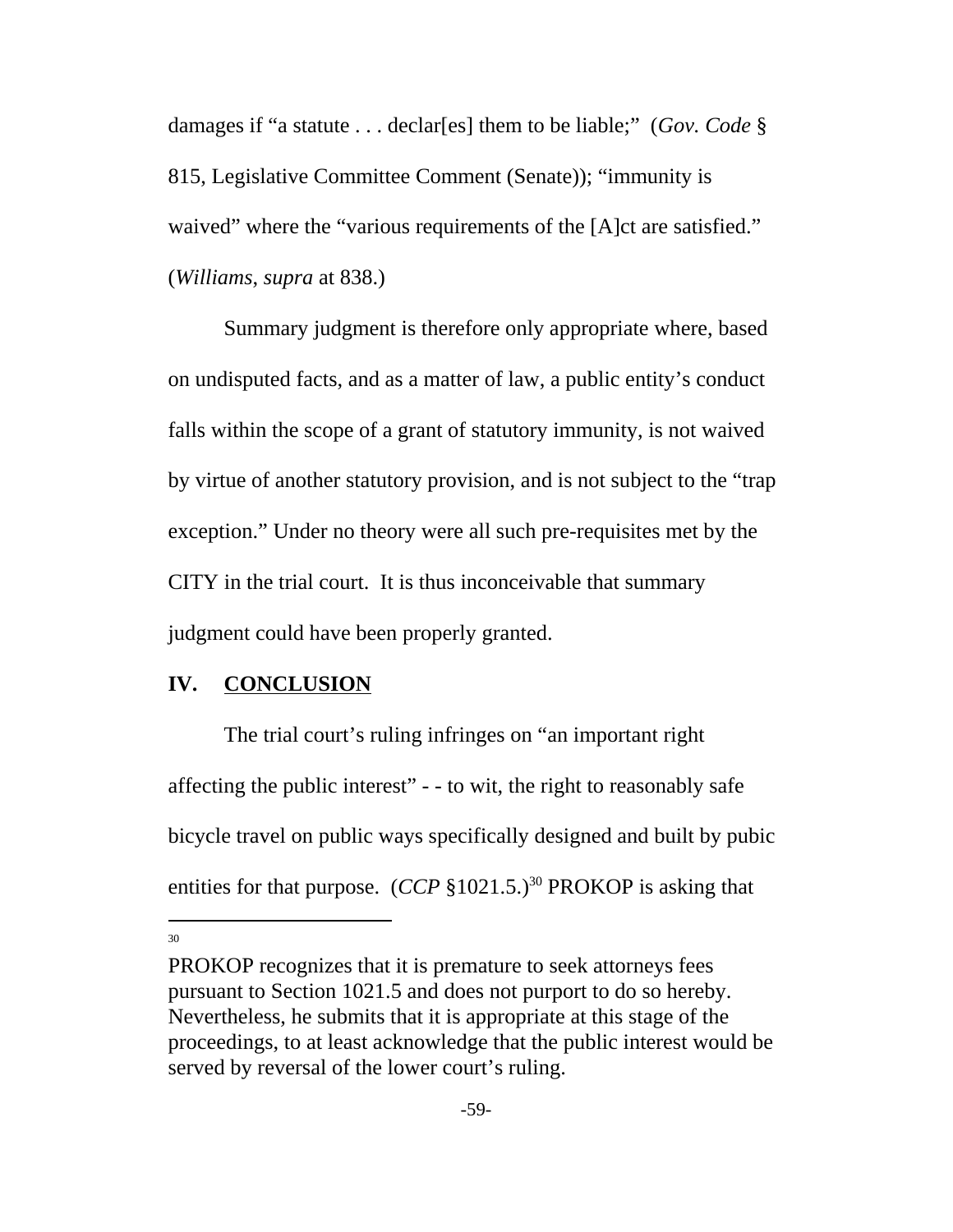this Court confer a "significant benefit . . . on the general public" by reversing the erroneous trial court ruling below, thereby restoring to the public, the important right the legislature intended to bestow upon it. (*Id.*)

Date: October 27, 2006 NEMECEK & COLE

 $By:$ 

JONATHAN B. COLE MATTHEW F. BLUMKIN Attorneys for Plaintiff/Appellant, DAVID PROKOP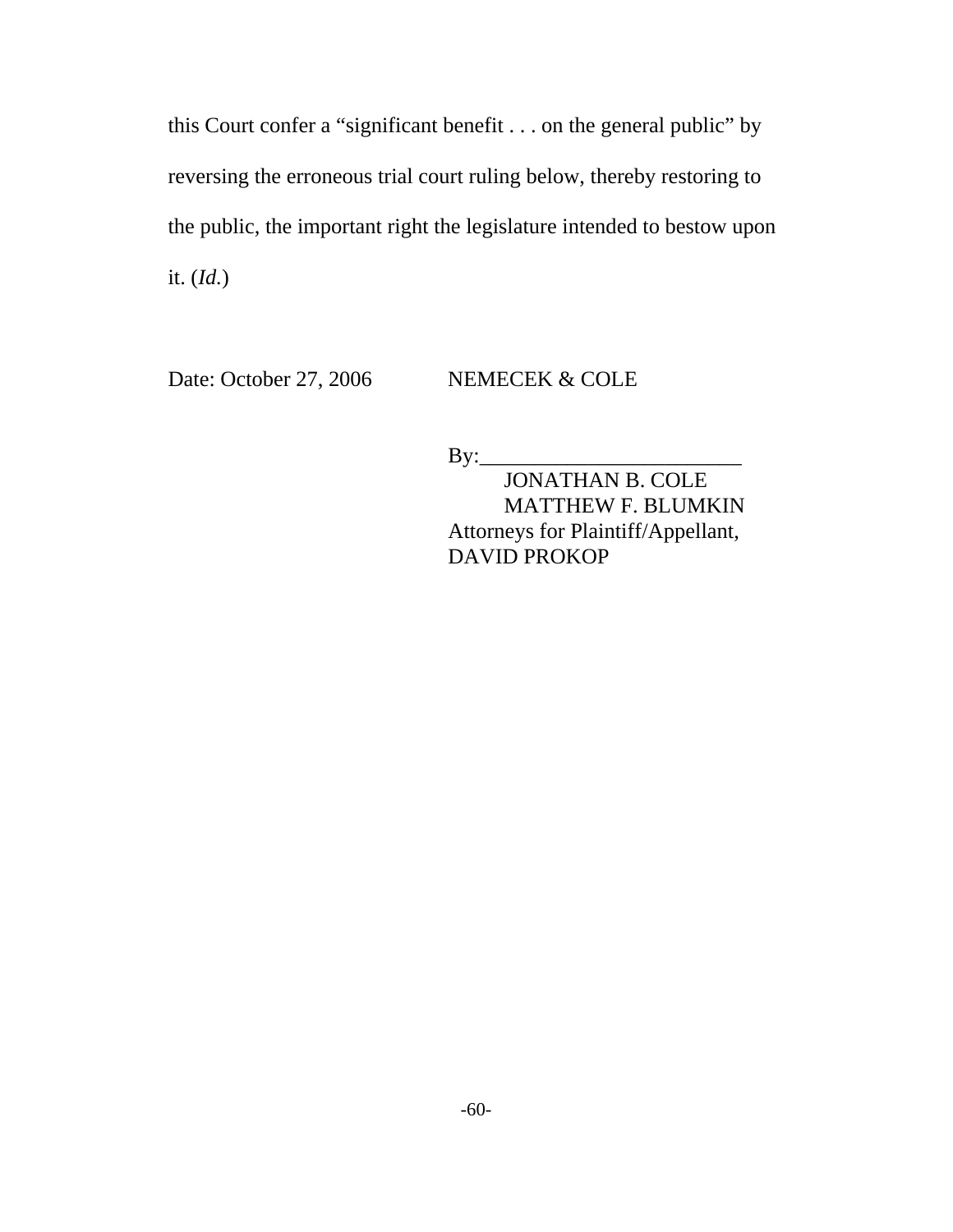### **CERTIFICATE OF WORD COUNT**

(Cal. Rules of Court, Rule  $14(c)(1)$ )

I certify that the text of this brief, exclusive of covers, table of contents, table of authorities and certificate of compliance, consists of 9,389 words as counted by the Corel WordPerfect version 12 wordprocessing program used to generate the brief.

Respectfully submitted,

NEMECEK & COLE

 $By:$ 

JONATHAN B. COLE MATTHEW F. BLUMKIN Attorneys for Plaintiff/Appellant, DAVID PROKOP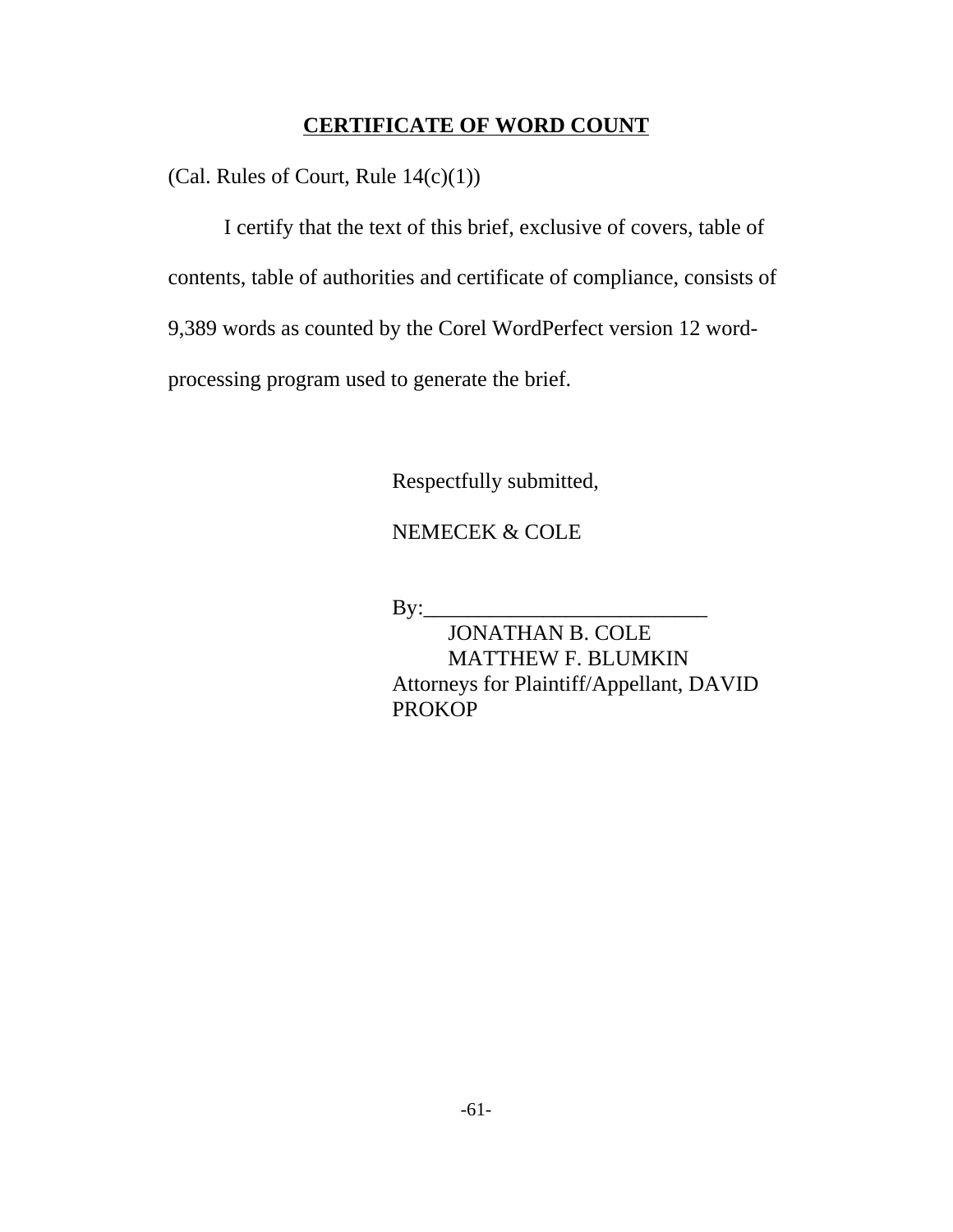### **PROOF OF SERVICE**

#### STATE OF CALIFORNIA, COUNTY OF LOS ANGELES

I am employed in the county of Los Angeles, State of California. I am over the age of 18 and not a party to the within action; my business address is 15260 Ventura Blvd., Suite 920, Sherman Oaks, California.

On October 27, 2006, I served the foregoing document(s) described as **APPELLANT'S REPLY BRIEF** on interested parties in this action by placing a true copy thereof enclosed in a sealed envelope addressed as follows:

### **SEE ATTACHED LIST SERVICE LIST**

**By Overnight Mail:** I served the foregoing document(s) on interested parties in this action by placing a true copy thereof enclosed in a sealed envelope addressed as listed above. I am readily familiar with the firm's practice of collection and processing correspondence for OVERNIGHT DELIVERY. Under that practice it would be deposited with FEDERAL EXPRESS on that same date at Sherman Oaks, California in the ordinary course of business.

 $|\mathbf{X}|$  **By Mail:** I served the foregoing document(s) on interested parties in this action by placing a true copy thereof enclosed in a sealed envelope addressed as listed above. I am readily familiar with the firm's practice of collection and processing correspondence for mailing. Under that practice it would be deposited with U.S. postal service on that same date with postage thereon fully prepaid at Sherman Oaks, California in the ordinary course of business. I am aware that on motion of the party served, service is presumed invalid if the postal cancellation date or postage meter date is more than one day after the date of deposit for mailing in this affidavit.

**By Personal Service:** I served the foregoing document(s) on interested parties in this action by placing a true copy thereof enclosed in a sealed envelope addressed as listed above. I delivered such envelope by hand to the offices of the addressee.

Executed on October 27, 2006, at Sherman Oaks, California.

**X State:** I declare under penalty of perjury under the laws of the State of California that the Above is true and correct.

**Federal:** I declare that I am employed in the office of a member of the bar of this court at whose direction the service was made.

 $\overline{a}$ 

DEBBIE GONZALES